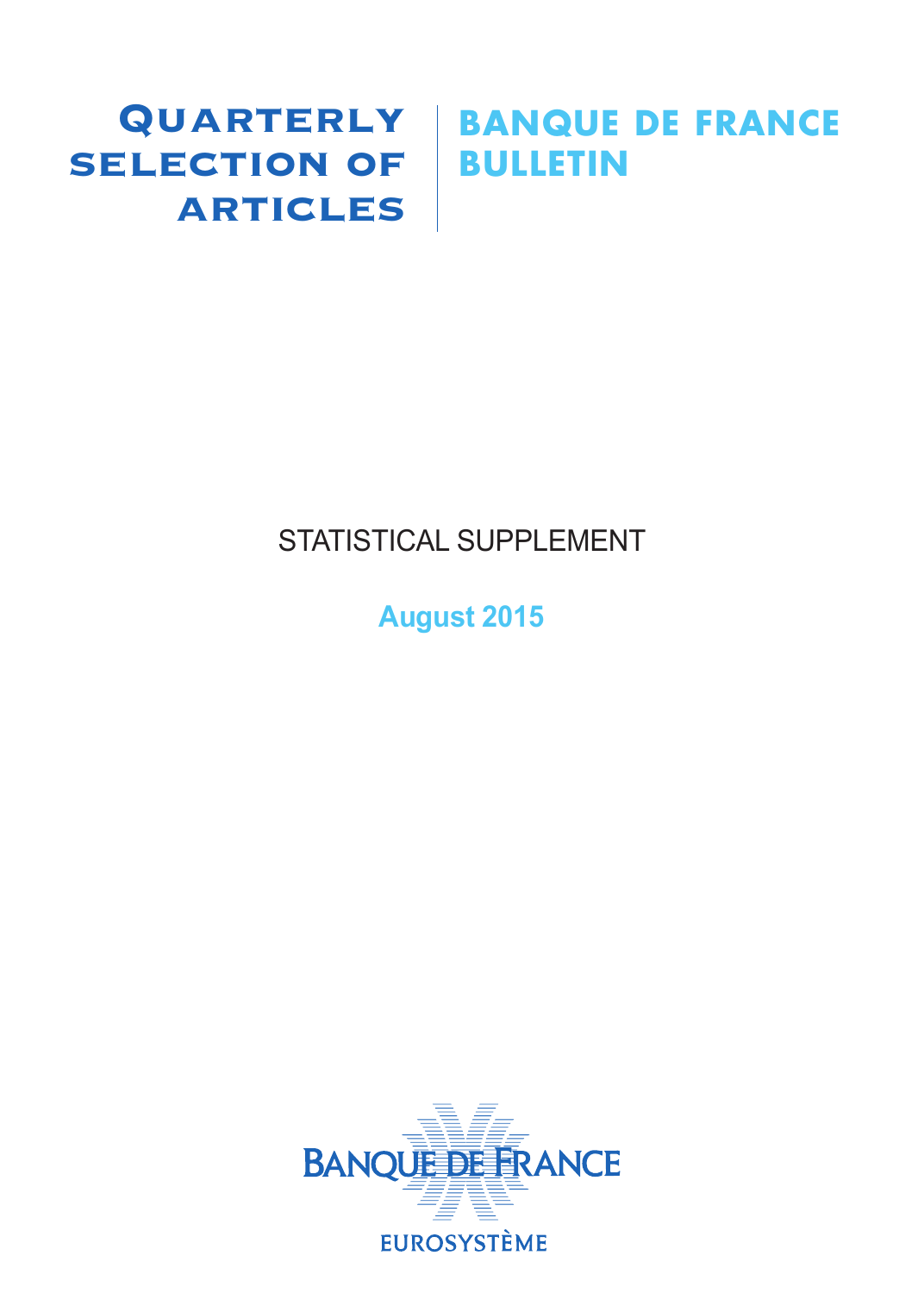# **STATISTICS**

# **Contents**

# **Economic developments**

|                 | Industrial activity indicators - Monthly Business Survey - France                                               |                 |
|-----------------|-----------------------------------------------------------------------------------------------------------------|-----------------|
| 2               | Industrial activity indicators — Monthly Business Survey — France (NAF revision 2, seasonally-adjusted data) S4 |                 |
| 3               | Consumer price index                                                                                            | S5              |
| 4               | The competitiveness of France's economy                                                                         | S6              |
| 5               | Balance of payments $-$ Main components (quarterly data) $-$ France                                             | 57              |
| 6               | Balance of payments $-$ Current account (main components) $-$ France                                            | S8              |
| $\mathcal{I}$   | Balance of payments $-$ Financial flows (quarterly data) $-$ France                                             | S9              |
| 8               | Balance of payments $-$ Geographical breakdown (quarterly data) $-$ France                                      | SIO             |
| 9               | Balance of payments (monthly data) $-$ France                                                                   | SH.             |
| $\overline{10}$ | France's international investment position                                                                      |                 |
|                 | (direct investment measured at mixed value)                                                                     | SI <sub>2</sub> |

# **Money, investment and financing**

| H.          | Main monetary and financial aggregates - France and the euro area                              | SI3            |
|-------------|------------------------------------------------------------------------------------------------|----------------|
| 12          | Banque de France Monthly Statement                                                             | S14            |
| 13          | Deposits - France                                                                              | SI5            |
| 4           | $Time$ deposits $-$ France                                                                     | S16            |
| 15          | Loans extended by credit institutions established in France to French residents $-$ France     | SI 7           |
| 16          | New loans to residents, (excl. overdrafts) $-$ France                                          | S18            |
| 17          | Investment and financing $-$ Insurance corporations and pension funds $-$ Euro area and France | S19            |
| 8           | Investment and financing $-$ Households $-$ Euro area                                          | \$20           |
| $ 9\rangle$ | Investment and financing $-$ Households $-$ France                                             | $\Omega$       |
| 20          | Investment and financing $-$ Non-financial corporations $-$ Euro area                          | S <sub>2</sub> |
| 21          | Investment and financing $-$ Non-financial corporations $-$ France                             | 523            |
| $22 \,$     | Interest rates on bank deposits $-$ France and the euro area                                   | \$24           |
| 23          | Interest rates on bank loans $-$ France and the euro area                                      | $525$          |
| 24          | Usury rates on loans to households and cost of business credit $-$ France                      | \$26           |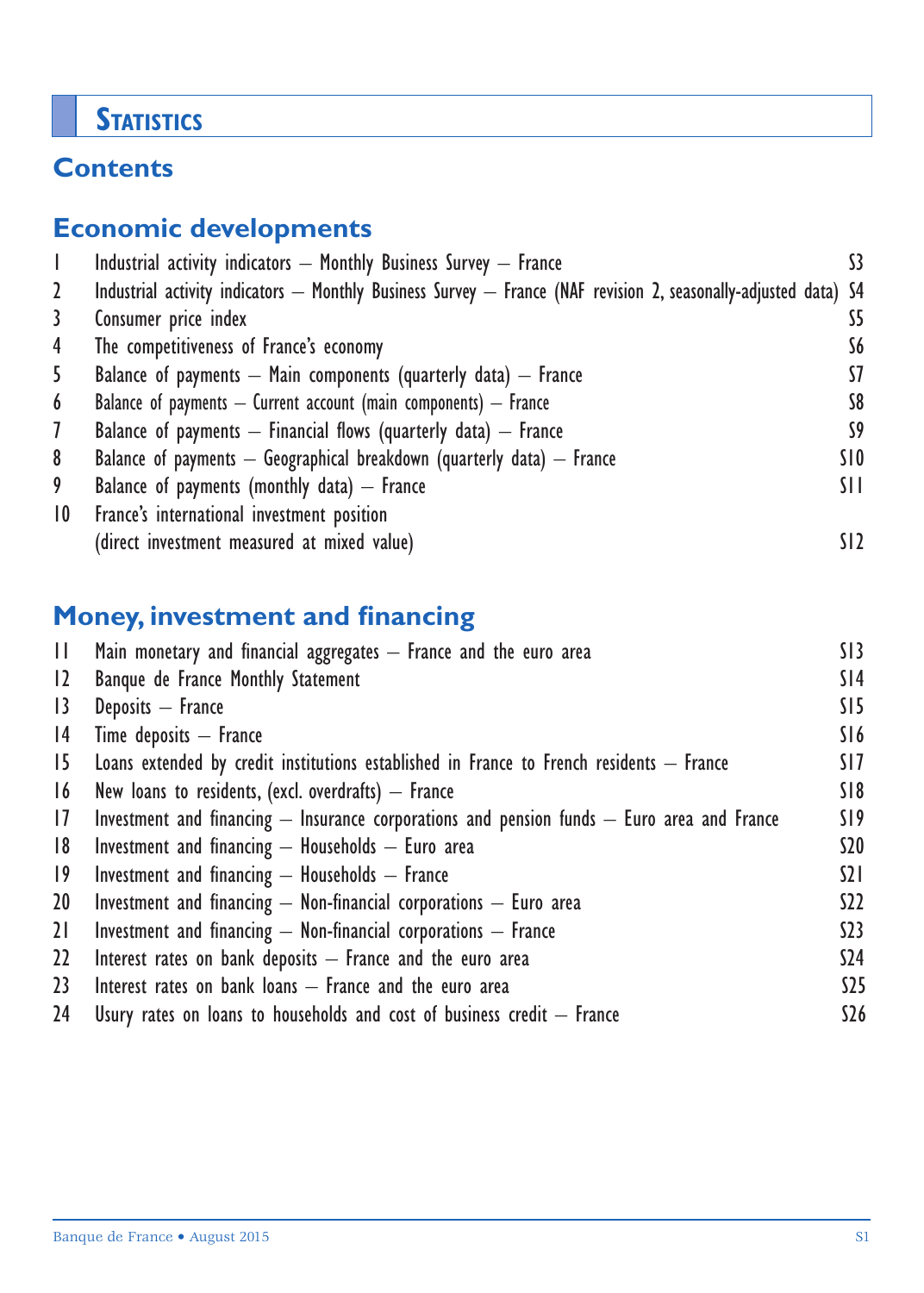#### **STATISTICS** *Contents*

# **Financial markets and interest rates**

| 25 | Interest rates                                                             | S27     |
|----|----------------------------------------------------------------------------|---------|
|    | 26 Banking system liquidity and refinancing operations $-$ Euro area       | $528$   |
|    | 27 Eurosystem key rates; minimum reserves                                  | S29     |
|    | $28/29$ Negotiable debt securities $-$ France                              | \$30/31 |
|    | 30 Investment fund shares/units - France                                   | \$32    |
|    | 31 Debt securities and quoted shares issued by French residents            | \$33    |
|    | 32 Debt securities and quoted shares issued by French residents, by sector | \$34    |

# **Other statistics**

| 33 Company failures by economic sector $-$ France |         |
|---------------------------------------------------|---------|
| 34 Retail payment systems – France                | S36     |
| $35/36$ Large-value payment systems $-$ EU        | \$37/38 |
| $37$ Large-value payment systems $-$ France       | S39     |

# **Time series** S40

# **Nota bene**

*In January 2015, Lithuania joined the euro area, bringing the number of euro area countries to 19.*

*Unless otherwise indicated, all data series included observations for 2015 relate to the "Euro 19" (*i.e. *the euro area including Lithuania) for the whole time series. For interest rates, monetary statistics and the HICP, euro area statistical series take into account the changing composition of the euro area.*

*Statistical data are updated monthly on the Banque de France's website.*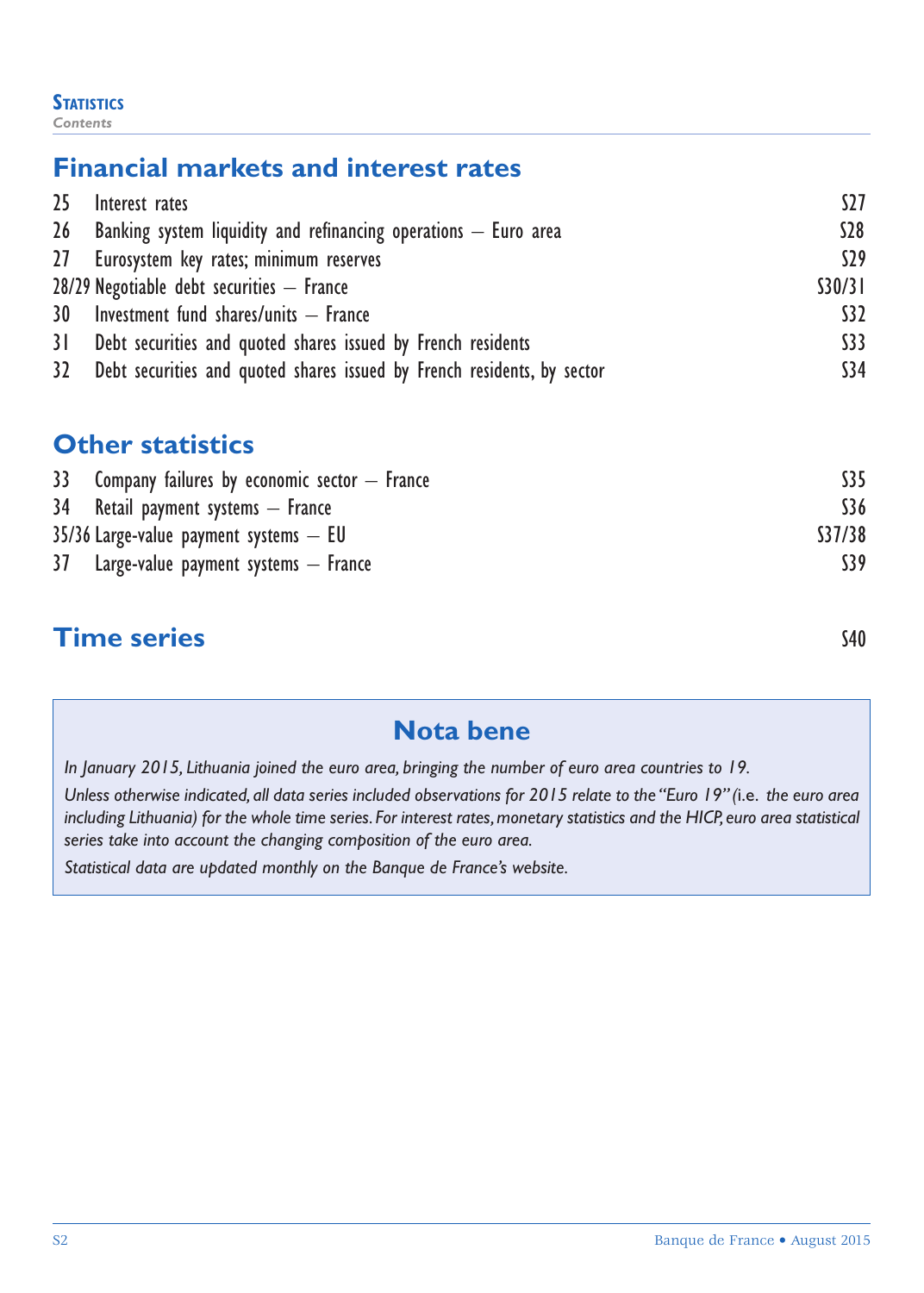**Industrial activity indicators – Monthly Business Survey – France** 

|                                                             | 2015           |                |                         |                         |                |                         |                |  |
|-------------------------------------------------------------|----------------|----------------|-------------------------|-------------------------|----------------|-------------------------|----------------|--|
|                                                             | Jan.           | Feb.           | March                   | <b>April</b>            | May            | June                    | July           |  |
| Changes in production from the previous month <sup>a)</sup> |                |                |                         |                         |                |                         |                |  |
| <b>Total manufacturing</b>                                  | 7              | т              | 4                       | $\overline{\mathbf{2}}$ | 6              | $\overline{\mathbf{2}}$ | т              |  |
| Food products and beverages                                 | $\overline{7}$ | 0              | $\overline{7}$          | $\overline{7}$          | 8              | 3                       | 6              |  |
| Electrical, electronic and computer equipment               |                |                |                         |                         |                |                         |                |  |
| and other machinery                                         | $\overline{2}$ | 3              | $\overline{2}$          | $\mathbf 0$             | $\cdot$        | $-2$                    | $-3$           |  |
| Automotive industry                                         | 23             | 22             | $-3$                    | $\overline{7}$          | 2              | 15                      | -8             |  |
| Other transport equipment                                   | 6              | 4              | П                       | 8                       | -8             | $ 0\rangle$             | 8              |  |
| Other manufacturing                                         | $\overline{7}$ | -1             | 3                       | $\cdot$                 | 5              | 0                       | $\mathsf{I}$   |  |
| Production forecasts <sup>a)</sup>                          |                |                |                         |                         |                |                         |                |  |
| <b>Total manufacturing</b>                                  | 4              | 4              | 4                       | 4                       | 5              | 3                       | $\pmb{0}$      |  |
| Food products and beverages                                 | 8              | 8              | $\overline{7}$          | $\overline{7}$          | 9              | $\overline{7}$          | 6              |  |
| Electrical, electronic and computer equipment               |                |                |                         |                         |                |                         |                |  |
| and other machinery                                         | $\overline{2}$ | $\overline{2}$ | $\mathbf{0}$            | 3                       | 4              | 5                       | $\overline{2}$ |  |
| Automotive industry                                         | 3              | 0              | 5                       | 8                       | 9              | 5                       | $-5$           |  |
| Other transport equipment                                   | 3              | 8              | 8                       | 5                       | $\overline{0}$ | 3                       | 5              |  |
| Other manufacturing                                         | 4              | 5              | 4                       | 4                       | $\overline{7}$ | $\overline{2}$          | $\overline{1}$ |  |
| Changes in orders from the previous month <sup>a)</sup>     |                |                |                         |                         |                |                         |                |  |
| <b>Total manufacturing</b>                                  | 8              | $\mathbf{I}$   | 5                       | 6                       | 8              | 3                       | 5              |  |
| Foreign                                                     | 6              | $\overline{2}$ | $\overline{4}$          | 6                       | $\overline{7}$ | $\overline{4}$          | $\overline{4}$ |  |
| Order books <sup>a)</sup>                                   |                |                |                         |                         |                |                         |                |  |
|                                                             | 0              | 0              | $\overline{\mathbf{2}}$ | 4                       |                |                         |                |  |
| <b>Total manufacturing</b>                                  | $\mathbf 0$    |                | $\overline{4}$          | 8                       | 4              | 5<br>$\overline{7}$     | 6<br>10        |  |
| Food products and beverages                                 |                | -1             |                         |                         | $\overline{4}$ |                         |                |  |
| Electrical, electronic and computer equipment               | $-12$          | $-14$          | $-12$                   | -9                      | -9             | $-12$                   | -8             |  |
| and other machinery                                         | I              | $\overline{2}$ | $\overline{4}$          | 8                       | 3              | 17                      |                |  |
| Automotive industry                                         | 52             | 55             | 54                      | 57                      | 58             | 58                      | 16             |  |
| Other transport equipment                                   |                |                |                         |                         |                |                         | 54             |  |
| Other manufacturing                                         | $-2$           | $-2$           | $\overline{a}$          | $\overline{1}$          | п              | $\overline{1}$          | $\overline{2}$ |  |
| Inventories of finished goods <sup>a)</sup>                 |                |                |                         |                         |                |                         |                |  |
| <b>Total manufacturing</b>                                  | 3              | 5              | 4                       | 4                       | 3              | 4                       | 3              |  |
| Food products and beverages                                 | 3              | 3              | -1                      | $\overline{2}$          | 9              | 9                       | 8              |  |
| Electrical, electronic and computer equipment               | 6              | 5              | 5                       | $\overline{7}$          | 8              | 6                       | 5              |  |
| and other machinery                                         |                |                |                         |                         |                |                         |                |  |
| Automotive industry                                         | - 1            | 5              | 5                       | 6                       | $\overline{4}$ | 3                       | $\overline{3}$ |  |
| Other transport equipment                                   | 7              | 6              | 12                      | $\overline{10}$         | $\overline{0}$ | 8                       | 10             |  |
| Other manufacturing                                         | 3              | 5              | 3                       | $\overline{2}$          | 0              | $\mathsf{I}$            | т              |  |
| Capacity utilisation rate b)                                |                |                |                         |                         |                |                         |                |  |
| <b>Total manufacturing</b>                                  | 76.8           | 76.6           | 76.6                    | 76.6                    | 76.8           | 77.2                    | 76.9           |  |
| Staff levels (total manufacturing) <sup>a)</sup>            |                |                |                         |                         |                |                         |                |  |
| Changes from the previous month                             | $\mathbf 0$    | $\mathbf 0$    | $\cdot$                 | $\mathbf 0$             | $\mathbf 0$    | $-1$                    | $-1$           |  |
| Forecast for the coming months                              | $-3$           | $-2$           | $-2$                    | $-2$                    | $-2$           | $\cdot$                 | $\mathbf{0}$   |  |
| Business sentiment indicator <sup>c)</sup>                  |                |                |                         |                         |                |                         |                |  |
|                                                             | 98             | 97             | 97                      | 98                      | 99             | 98                      | 98             |  |

*a) Data given as a balance of opinions. Forecast series are adjusted for bias when it is statistically significant.* 

*b) Data given as a percentage.* 

*c) The indicator summarises industrial managers' sentiment regarding business conditions. The higher the indicator is, the more positive the assessment. The indicator is calculated using a principal component analysis of survey data smoothed over three months. By construction, the average is 100.*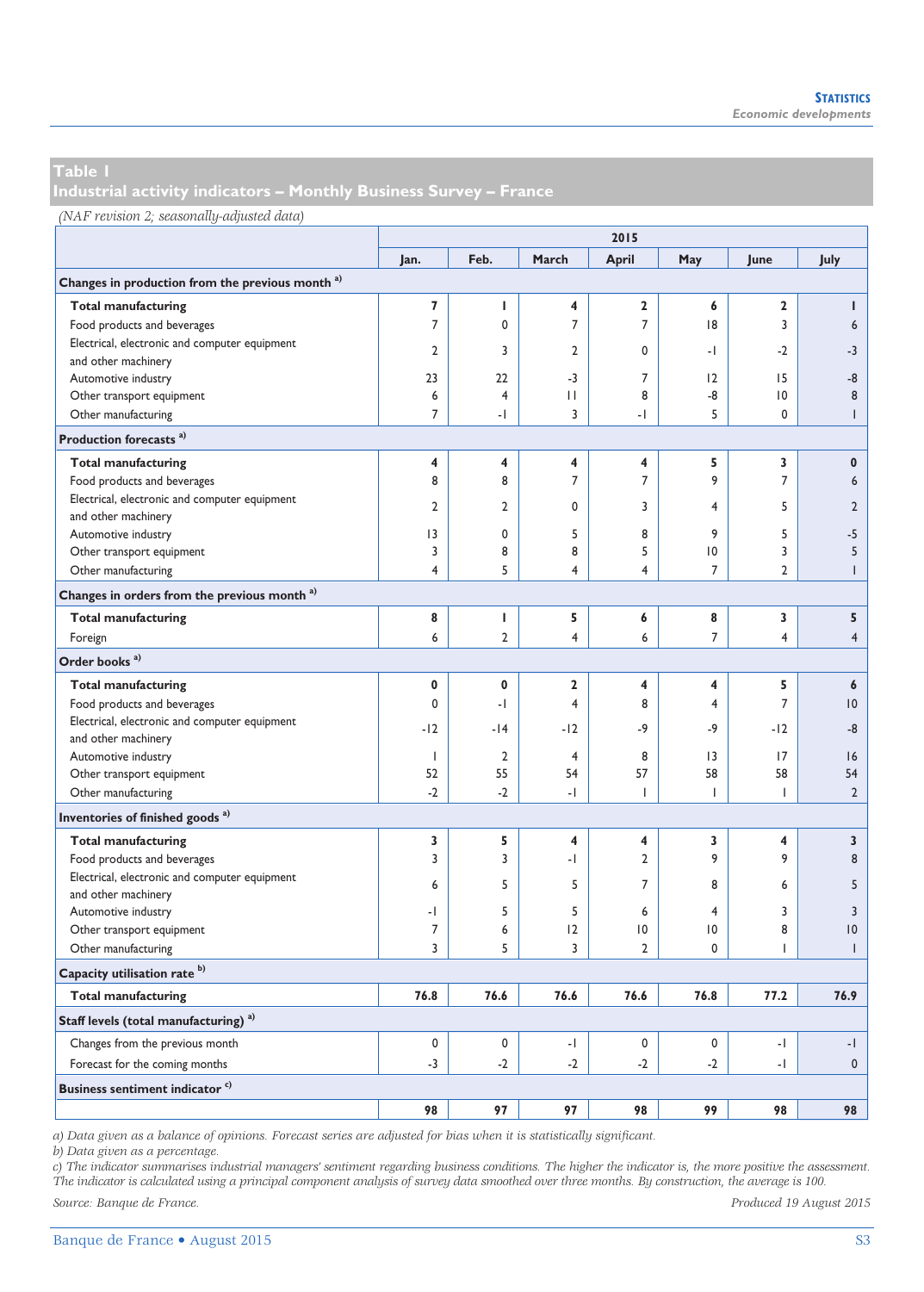**Industrial activity indicators – Monthly Business Survey – France (NAF revision 2; seasonally-adjusted data)** 











*a) Manufacturing.* 

#### **Orders<sup>a)</sup> <b>Production Production Production Production Production**



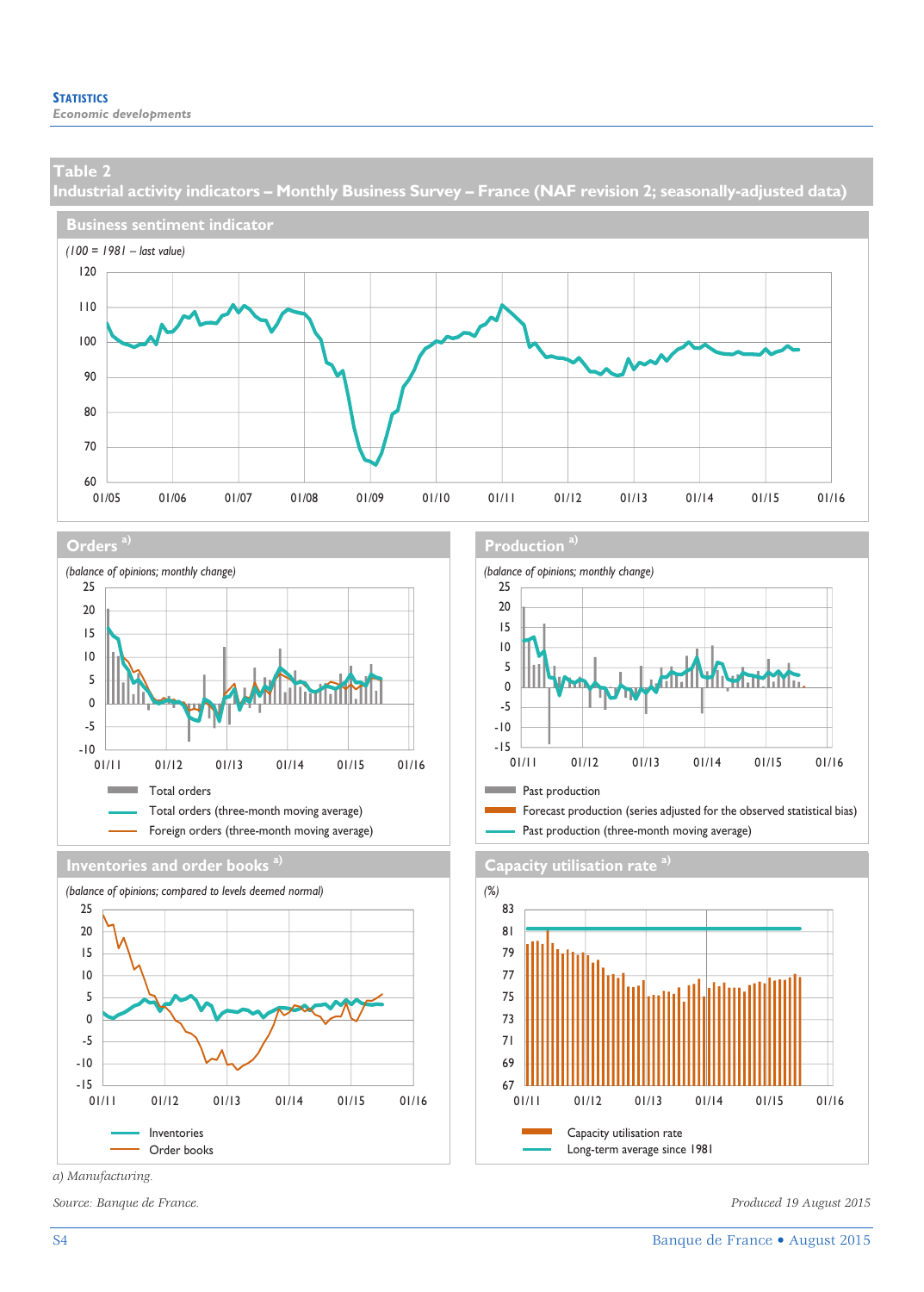**Consumer price index a)**

| (annual % change)    |      |              |        |        |        |              |        |        |        |  |
|----------------------|------|--------------|--------|--------|--------|--------------|--------|--------|--------|--|
|                      |      | 2014<br>2015 |        |        |        |              |        |        |        |  |
|                      | Nov. | Dec.         | Jan.   | Feb.   | March  | <b>April</b> | May    | June   | July   |  |
| France               | 0.4  | 0.1          | $-0.4$ | $-0.3$ | 0.0    | 0.1          | 0.3    | 0.3    | 0.2    |  |
| Germany              | 0.5  | 0.1          | $-0.5$ | 0.0    | 0.2    | 0.3          | 0.7    | 0.1    | 0.1    |  |
| <b>Italy</b>         | 0.3  | $-0.1$       | $-0.5$ | 0.1    | 0.0    | $-0.1$       | 0.2    | 0.2    | 0.3    |  |
| Euro area            | 0.1  | $-0.1$       | $-0.7$ | $-0.5$ | $-0.4$ | $-0.7$       | $-0.8$ | $-0.9$ | $-0.7$ |  |
| United Kingdom       | 0. ا | 0.5          | 0.3    | 0.0    | 0.0    | -0.1         | 0.1    | 0.0    | 0.1    |  |
| European Union       | 0.3  | $-0.1$       | $-0.5$ | $-0.3$ | $-0.1$ | 0.0          | 0.3    | 0.1    | 0.1    |  |
| <b>United States</b> | I.3  | 0.8          | $-0.1$ | 0.0    | $-0.1$ | $-0.2$       | 0.0    | 0.1    | na     |  |
| Japan                | 2.4  | 2.4          | 2.4    | 2.2    | 2.3    | 0.6          | 0.5    | 0.4    | na     |  |

*(annual average) (monthly % change)*

|                      | 2012<br>2013 | 2014            |     |        |       | 2015         |     |        |        |
|----------------------|--------------|-----------------|-----|--------|-------|--------------|-----|--------|--------|
|                      |              |                 |     | Feb.   | March | <b>April</b> | May | June   | July   |
| France               | 2.2          | 0.1             | 0.6 | 0.7    | 0.7   | 0.1          | 0.2 | $-0.1$ | $-0.5$ |
| Germany              | 2.1          | 1.6             | 0.8 | 1.0    | 0.5   | $-0.1$       | 0.1 | $-0.2$ | 0.3    |
| Italy                | 3.3          | $\overline{.3}$ | 0.2 | 0.3    | 2.1   | 0.4          | 0.2 | 0.2    | $-2.0$ |
| Euro area            | 2.8          | 1.9             | 0.4 | 0.2    | 0.9   | 0.1          | 0.7 | $-0.1$ | $-0.7$ |
| United Kingdom       | 2.8          | 2.6             | 1.5 | 0.2    | 0.2   | 0.3          | 0.2 | 0.0    | $-0.2$ |
| European Union       | 2.6          | 5.،             | 0.6 | 0.5    | 0.9   | 0.3          | 0.2 | 0.0    | $-0.5$ |
| <b>United States</b> | 2.1          | 1.5             | 1.6 | 0.4    | 0.6   | 0.2          | 0.5 | 0.4    | na     |
| Japan                | $0.0\,$      | 0.4             | 2.7 | $-0.2$ | 0.4   | 0.4          | 0.3 | $-0.2$ | na     |



**France and the euro area International comparisons** 



*a) Harmonised indices except for the United States and Japan (national indices).* 

*b) Gap between the extreme values of harmonised price indices observed in the euro area (changing composition).*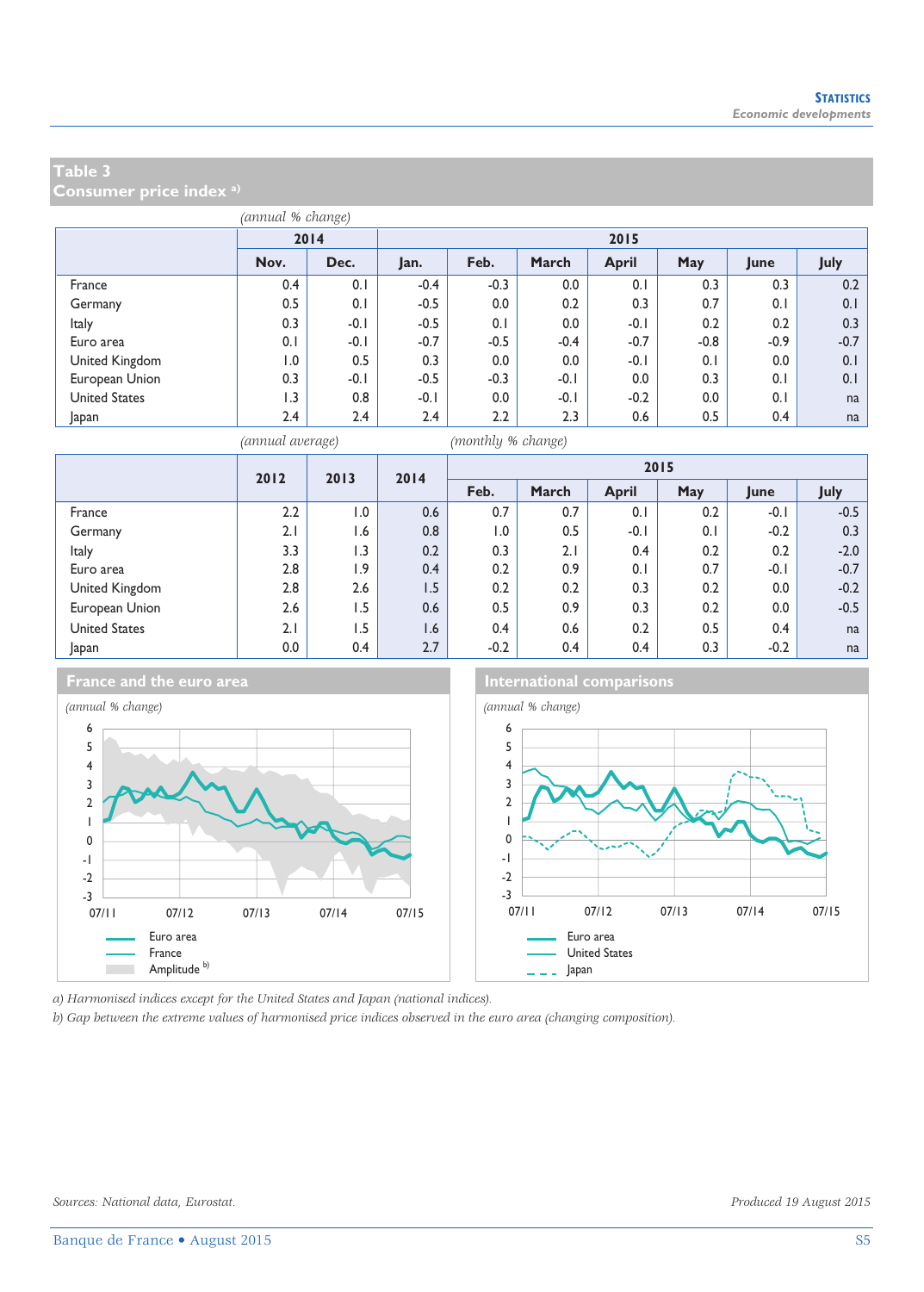

*Grey area: change in competitiveness compared to long-term average less than 5%.* 

*Sources: National data, Banque de France, ECB, IMF, OECD, Thomson Financial Datastream.* 

*Calculations: Banque de France. Produced 19 August 2015*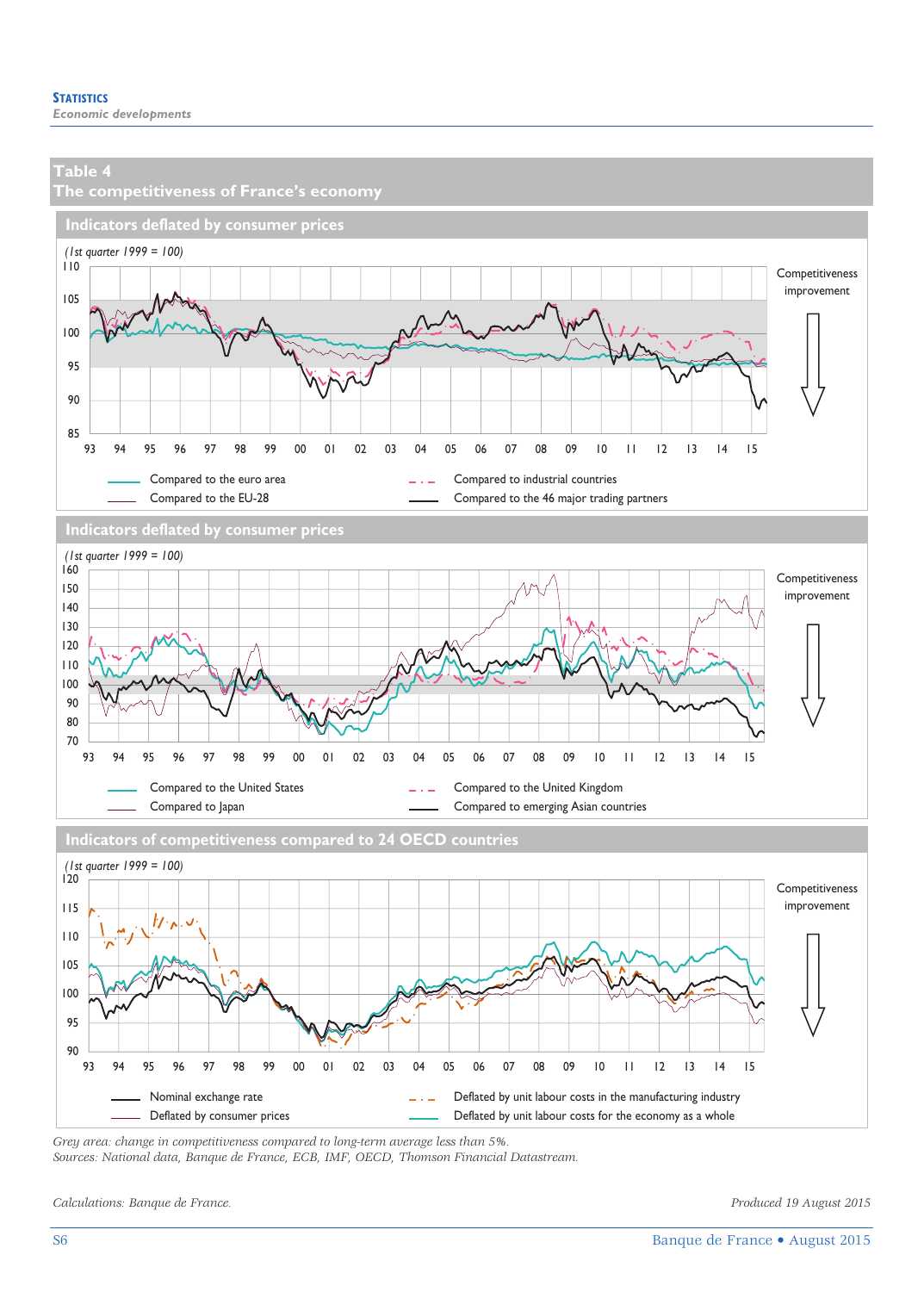**Balance of payments – Main components (quarterly data) – France** 

*(unadjusted data, EUR billions)*

|                                     | 2013    | 2014    |         | 2015           |                |                |         |
|-------------------------------------|---------|---------|---------|----------------|----------------|----------------|---------|
|                                     |         |         | QI      | Q <sub>2</sub> | Q <sub>3</sub> | Q <sub>4</sub> | QI      |
| <b>Current account</b>              | $-17.1$ | $-19.7$ | $-10.2$ | $-12.7$        | $-0.6$         | 3.7            | $-2.9$  |
| Goods                               | $-43.0$ | $-34.6$ | $-11.0$ | $-9.8$         | $-9.9$         | $-4.0$         | $-7.9$  |
| <b>Services</b>                     | 22.4    | 17.8    | 2.0     | 6.4            | 6.9            | 2.5            | 0.5     |
| Primary income                      | 47.9    | 44.5    | 14.5    | 4.9            | 10.9           | 14.2           | 19.2    |
| Secondary income                    | $-44.4$ | $-47.4$ | $-15.7$ | $-14.2$        | $-8.5$         | $-9.0$         | $-14.7$ |
| Capital account                     | 1.9     | 2.2     | 0.8     | 0.0            | 0.8            | 0.6            | 0.9     |
| <b>Financial account</b>            | $-17.8$ | $-10.9$ | $-23.1$ | $-9.3$         | 5.6            | 15.9           | $-21.8$ |
| Direct investment                   | $-13.5$ | 20.9    | $-3.3$  | 3.3            | 10.5           | 10.3           | 12.3    |
| French direct investment abroad     | 11.8    | 26.3    | 14.2    | 2.2            | 0.0            | 9.9            | 17.2    |
| Foreign direct investment in France | 25.3    | 5.4     | 17.5    | $-1.2$         | $-10.6$        | $-0.4$         | 4.9     |
| Portfolio investment                | $-60.6$ | $-7.4$  | $-35.4$ | 10.3           | $-8.5$         | 26.3           | $-15.7$ |
| Assets                              | 44.7    | 77.2    | 42.0    | 46.4           | $-16.7$        | 5.5            | 71.2    |
| <b>Liabilities</b>                  | 105.3   | 84.6    | 77.4    | 36.1           | $-8.1$         | $-20.8$        | 86.9    |
| Financial derivatives               | $-16.8$ | $-23.9$ | $-0.7$  | $-4.7$         | $-11.6$        | $-6.9$         | 10.9    |
| Other investment <sup>a)</sup>      | 74.5    | $-1.2$  | 14.8    | $-19.5$        | 17.4           | $-13.9$        | $-31.6$ |
| Reserve assets                      | $-1.5$  | 0.7     | 1.6     | 1.3            | $-2.2$         | 0.0            | 2.3     |
| Net errors and omissions            | $-2.7$  | 6.7     | $-13.7$ | 3.4            | 5.4            | 11.5           | $-19.9$ |



*The balance of payments has been compiled in accordance with the 6th* Balance of Payments Manual*. a) Loans and deposits transactions.*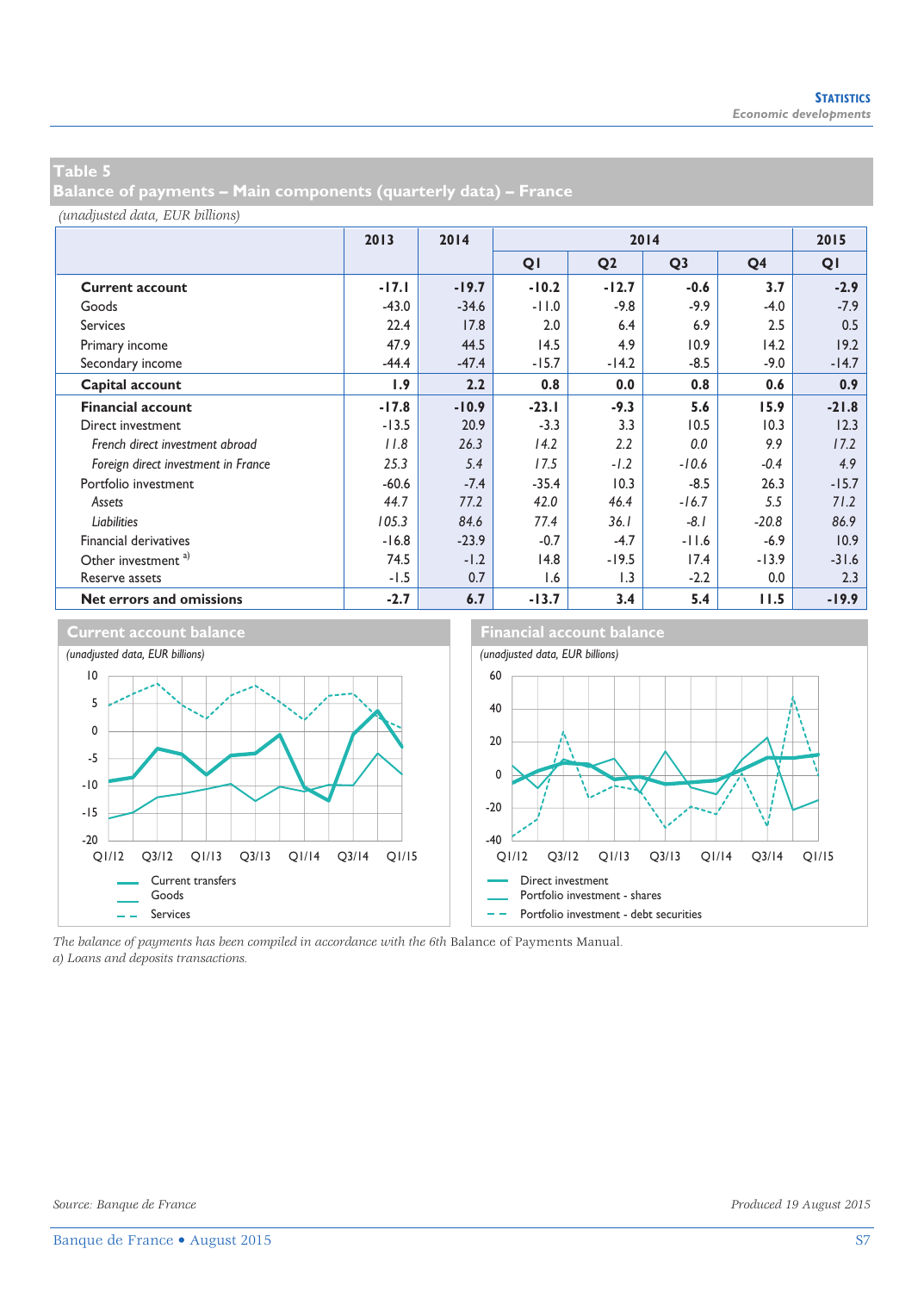*Economic developments* 

**Balance of payments - Current account (main components) - France** 

*(unadjusted data, EUR billions)*

|                                                    | 2013    | 2014         | 2014    |                |                |                | 2015            |
|----------------------------------------------------|---------|--------------|---------|----------------|----------------|----------------|-----------------|
|                                                    |         |              | QI      | Q <sub>2</sub> | Q <sub>3</sub> | Q <sub>4</sub> | QI              |
| <b>Current account</b>                             | $-17.1$ | $-19.7$      | $-10.2$ | $-12.7$        | $-0.6$         | 3.7            | $-2.9$          |
| Goods                                              | $-43.0$ | $-34.6$      | $-11.0$ | $-9.8$         | $-9.9$         | $-4.0$         | $-7.9$          |
| Exports                                            | 438.6   | 440.4        | 109.3   | 108.9          | 105.8          | 116.3          | 112.8           |
| Imports                                            | 481.6   | 475.0        | 120.3   | 118.7          | 115.7          | 120.3          | 120.6           |
| General merchandise                                | $-61.0$ | $-55.2$      | $-15.3$ | $-14.7$        | $-14.6$        | $-10.5$        | $-12.9$         |
| Merchanting                                        | 18.0    | 20.6         | 4.3     | 4.9            | 4.8            | 6.5            | 5.1             |
| <b>Services</b>                                    | 22.4    | 17.8         | 2.0     | 6.4            | 6.9            | 2.5            | 0.5             |
| Exports                                            | 193.1   | 208.0        | 46.0    | 53.6           | 56.2           | 52.2           | 48.2            |
| <i>Imports</i>                                     | 170.7   | 190.2        | 44.0    | 47.2           | 49.3           | 49.6           | 47.7            |
| Manufacturing services on physical inputs owned by |         |              |         |                |                |                |                 |
| others                                             | 0.1     | $\mathsf{L}$ | 0.4     | 0.3            | 0.2            | 0.3            | 0.3             |
| Maintenance and repair services                    | 1.3     | 1.3          | 0.3     | 0.4            | 0.4            | 0.3            | 0.3             |
| Transport                                          | $-1.3$  | $-2.4$       | $-0.7$  | $-0.6$         | $-0.4$         | $-0.6$         | $-0.4$          |
| Travel                                             | 10.2    | 6.6          | 0.4     | 3.3            | 3.7            | $-0.7$         | $-1.3$          |
| Construction                                       | 0.2     | 0.1          | 0.0     | 0.0            | 0.0            | 0.0            | 0.1             |
| Insurance and pension services                     | 0.6     | 1.7          | 0.0     | 0.6            | 0.5            | 0.6            | 0.1             |
| Financial services                                 | 5.4     | 6.2          | 1.5     | 1.5            | 1.6            | 1.5            | $\mathsf{I}$ .4 |
| Charges for the use of intellectual property       | 1.8     | 1.5          | 0.0     | 0.4            | 0.3            | 0.8            | 0.6             |
| Telecommunications, computer and information       |         |              |         |                |                |                |                 |
| services                                           | $-1.0$  | $-1.3$       | $-0.2$  | $-0.5$         | $-0.2$         | $-0.4$         | $-0.4$          |
| Other business services                            | 5.6     | 3.4          | 0.5     | $\mathsf{L}$   | 0.8            | 1.0            | $-0.2$          |
| Personal, cultural and recreational services       | -1.1    | $-0.8$       | $-0.2$  | $-0.2$         | $-0.2$         | $-0.2$         | $-0.1$          |
| <b>Government services</b>                         | 0.5     | 0.5          | 0.1     | 0.2            | 0.2            | 0.1            | 0.1             |
| Other services                                     |         |              |         |                |                |                |                 |
| <b>Primary income</b>                              | 47.9    | 44.5         | 14.5    | 4.9            | 10.9           | 14.2           | 19.2            |
| Compensation of employees                          | 16.8    | 17.5         | 4.4     | 4.4            | 4.4            | 4.3            | 4.7             |
| Investment income                                  | 21.5    | 17.7         | 2.6     | 0.4            | 6.7            | 8.1            | 4.7             |
| Direct investment                                  | 37.2    | 37.2         | 3.6     | 4.1            | 7.6            | 11.8           | 5.7             |
| Portfolio investment                               | $-16.1$ | $-19.7$      | $-1.1$  | $-13.5$        | $-1.0$         | $-4.0$         | $-0.9$          |
| Other investment <sup>a)</sup>                     | $-0.1$  | $-0.2$       | 0.0     | $-0.3$         | $-0.1$         | 0.2            | $-0.3$          |
| Reserve assets                                     | 0.5     | 0.5          | 0.1     | 0.1            | 0.1            | 0.1            | 0.1             |
| Other primary income                               | 9.7     | 9.3          | 7.5     | 0.2            | $-0.2$         | 1.8            | 9.8             |
| <b>Secondary income</b>                            | $-44.4$ | $-47.4$      | $-15.7$ | $-14.2$        | $-8.5$         | $-9.0$         | $-14.7$         |
| General government                                 | $-30.0$ | $-28.2$      | $-11.6$ | $-6.4$         | $-5.2$         | $-5.0$         | $-11.3$         |
| Other sectors                                      | $-14.5$ | $-19.2$      | $-4.1$  | $-7.8$         | $-3.2$         | $-4.1$         | $-3.5$          |
| of which workers' remittances                      | $-8.4$  | $-8.9$       | $-2.2$  | $-2.2$         | $-2.2$         | $-2.2$         | $-2.2$          |
| Capital account                                    | 1.9     | 2.2          | 0.8     | 0.0            | 0.8            | 0.6            | 0.9             |

*The balance of payments has been compiled in accordance with the 6th* Balance of Payments Manual*. a) Loans and deposits transactions.*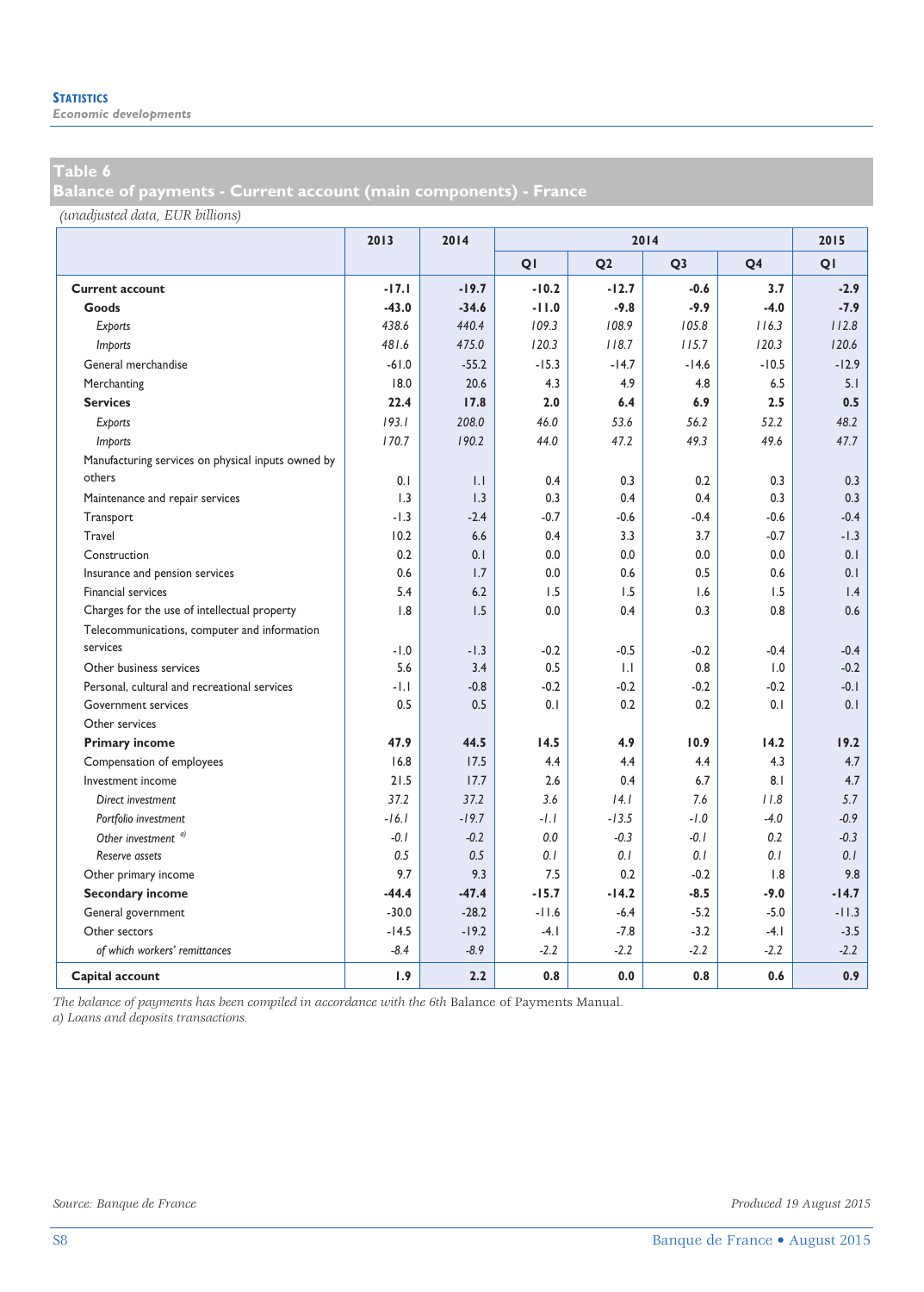**Balance of payments - Financial flows (quarterly data) – France** 

#### *(unadjusted data, EUR billions)*

|                                     | 2013    | 2014    | 2014           |                  |                |                | 2015           |
|-------------------------------------|---------|---------|----------------|------------------|----------------|----------------|----------------|
|                                     |         |         | Q <sub>1</sub> | Q <sub>2</sub>   | Q <sub>3</sub> | Q <sub>4</sub> | Q <sub>1</sub> |
| <b>Financial account</b>            | $-17.8$ | $-10.9$ | $-23.1$        | $-9.3$           | 5.6            | 15.9           | $-21.8$        |
| Direct investment                   | $-13.5$ | 20.9    | $-3.3$         | 3.3              | 10.5           | 10.3           | 12.3           |
| French direct investment abroad     | 11.8    | 26.3    | 14.2           | 2.2              | 0.0            | 9.9            | 17.2           |
| of which Equity capital             | I       | 14.3    | 8.8            | $-2.4$           | 5.6            | 2.3            | 11.0           |
| Foreign direct investment in France | 25.3    | 5.4     | 17.5           | $-1.2$           | $-10.6$        | $-0.4$         | 4.9            |
| of which Equity capital             | 25.9    | 13.5    | 3.8            | 4.9              | $-3.2$         | 8.0            | 6.0            |
| Portfolio investment                | $-60.6$ | $-7.4$  | $-35.4$        | 10.3             | $-8.5$         | 26.3           | $-15.7$        |
| Assets                              | 44.7    | 77.2    | 42.0           | 46.4             | $-16.7$        | 5.5            | 71.2           |
| Equity and investment fund shares   | 33.5    | 11.4    | $-12.8$        | 20.2             | 8.8            | $-4.8$         | 13.1           |
| Long-term debt securities (> lyr)   | 30.2    | 52.2    | 29.8           | 21.1             | $-14.0$        | 15.3           | 42.3           |
| Short-term debt securities (< lyr)  | $-18.9$ | 13.6    | 25.0           | 5.1              | $-11.5$        | $-5.0$         | 15.8           |
| Liabilities                         | 105.3   | 84.6    | 77.4           | 36.1             | $-8.1$         | $-20.8$        | 86.9           |
| Equity and investment fund shares   | 27.2    | 12.1    | $-1.2$         | 10.9             | $-14.0$        | 16.4           | 28.3           |
| Long-term debt securities (> lyr)   | 51.6    | 75.1    | 67.0           | 27.6             | $-4.9$         | $-14.5$        | 46.8           |
| Short-term debt securities (< lyr)  | 26.5    | $-2.7$  | 11.6           | $-2.4$           | 10.8           | $-22.7$        | 11.7           |
| <b>Financial derivatives</b>        | $-16.8$ | $-23.9$ | $-0.7$         | $-4.7$           | $-11.6$        | $-6.9$         | 10.9           |
| Other investment <sup>a)</sup>      | 74.5    | $-1.2$  | 14.8           | $-19.5$          | 17.4           | $-13.9$        | $-31.6$        |
| Reserve assets                      | $-1.5$  | 0.7     | 1.6            | $\overline{1.3}$ | $-2.2$         | 0.0            | 2.3            |
| Net errors and omissions            | $-2.7$  | 6.7     | $-13.7$        | 3.4              | 5.4            | 11.5           | $-19.9$        |



*The balance of payments has been compiledin accordance with the 6th* Balance of Payments Manual*. a) Loans and deposits transactions.*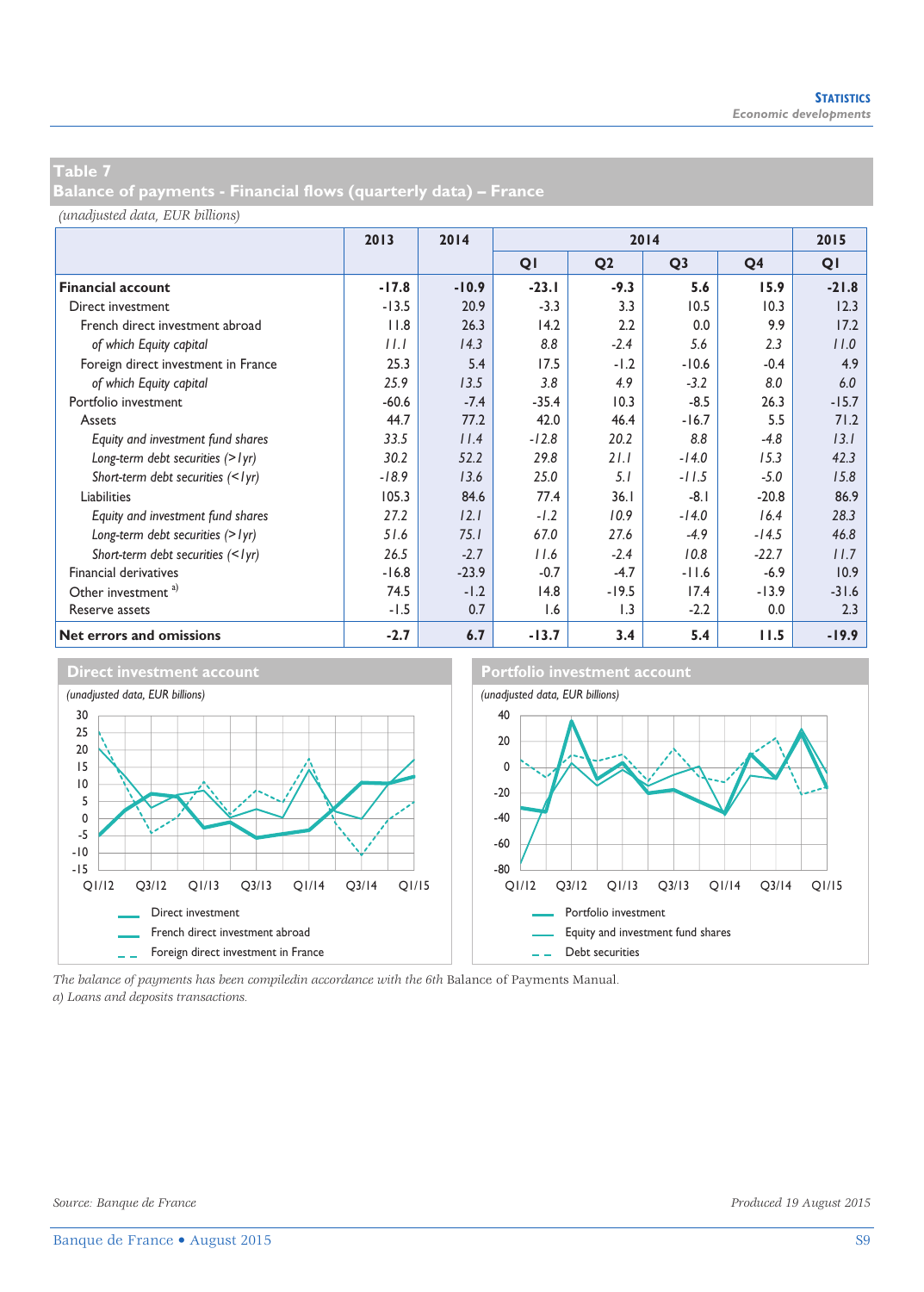**Balance of payments - Geographical breakdown (quarterly data) - France** 

*(unadjusted data, EUR billions)*

|                                             |                  | I <sup>st</sup> quarter 2015               |            |        |                    |        |  |  |  |  |  |
|---------------------------------------------|------------------|--------------------------------------------|------------|--------|--------------------|--------|--|--|--|--|--|
|                                             | EMU <sup>a</sup> | <b>UE-28</b><br>excl.<br>EMU <sup>b)</sup> | <b>USA</b> | Japan  | <b>Switzerland</b> | China  |  |  |  |  |  |
| <b>Current account</b>                      | 5.4              | $-0.6$                                     | 2.2        | 0.0    | 3.5                | na     |  |  |  |  |  |
| Receipts                                    | 112.1            | 6.8                                        | 16.0       | 2.5    | 10.7               | 5.5    |  |  |  |  |  |
| Expenditure                                 | 108.4            | 7.4                                        | 14.1       | 2.7    | 7.3                | na     |  |  |  |  |  |
| Goods                                       | $-3.4$           | $-0.2$                                     | $-0.2$     | $-0.9$ | $-0.3$             | $-6.7$ |  |  |  |  |  |
| Receipts                                    | 60.5             | 5.6                                        | 7.6        | 1.2    | 2.9                | 4.3    |  |  |  |  |  |
| Expenditure                                 | 63.9             | 5.7                                        | 7.9        | 2.0    | 3.2                | 11.0   |  |  |  |  |  |
| Services                                    | $-2.0$           | $-0.7$                                     | 0.5        | 0.3    | 1.0                | $-0.1$ |  |  |  |  |  |
| Receipts                                    | 24.3             | 0.9                                        | 5.6        | 0.7    | 3.4                | 1.0    |  |  |  |  |  |
| Expenditure                                 | 26.3             | 1.5                                        | 5.1        | 0.4    | 2.4                | 1.1    |  |  |  |  |  |
| Primary income                              | 20.9             | 0.3                                        | 2.0        | 0.6    | 3.2                | na     |  |  |  |  |  |
| Receipts                                    | 27.2             | 0.3                                        | 2.8        | 0.8    | 3.6                | 0.2    |  |  |  |  |  |
| Expenditure <sup>c)</sup>                   | 6.0              | 0.0                                        | 0.8        | 0.1    | 0.4                | na     |  |  |  |  |  |
| Secondary income                            | $-10.1$          | $-0.1$                                     | 0.0        | $-0.1$ | $-0.5$             | -0.1   |  |  |  |  |  |
| Receipts                                    | 2.1              | 0.0                                        | 0.3        | 0.0    | 0.8                | 0.0    |  |  |  |  |  |
| Expenditure                                 | 12.2             | 0.1                                        | 0.3        | 0.1    | 1.3                | 0.1    |  |  |  |  |  |
| <b>Financial account</b>                    |                  |                                            |            |        |                    |        |  |  |  |  |  |
| Direct investment                           | 9.0              | $-0.8$                                     | 0.5        | 0.5    | 1.6                | $-0.1$ |  |  |  |  |  |
| French direct investment abroad             | 14.9             | $-0.4$                                     | $-0.4$     | 0.5    | 0.8                | 0.2    |  |  |  |  |  |
| Foreign direct investment in France         | 5.9              | 0.4                                        | $-0.8$     | 0.0    | $-0.9$             | 0.3    |  |  |  |  |  |
| Portfolio investment - Assets <sup>d)</sup> | 47.4             | 0.0                                        | 22.2       | $-5.5$ | 0.2                | 2.0    |  |  |  |  |  |
| Equity and investment fund shares           | 12.1             | 0.0                                        | $-1.0$     | $-1.6$ | $-0.1$             | 2.1    |  |  |  |  |  |
| Long-term debt securities (> lyr)           | 17.8             | 0.0                                        | 21.5       | $-0.5$ | 0.2                | $-0.1$ |  |  |  |  |  |
| Short-term debt securities (<1yr)           | 17.4             | 0.0                                        | 1.7        | $-3.5$ | 0.1                | 0.0    |  |  |  |  |  |
| Other investment $e$ )                      | $-25.0$          | $-3.1$                                     | $-20.5$    | $-6.6$ | 7.7                | $-5.3$ |  |  |  |  |  |

*The balance of payments has been compiled in accordance with the 6th* Balance of Payments Manual*.* 

*a) 18 Member States.* 

*b) Denmark, United Kingdom, Sweden, European institutions and new Member States (Czech Republic, Hungary, Lithuania, Poland, Bulgaria, Romania, Croatia).* 

*c) Geographical breakdown of portfolio income based on data compiled by the IMF (Coordinated Portfolio Investment Survey); data for China not available.* 

*d) The geographical breakdown is not available for liabilities.* 

*e) Loans and deposits transactions.*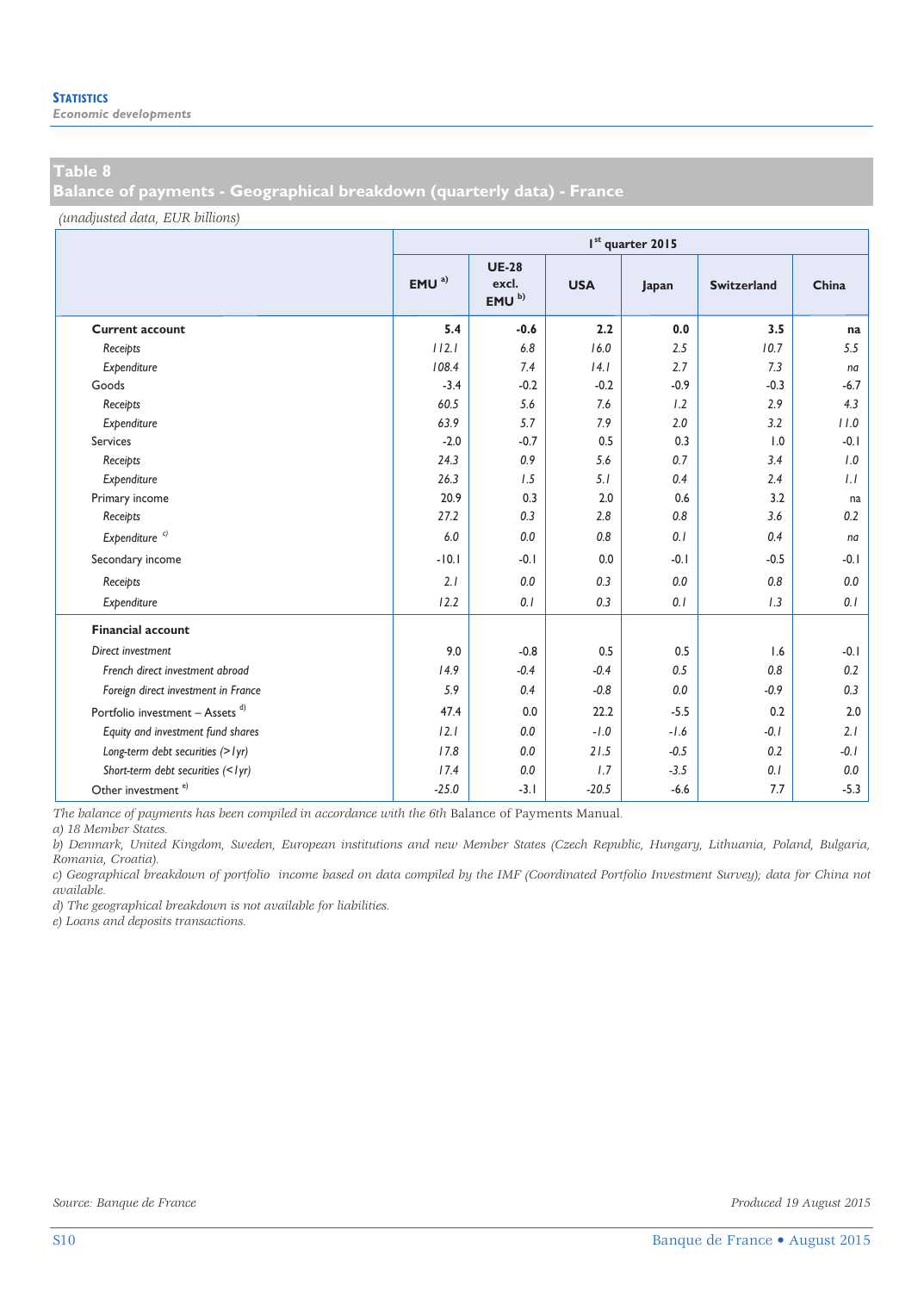**Balance of payments (monthly data) - France** 

*(unadjusted data, EUR billions)*

|                                                 | 2015    |         |                  |         |  |  |  |
|-------------------------------------------------|---------|---------|------------------|---------|--|--|--|
|                                                 | March   | April   | May              | June    |  |  |  |
| <b>Current account</b>                          | 5.7     | $-1.8$  | $-6.7$           | 4.6     |  |  |  |
| Goods                                           | $-2.6$  | $-0.9$  | $-2.8$           | $-0.3$  |  |  |  |
| Services                                        | 0.5     | 1.5     | $\overline{1.3}$ | 2.7     |  |  |  |
| Primary income                                  | 11.3    | 1.1     | $-2.1$           | 4.9     |  |  |  |
| Secondary income                                | $-3.4$  | $-3.5$  | $-3.1$           | $-2.7$  |  |  |  |
| Capital account                                 | 0.2     | $-0.1$  | 0.1              | 0.0     |  |  |  |
| <b>Financial account</b>                        | 4.1     | $-9.3$  | $-17.0$          | 7.2     |  |  |  |
| Direct investment                               | 2.1     | 2.4     | $-4.3$           | 5.9     |  |  |  |
| French direct investment abroad                 | 3.2     | 2.5     | $-2.9$           | 7.6     |  |  |  |
| Equity capital                                  | 0.4     | 0.7     | $-4.8$           | 6.9     |  |  |  |
| Reinvested earnings                             | 0.8     | 0.8     | 0.8              | 0.8     |  |  |  |
| Other capital (inter-company loans)             | 2.0     | 1.0     | 1.1              | 0.0     |  |  |  |
| Foreign direct investment in France             | 1.1     | 0.1     | 1.4              | 1.7     |  |  |  |
| Equity capital                                  | 1.1     | 0.2     | 2.6              | 0.6     |  |  |  |
| Reinvested earnings                             | 0.6     | 0.6     | 0.6              | 0.6     |  |  |  |
| Other capital (inter-company loans)             | $-0.5$  | $-0.7$  | $-1.8$           | 0.6     |  |  |  |
| Portfolio investment                            | $-35.7$ | 34.2    | $-5.9$           | $-37.8$ |  |  |  |
| Assets                                          | $-2.5$  | 11.9    | 11.9             | $-29.3$ |  |  |  |
| Equity and investment fund shares               | $-6.0$  | 10.6    | 7.3              | $-1.7$  |  |  |  |
| Long-term debt securities (> lyr)               | 4.1     | 14.2    | $-3.5$           | $-41.0$ |  |  |  |
| Short-term debt securities (<1yr)               | $-10.6$ | $-12.8$ | 8.1              | 13.4    |  |  |  |
| Liabilities                                     | 33.2    | $-22.3$ | 17.8             | 8.5     |  |  |  |
| Equity and investment fund shares               | 3.7     | $-6.2$  | 7.6              | 9.1     |  |  |  |
| Long-term debt securities (> lyr)               | 21.6    | $-8.1$  | 19.9             | 7.9     |  |  |  |
| Short-term debt securities (<1yr)               | 7.9     | $-8.0$  | $-9.7$           | $-8.6$  |  |  |  |
| Financial derivatives                           | 2.9     | 0.6     | 2.0              | 2.7     |  |  |  |
| Other investment <sup>a)</sup>                  | 34.9    | $-43.7$ | $-8.5$           | 34.5    |  |  |  |
| of which IMF excl. Banque de France (net flows) | $-7.3$  | $-13.2$ | 9.6              | $-16.1$ |  |  |  |
| Reserve assets                                  | $-0.1$  | $-2.7$  | $-0.3$           | 1.8     |  |  |  |
| <b>Net errors and omissions</b>                 | $-1.8$  | $-7.4$  | $-10.5$          | 2.6     |  |  |  |

*The balance of payments has been compiled in accordance with the 6th* Balance of Payments Manual*.* 

*a) Loans and deposits transactions.*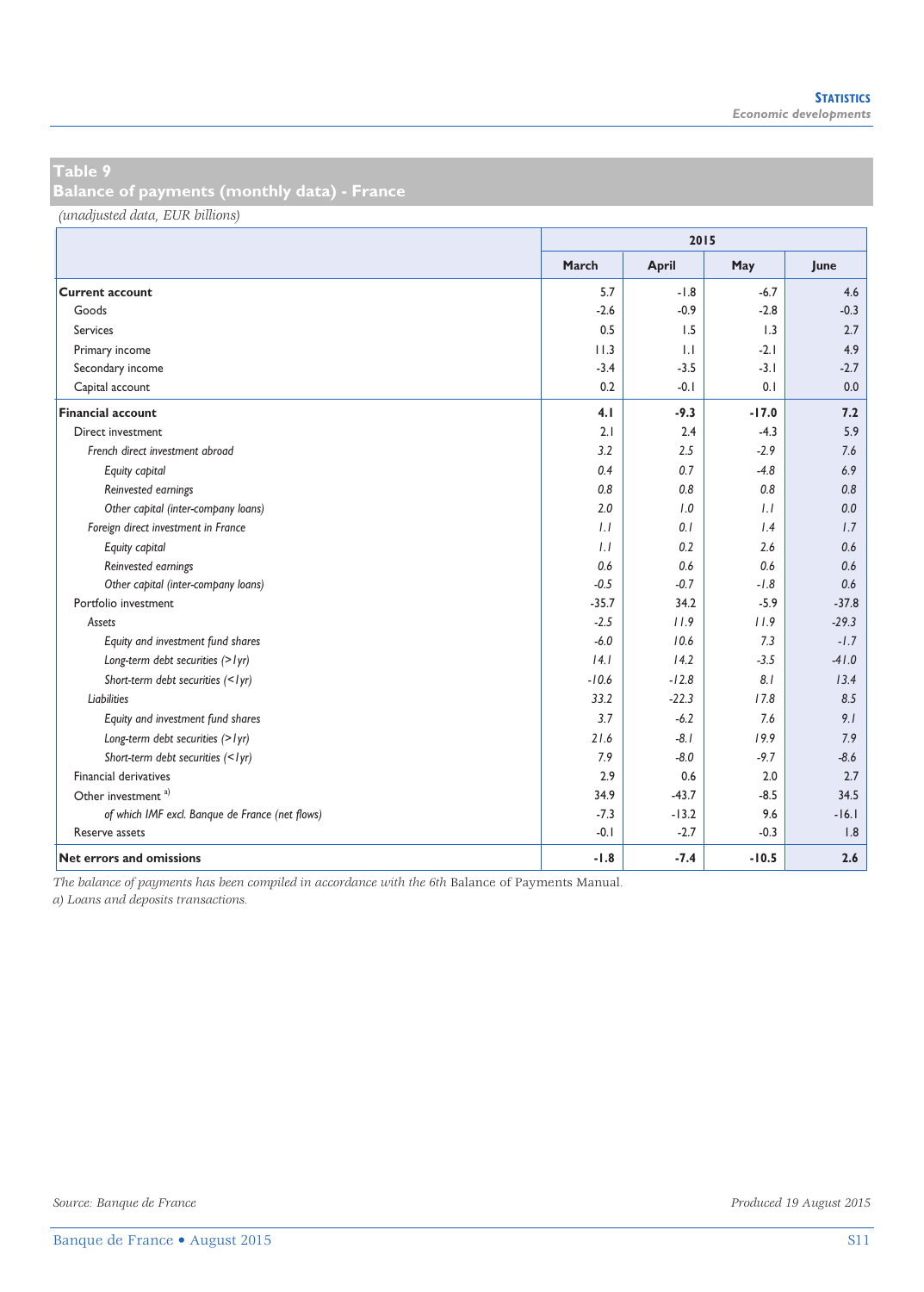*Economic developments* 

### **Table 10**

**France's international investment position (direct investment estimated at mixed value)** 

#### *(EUR billions)*

|                                        | 2010     | 2011     | 2012     | 2013     | 2014     | 2015     |
|----------------------------------------|----------|----------|----------|----------|----------|----------|
|                                        | Dec.     | Dec.     | Dec.     | Dec.     | Dec.     | QI       |
| <b>Assets</b>                          | 5,833.4  | 6,053.1  | 6,117.1  | 5,847.6  | 6,476.2  | 7,104.3  |
| French direct investment abroad        | 1,165.3  | 1,252.2  | 1.296.0  | 1.279.2  | 1,347.5  | 1,431.7  |
| Equity capital and reinvested earnings | 864.3    | 894.1    | 947.0    | 935.1    | 982.5    | 1,047.6  |
| Other capital (inter-company loans)    | 301.0    | 358.1    | 349.0    | 344.1    | 365.0    | 384.1    |
| Portfolio investment                   | 2,100.1  | 1,865.6  | 1,990.9  | 2,084.7  | 2,264.3  | 2,482.1  |
| Financial derivatives                  | 825.8    | 1,092.2  | 1,080.2  | 802.6    | 1,034.5  | 1,193.5  |
| Other investment <sup>a)</sup>         | 1,617.8  | 1,710.0  | 1,610.1  | 1,576.0  | 1,711.8  | 1,863.8  |
| Reserve assets                         | 124.5    | 133.1    | 139.9    | 105.1    | 118.2    | 133.3    |
| <b>Liabilities</b>                     | 6,018.6  | 6,231.4  | 6,386.1  | 6,217.1  | 6,894.6  | 7,587.1  |
| Foreign direct investment in France    | 759.4    | 827.8    | 848.5    | 870.4    | 894.5    | 922.2    |
| Equity capital and reinvested earnings | 460.8    | 460.8    | 465.1    | 491.5    | 516.4    | 536.1    |
| Other capital (inter-company loans)    | 298.6    | 367.0    | 383.4    | 378.9    | 378.1    | 386.2    |
| Portfolio investment                   | 2,420.9  | 2,412.2  | 2,639.3  | 2,821.4  | 3,096.1  | 3,388.7  |
| Financial derivatives                  | 873.6    | 1,136.6  | 1,125.4  | 864.7    | 1,093.6  | 1,265.2  |
| Other investment <sup>a)</sup>         | 1,964.7  | 1,854.8  | 1,772.9  | 1,660.7  | 1,810.4  | 2,010.9  |
| <b>Net position</b>                    | $-185.2$ | $-178.4$ | $-269.0$ | $-369.5$ | $-418.4$ | $-482.8$ |



*The balance of payments has been compiled in accordance with the 6th* Balance of Payments Manual*. a) Loans and deposits transactions.*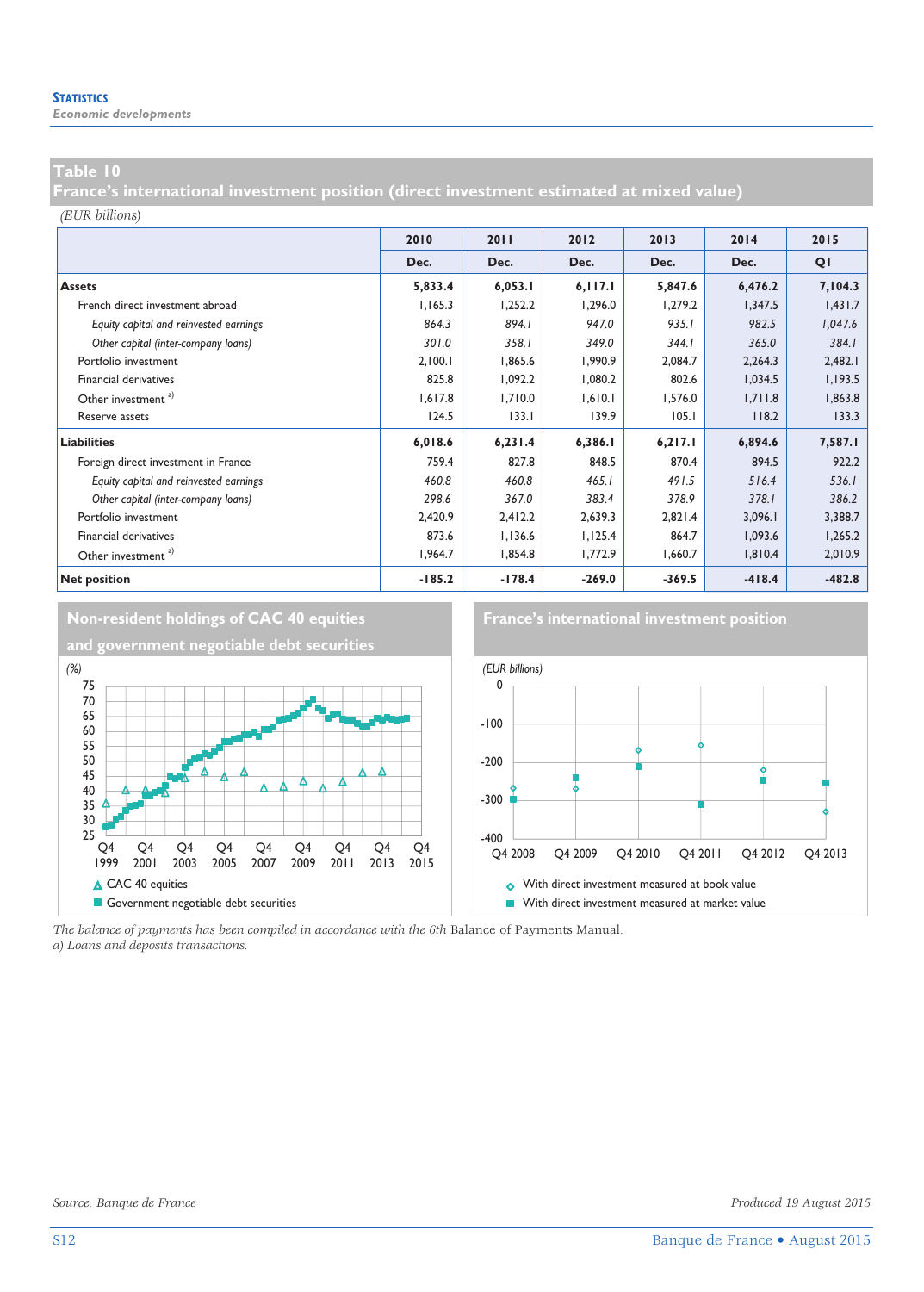**Main monetary and financial aggregates – France and the euro area** 

#### *(annual percentage growth rate)*

|                             | 2012   | 2013   | 2014   | 2014   | 2014   | 2015   |        |       |       |      |      |
|-----------------------------|--------|--------|--------|--------|--------|--------|--------|-------|-------|------|------|
|                             | Dec.   | Dec.   | Dec.   | June   | Dec.   | Jan.   | Feb.   | March | April | May  | June |
| M <sub>1</sub>              |        |        |        |        |        |        |        |       |       |      |      |
| Euro area <sup>a)</sup>     | 6.4    | 5.7    | 7.9    | 5.4    | 7.9    | 8.9    | 9.1    | 10.0  | 10.5  | 11.2 | 11.8 |
| France (contribution)       | 2.8    | 3.4    | 8.6    | 5.4    | 8.6    | 11.5   | 10.8   | 12.2  | 13.7  | 13.9 | 14.3 |
| M <sub>2</sub>              |        |        |        |        |        |        |        |       |       |      |      |
| Euro area <sup>a)</sup>     | 4.5    | 2.5    | 3.7    | 2.4    | 3.7    | 4.0    | 4.1    | 4.6   | 4.9   | 5.0  | 5.3  |
| France (contribution)       | 5.2    | 2.3    | 3.5    | 1.8    | 3.5    | 4.9    | 4.5    | 5.5   | 5.9   | 5.7  | 6.4  |
| M <sub>3</sub>              |        |        |        |        |        |        |        |       |       |      |      |
| Euro area <sup>a)</sup>     | 3.5    | 1.0    | 3.7    | 1.6    | 3.7    | 3.8    | 4.1    | 4.7   | 5.3   | 5.0  | 5.0  |
| France (contribution)       | 2.7    | 1.3    | 3.5    | 0.8    | 3.5    | 3.6    | 3.3    | 3.4   | 6.0   | 4.3  | 4.3  |
| Loans to the private sector |        |        |        |        |        |        |        |       |       |      |      |
| Euro area <sup>a)</sup>     | $-0.6$ | $-2.3$ | $-0.5$ | $-1.7$ | $-0.5$ | $-0.2$ | $-0.1$ | 0.1   | 0.0   | 0.6  | 0.6  |
| France <sup>b)</sup>        | 2.5    | 0.7    | 2.6    | 1.6    | 2.6    | 2.5    | 2.4    | 2.8   | 2.9   | 3.0  | 3.3  |



**M3 Loans to the private sector** *(annual percentage growth rate) (annual percentage growth rate)* Euro area Euro area France (contribution) France b) France b) France b) -5  $\mathbf 0$ 5 10 06/09 06/10 06/11 06/12 06/13 06/14 06/15







*a) Seasonal and calendar effect adjusted data.* 

*b) Loans extended by MFIs resident in France to euro area residents excluding MFIs and central government.* 

*Sources: Banque de France, European Central Bank. Produced 19 August 2015*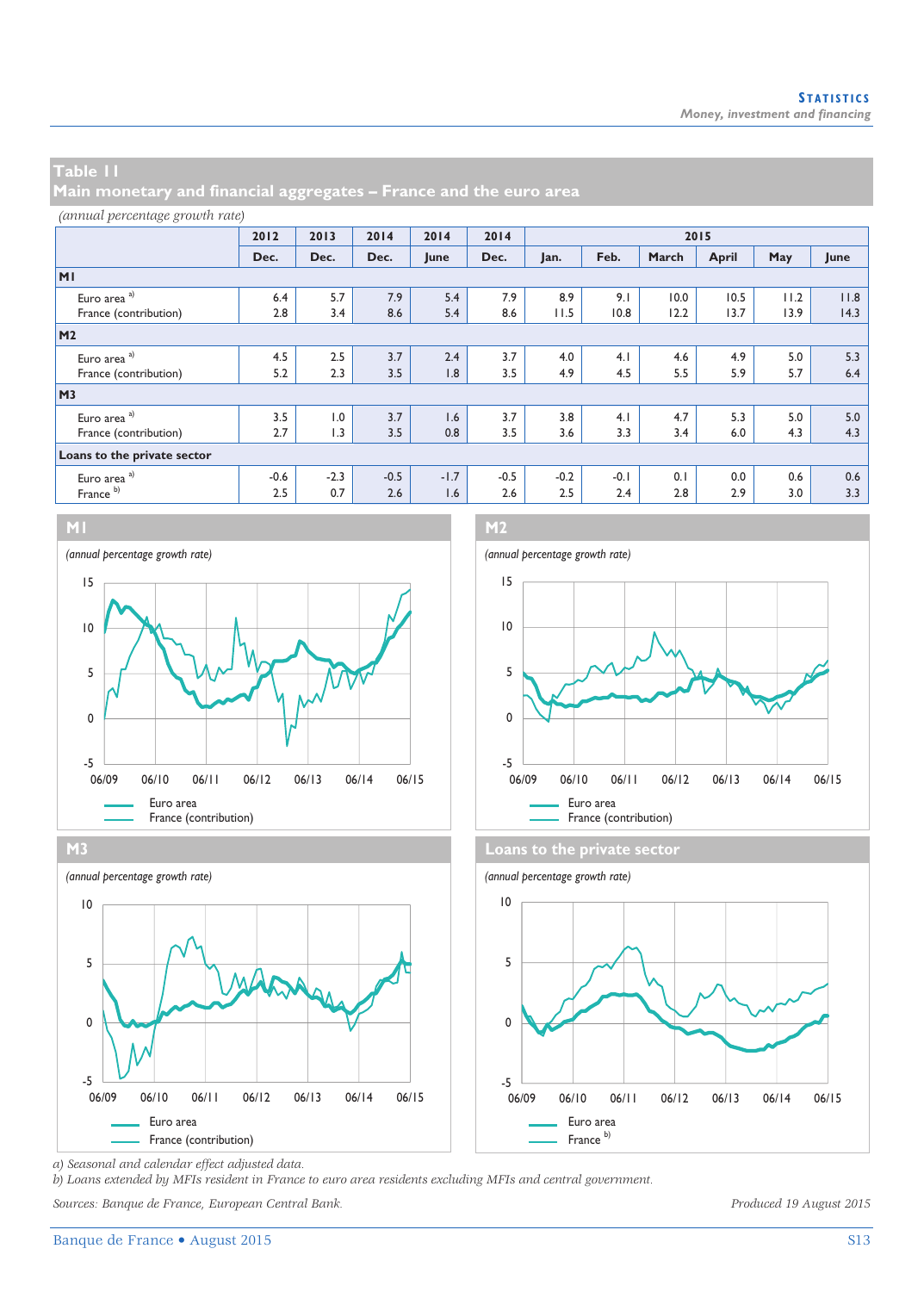*Money, investment and financing* 

#### **Table 12**

**Banque de France Monthly Statement a)**

*(outstanding amounts at the end of the period, EUR billions)*

|                                                    | 2012  | 2013  | 2014  | 2014  |       | 2015  |       |       |
|----------------------------------------------------|-------|-------|-------|-------|-------|-------|-------|-------|
|                                                    | Dec.  | Dec.  | Dec.  | June  | March | April | May   | June  |
| <b>Assets</b>                                      |       |       |       |       |       |       |       |       |
| National territory                                 | 326.4 | 199.7 | 213.6 | 176.2 | 221.7 | 231.3 | 244.5 | 260.5 |
| Loans                                              | 234.2 | 127.1 | 137.8 | 108.6 | 128.6 | 129.4 | 131.2 | 137.0 |
| $MFls$ <sup>b)</sup>                               | 234.0 | 127.0 | 137.6 | 108.5 | 128.4 | 129.2 | 131.0 | 136.8 |
| General government                                 | 0.0   | 0.0   | 0.0   | 0.0   | 0.0   | 0.0   | 0.0   | 0.0   |
| Other sectors                                      | 0.2   | 0.2   | 0.2   | 0.2   | 0.2   | 0.2   | 0.2   | 0.2   |
| Debt securities held                               | 92.1  | 72.5  | 75.7  | 67.4  | 92.9  | 101.9 | 113.2 | 123.5 |
| <b>MFIs</b>                                        | 32.2  | 25.2  | 33.5  | 27.1  | 40.2  | 41.3  | 43.2  | 44.0  |
| General government                                 | 59.9  | 47.3  | 42.2  | 40.3  | 52.7  | 60.5  | 70.0  | 79.5  |
| Other sectors                                      | 0.0   | 0.0   | 0.0   | 0.0   | 0.0   | 0.0   | 0.0   | 0.0   |
| Shares and other equity                            | 0.1   | 0.1   | 0.1   | 0.1   | 0.1   | 0.1   | 0.1   | 0.1   |
| Other euro area countries <sup>b)</sup>            | 87.6  | 91.4  | 86.7  | 91.7  | 90.1  | 92.3  | 95.2  | 94.9  |
| Rest of the world b)                               | 114.9 | 88.3  | 90.9  | 92.9  | 98.0  | 87.7  | 87.0  | 95.7  |
| Gold                                               | 98.8  | 68.2  | 77.3  | 75.3  | 86.4  | 83.0  | 84.8  | 82.0  |
| Not broken down by geographical area <sup>c)</sup> | 109.6 | 107.6 | 114.1 | 103.6 | 111.9 | 112.6 | 114.4 | 113.7 |
| Total                                              | 737.3 | 555.2 | 582.6 | 539.6 | 608.0 | 606.9 | 626.0 | 646.9 |
| <b>Liabilities</b>                                 |       |       |       |       |       |       |       |       |
| National territory - Deposits                      | 200.3 | 116.0 | 116.1 | 81.0  | 133.8 | 98.3  | 96.7  | 165.9 |
| <b>MFIs</b>                                        | 194.8 | 112.2 | 112.7 | 76.1  | 119.7 | 96.1  | 89.6  | 140.9 |
| General government                                 | 4.9   | 3.3   | 2.4   | 4.0   | 13.0  | 0.9   | 5.7   | 24.0  |
| Other sectors                                      | 0.6   | 0.6   | 1.0   | 0.9   | 1.2   | 1.3   | 1.4   | 1.0   |
| Other euro area countries - Deposits               | 73.9  | 34.1  | 30.9  | 48.2  | 25.5  | 67.9  | 81.4  | 34.8  |
| Rest of the world - Deposits                       | 146.0 | 112.6 | 117.4 | 110.1 | 116.6 | 110.2 | 113.1 | 114.6 |
| Not broken down by geographical area               | 317.1 | 292.5 | 318.2 | 300.3 | 332.0 | 330.5 | 334.8 | 331.6 |
| Banknotes and coins in circulation <sup>d)</sup>   | 173.5 | 181.7 | 192.6 | 181.9 | 191.4 | 193.3 | 194.3 | 196.2 |
| of which coins <sup>e)</sup>                       | 2.9   | 3.0   | 3.1   | 3.0   | 3.1   | 3.1   | 3.1   | 3.1   |
| Debt securities issued                             | 0.0   | 0.0   | 0.0   | 0.0   | 0.0   | 0.0   | 0.0   | 0.0   |
| Capital reserves and revaluation account           | 125.1 | 92.7  | 106.6 | 100.1 | 120.5 | 117.4 | 119.6 | 114.9 |
| Other liabilities                                  | 18.5  | 18.0  | 19.0  | 18.4  | 20.2  | 19.8  | 20.8  | 20.4  |
| Total $^{\rm f)}$                                  | 737.3 | 555.2 | 582.6 | 539.6 | 608.0 | 606.9 | 626.0 | 646.9 |

 *a) These statistics are transmitted to the European Central Bank, on the 15th working day following the end of the month to which they relate, within the production of the consolidated balance sheet of the monetary financial institutions (Regulation ECB/2013/33).* 

*b) This item includes the outstanding amounts of market operations.* 

*c) Including the adjustment linked to the method of accounting used for measuring the euro notes on the liability side of the balance sheet of the Banque de France since January 2002.* 

*d) Since January 2002, banknotes in circulation are treated according to specific euro area accounting conventions to bring them in line with the capital key share. 8% of the total value of euro banknotes in circulation is allocated to the European Central Bank. The remaining 92% is broken down between the NCBs in proportion to their share in the paid-up capital of the ECB.* 

*e) Coins in circulation are not a liability of MFIs in the participating Member States, but a liability of the central government. However, coins are part of the monetary aggregates and, by convention, this liability is to be entered under the category 'currency in circulation'. The counterpart to this liability is to be included within 'remaining assets'. (Regulation ECB/2013/33.)* 

*f) The total of the balance sheet at end 2014 published in March 2015 (577.7 bn) can be calculated by substracting from the total of the Monthly Statement at end December 2014 (582.6 bn): coins (3,1 bn) and miscellaneous amounts linked to the accounting gap between the statement established in the early January 2015 and the Annual Accounts, which include all the year-end entries (1.8 bn).*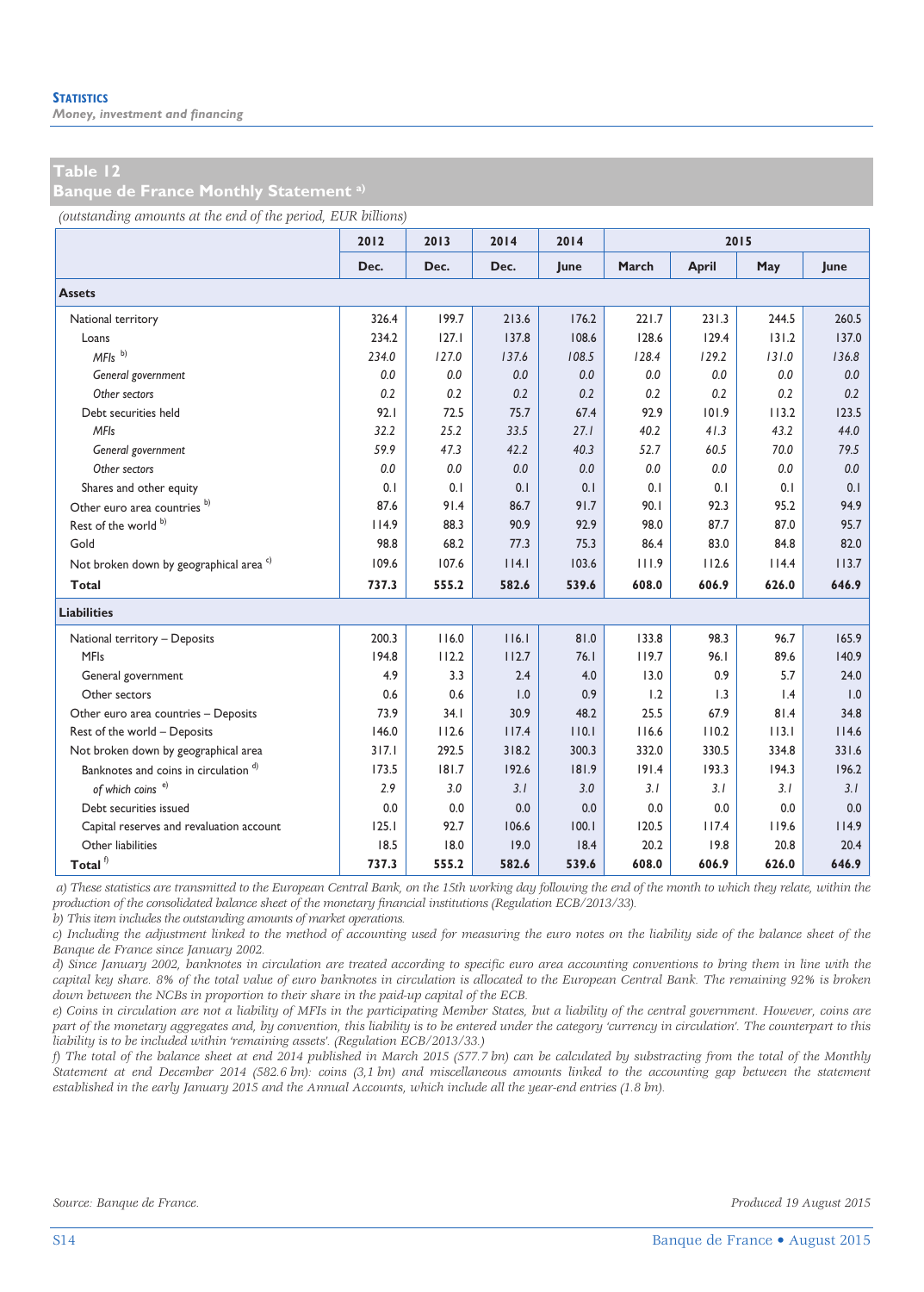**Deposits – France** 

*(outstanding amounts at the end of the period in EUR billions – % growth)*

|                                               | 2012  | 2013  | 2014   | 2014   | 2015   |        |                                 |        |
|-----------------------------------------------|-------|-------|--------|--------|--------|--------|---------------------------------|--------|
|                                               | Dec.  | Dec.  | Dec.   | lune   | March  | April  | May                             | lune   |
| <b>Overnight deposits</b>                     |       |       |        |        |        |        |                                 |        |
| Total non-financial sectors                   | 555.9 | 582.3 | 626.6  | 586.6  | 629.9  | 635.5  | $64$   $\overline{\phantom{0}}$ | 664.4  |
| (excluding central government)                |       |       |        |        |        |        |                                 |        |
| Households and similar                        | 279.2 | 295.5 | 314.2  | 303.4  | 322.0  | 328.2  | 326.4                           | 336.1  |
| Non-financial corporations                    | 214.7 | 231.2 | 254.1  | 230.9  | 251.6  | 251.6  | 256.6                           | 272.0  |
| General government (excl. central government) | 62.0  | 55.7  | 58.3   | 52.2   | 56.3   | 55.8   | 58.1                            | 56.3   |
| Other sectors                                 | 42.5  | 35.7  | 43.6   | 43.0   | 49.7   | 56.0   | 56.2                            | 55.6   |
| Total - Outstanding amounts                   | 598.0 | 617.7 | 669.8  | 629.1  | 679.I  | 691.1  | 696.8                           | 719.6  |
| Total - Growth rate                           | 2.8   | 3.3   | 8.4    | 5.9    | 12.7   | 13.8   | 14.2                            | 14.4   |
| Passbook savings accounts                     |       |       |        |        |        |        |                                 |        |
| "A" and "Blue" passbooks                      | 247.2 | 263.2 | 260.0  | 265.6  | 258.4  | 258.2  | 257.7                           | 257.6  |
| Housing savings accounts                      | 35.2  | 33.4  | 31.2   | 32.0   | 30.7   | 30.6   | 30.5                            | 30.4   |
| Sustainable development passbook accounts     | 92.0  | 100.7 | 101.9  | 102.3  | 101.7  | 101.8  | 101.6                           | 101.6  |
| People's savings passbooks                    | 51.7  | 48.3  | 46.5   | 46.2   | 46.1   | 46.0   | 45.8                            | 45.6   |
| Youth passbooks                               | 7.0   | 6.9   | 6.8    | 6.7    | 6.6    | 6.6    | 6.6                             | 6.6    |
| Taxable passbooks                             | 178.7 | 172.5 | 169.5  | 175.3  | 177.4  | 177.3  | 176.5                           | 175.0  |
| Total - Outstanding amounts                   | 611.7 | 625.I | 615.8  | 628.I  | 620.8  | 620.4  | 618.6                           | 616.7  |
| Total - Growth rate                           | 9.4   | 2.2   | $-1.5$ | $-0.3$ | $-1.7$ | $-2.0$ | $-2.0$                          | $-1.8$ |



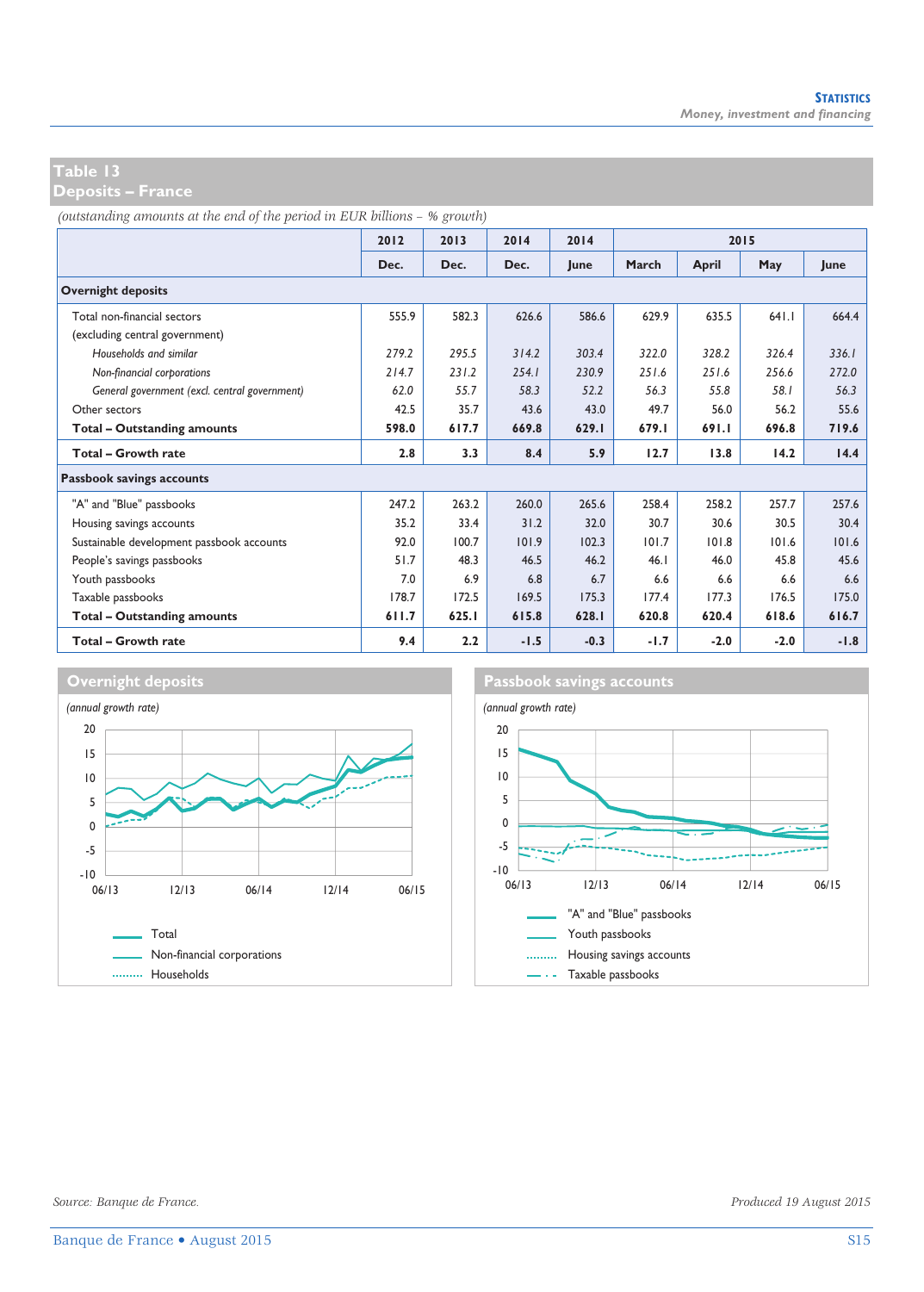*Money, investment and financing* 

**Time deposits – France** 

*(outstanding amounts at the end of the period in EUR billions – % growth)*

|                                                        | 2012   | 2013   | 2014   | 2014    |        | 2015   |       |       |
|--------------------------------------------------------|--------|--------|--------|---------|--------|--------|-------|-------|
|                                                        | Dec.   | Dec.   | Dec.   | June    | March  | April  | May   | lune  |
| Deposits with agreed maturity up to two years          |        |        |        |         |        |        |       |       |
| Total non-financial sectors (excl. central government) | 111.8  | 117.3  | 114.7  | 108.3   | 86.2   | 85.0   | 82.2  | 81.2  |
| Households and similar                                 | 30.9   | 28.6   | 28.0   | 28.2    | 16.0   | 15.9   | 15.6  | 15.5  |
| Non-financial corporations                             | 79.9   | 87.7   | 85.1   | 79.0    | 69.3   | 68.4   | 65.8  | 64.9  |
| General government (excl. central government)          | 0.9    | 1.0    | 1.6    | 1.2     | 0.8    | 0.8    | 0.8   | 0.8   |
| Other sectors                                          | 40.7   | 33.5   | 41.6   | 32.0    | 41.4   | 43.7   | 41.7  | 44.1  |
| <b>Total - Outstanding amounts</b>                     | 152.5  | 150.7  | 156.3  | 140.4   | 127.5  | 128.7  | 123.9 | 125.3 |
| Total - Growth rate                                    | $-1.1$ | $-1.1$ | 3.7    | $-3.7$  | 7.8    | 7.8    | 4.1   | 7.7   |
| Deposits with agreed maturity of over two years        |        |        |        |         |        |        |       |       |
| Total non-financial sectors (excl. central government) | 328.9  | 342.2  | 363.9  | 349.4   | 397.4  | 397.3  | 397.2 | 396.8 |
| Households and similar                                 | 269.4  | 274.8  | 289.6  | 278.2   | 307.8  | 308.3  | 309.0 | 309.4 |
| PFI                                                    | 188.2  | 197.7  | 215.9  | 202.9   | 223.7  | 224.9  | 225.9 | 226.7 |
| PEP                                                    | 24.0   | 23.0   | 22.2   | 22.3    | 21.8   | 21.7   | 21.6  | 21.4  |
| Other                                                  | 57.1   | 54.1   | 51.6   | 53.0    | 62.3   | 61.8   | 61.5  | 61.2  |
| Non-financial corporations                             | 58.1   | 65.5   | 72.2   | 69.1    | 87.3   | 86.7   | 86.0  | 85.2  |
| General government (excl. central government)          | 1.4    | 1.9    | 2.1    | 2.0     | 2.3    | 2.3    | 2.2   | 2.2   |
| Other sectors                                          | 154.7  | 157.0  | 92.6   | 97.2    | 87.0   | 87.7   | 87.6  | 88.2  |
| <b>Total - Outstanding amounts</b>                     | 483.5  | 499.3  | 456.5  | 446.6   | 484.4  | 485.0  | 484.8 | 485.1 |
| Total - Growth rate                                    | 0.3    | 3.4    | $-8.8$ | $-11.2$ | $-8.3$ | $-0.7$ | 0.9   | 2.4   |



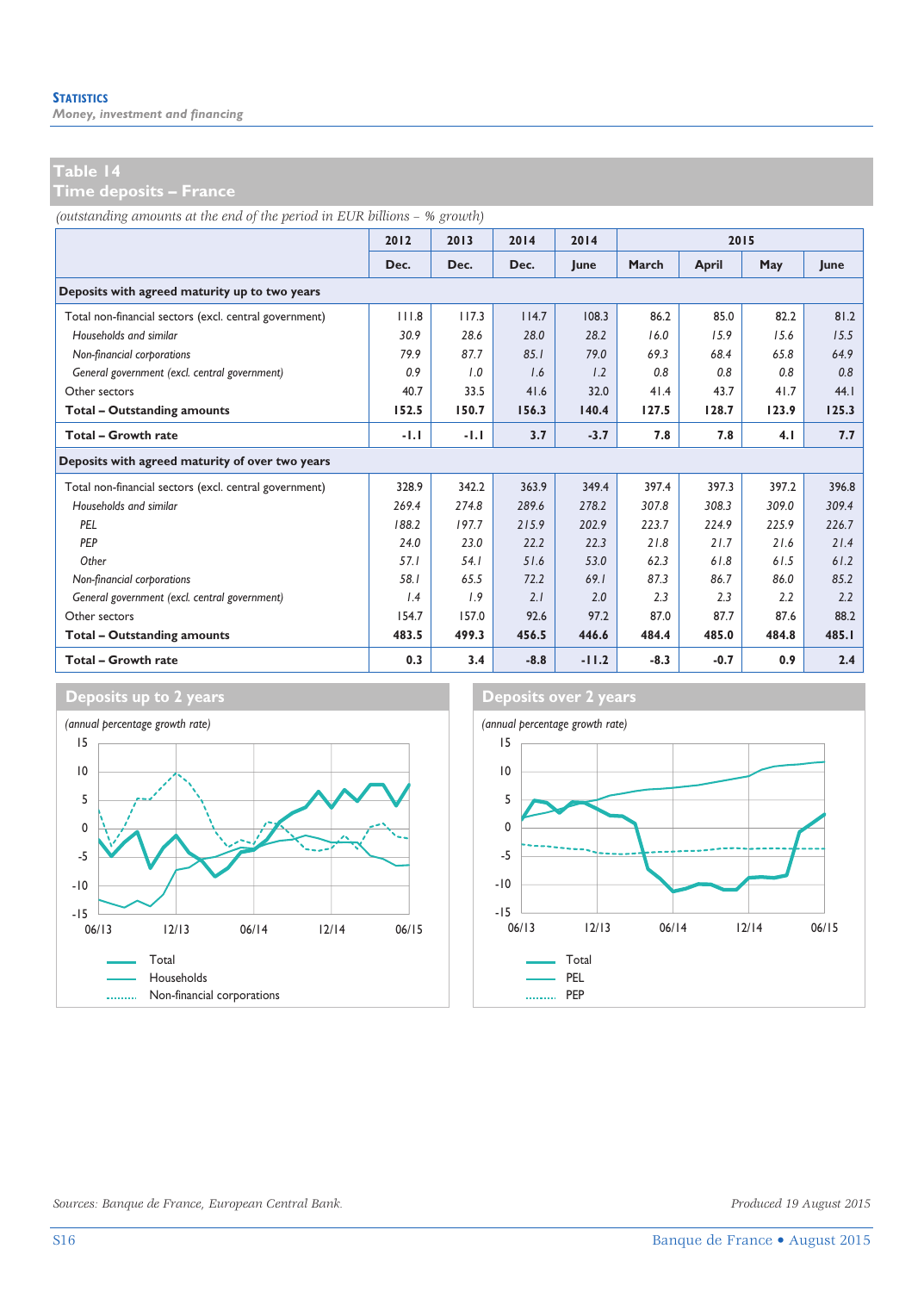**Loans extended by credit institutions established in France to French residents – France** 

*(outstanding amounts at the end of the period in EUR billions – % growth)*

|                                    | 2012    | 2013    | 2014    | 2014    |         |         | 2015    |         |         |
|------------------------------------|---------|---------|---------|---------|---------|---------|---------|---------|---------|
|                                    | Dec.    | Dec.    | Dec.    | lune    | Feb.    | March   | April   | May     | lune    |
| <b>Loans to resident clients</b>   |         |         |         |         |         |         |         |         |         |
| Private sector                     | 2.100.0 | 2.114.9 | 2.167.7 | 2,152.5 | 2.184.9 | 2.193.7 | 2.213.8 | 2.215.8 | 2.219.7 |
| General government                 | 206.8   | 213.1   | 214.7   | 211.1   | 210.5   | 212.7   | 212.6   | 210.8   | 214.4   |
| <b>Total - Outstanding amounts</b> | 2,306.7 | 2,328.1 | 2,382.4 | 2,363.5 | 2,395.4 | 2,406.4 | 2,426.5 | 2,426.6 | 2,434.1 |
| Private sector                     | 2.5     | 0.7     | 2.6     | 1.6     | 2.4     | 2.8     | 2.9     | 3.0     | 3.3     |
| General government                 | 6.1     | 2.8     | 3.3     | 1.7     | 2.8     | 3.9     | 3.7     | 2.7     | 4.8     |
| <b>Total - Growth rate</b>         | 2.8     | 0.9     | 2.6     | 1.6     | 2.5     | 2.9     | 3.0     | 3.0     | 3.4     |
| Loans to non-financial companies   |         |         |         |         |         |         |         |         |         |
| Fixed investment                   | 563.0   | 568.0   | 581.7   | 570.7   | 584.4   | 583.9   | 584.5   | 587.0   | 588.0   |
| Inventories and working capital    | 174.1   | 167.5   | 175.6   | 175.4   | 181.1   | 182.9   | 184.6   | 185.1   | 188.6   |
| Other lending                      | 82.0    | 81.3    | 81.1    | 80.7    | 81.0    | 82.1    | 82.3    | 81.8    | 82.8    |
| <b>Total - Outstanding amounts</b> | 819.1   | 816.7   | 838.4   | 826.8   | 846.6   | 848.9   | 851.4   | 853.9   | 859.4   |
| <b>Total - Growth rate</b>         | 1.0     | 0.2     | 2.3     | 1.3     | 2.9     | 3.5     | 3.5     | 3.2     | 3.3     |
| <b>Loans to households</b>         |         |         |         |         |         |         |         |         |         |
| Loans for house purchase           | 874.2   | 907.0   | 927.4   | 915.7   | 931.8   | 934.3   | 936.9   | 938.8   | 940.5   |
| Consumer loans                     | 160.4   | 157.3   | 159.5   | 157.3   | 157.4   | 158.3   | 159.0   | 158.9   | 160.2   |
| Other lending                      | 92.1    | 92.3    | 91.5    | 93.8    | 89.6    | 89.4    | 89.3    | 89.7    | 89.4    |
| <b>Total - Outstanding amounts</b> | 1,126.7 | 1,156.6 | 1,178.4 | 1,166.7 | 1,178.9 | 1,181.9 | 1,185.2 | 1,187.4 | 1,190.1 |
| Total - Growth rate                | 2.3     | 2.5     | 2.2     | 2.7     | 2.1     | 2.4     | 2.4     | 2.4     | 2.7     |



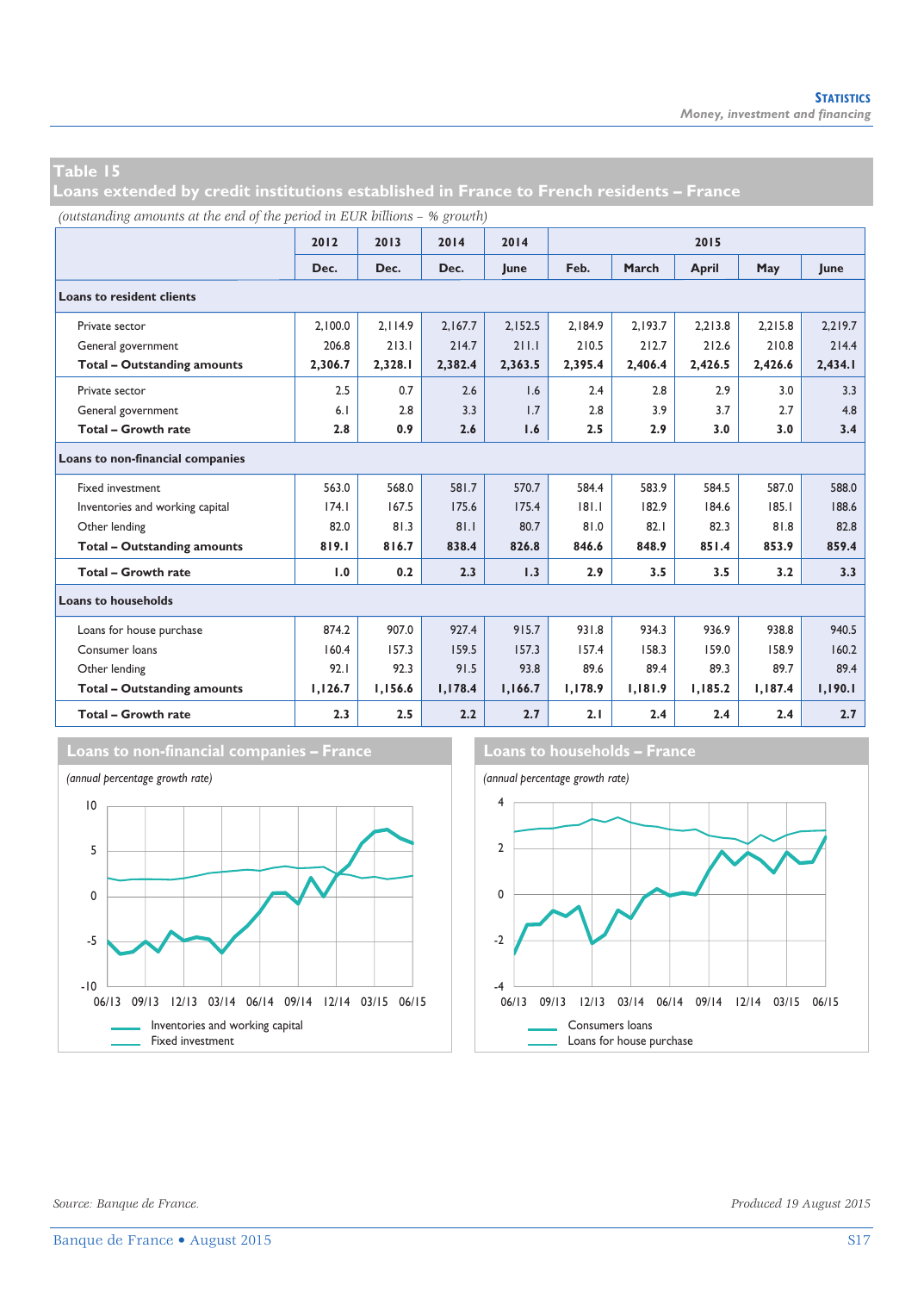*Money, investment and financing* 

#### **Table 16**

**New loans to residents, (excl. overdrafts) – France** 

*(monthly flows - seasonally adjusted - in euro billions)*

|                                                                                                                            |             | 2014        |            | 2015        |             |                      |  |
|----------------------------------------------------------------------------------------------------------------------------|-------------|-------------|------------|-------------|-------------|----------------------|--|
|                                                                                                                            | April       | May         | June       | April       | May         | June                 |  |
| Loans to non-financial corporations<br>Loans $\leq$ 1 million euro <sup><math>a</math></sup><br>Loans > 1 million euro $a$ | 5.2<br>10.4 | 5.5<br>10.4 | 5.1<br>8.9 | 6.5<br>12.0 | 6.0<br>12.0 | 6.6<br>$ 3.1\rangle$ |  |
| <b>Loans to households</b>                                                                                                 |             |             |            |             |             |                      |  |
| Cash loans to sole traders and individuals<br>(excl. revolving consumer credit)                                            | 3.9         | 3.9         | 3.7        | 4.5         | 4.3         | 4.6                  |  |
| Housing loans                                                                                                              | 9.4         | 9.1         | 9.4        | 16.9        | 16.5        | 19.8                 |  |

### **Non-financial corporations – Loans ≤ 1 million euro Non-financial corporations – Loans > 1 million euro**





*a) All initial rate fixation periods.* 



#### **Households - Cash loans Households - Cash loans**



*Sources: Banque de France, European Central Bank. Produced 19 August 2015*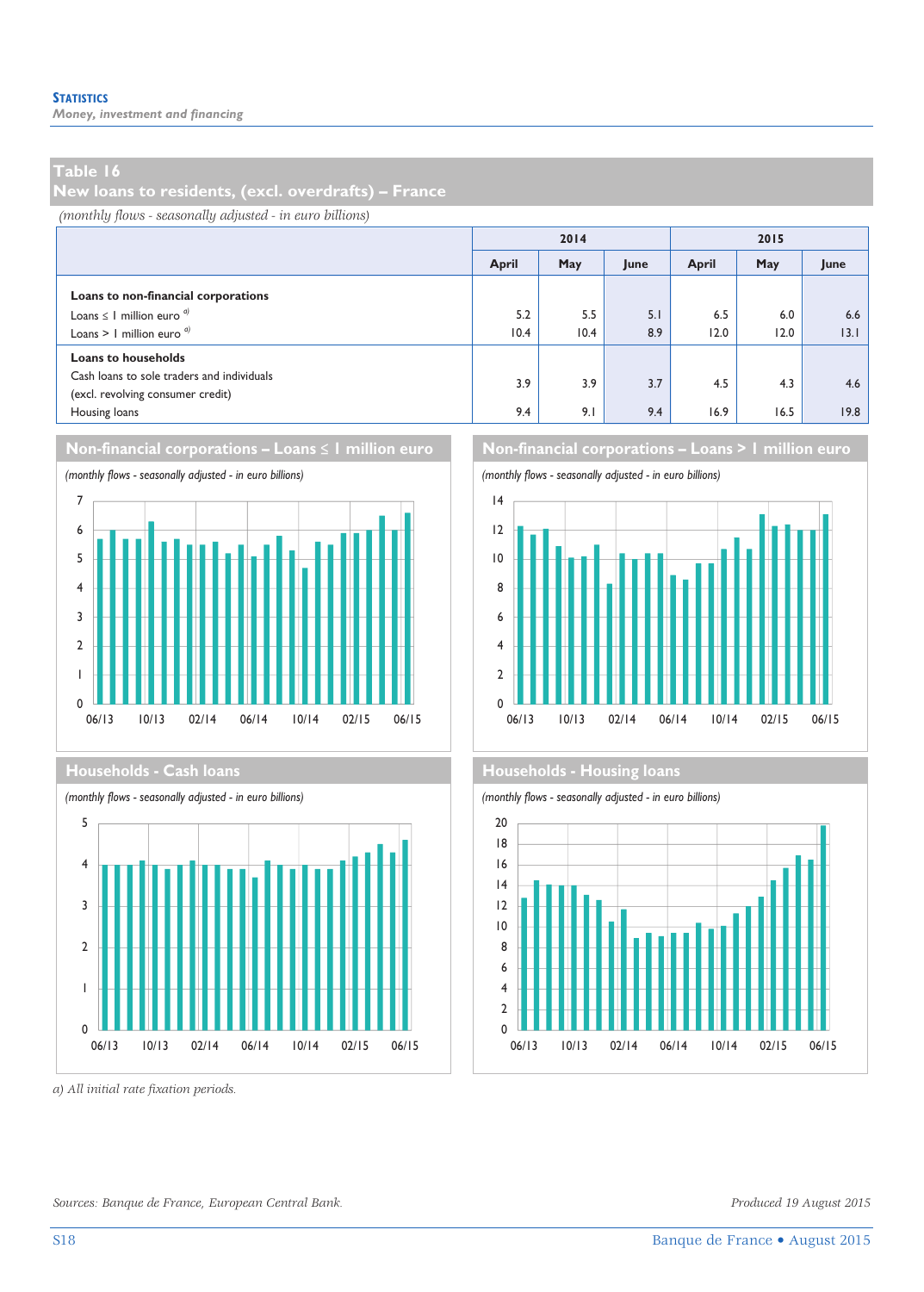**Investment and financing – Insurance corporations and pension funds – Euro area and France**  *(EUR billions)*

**Euro area**

|                                          |                | <b>Cumulated transaction flows over 4 quarters</b> |                |                |                |         |  |  |
|------------------------------------------|----------------|----------------------------------------------------|----------------|----------------|----------------|---------|--|--|
|                                          | 2013           | 2014                                               |                |                |                |         |  |  |
|                                          | Q <sub>4</sub> | QI                                                 | Q <sub>2</sub> | Q <sub>3</sub> | Q <sub>4</sub> | Dec.    |  |  |
| <b>Financial assets</b>                  |                |                                                    |                |                |                |         |  |  |
| Currency and deposits                    | $-24.6$        | $-22.3$                                            | $-16.5$        | $-13.7$        | $-15.9$        | 796.8   |  |  |
| of which deposits included in M3 $^{a)}$ | $-14.0$        | $-6.9$                                             | 5.6            | 4.6            | 4.1            | 214.4   |  |  |
| Short-term debt securities               | $-14.9$        | $-13.7$                                            | $-2.8$         | $-5.4$         | $-0.5$         | 58.4    |  |  |
| Long-term debt securities                | 145.9          | 133.1                                              | 131.3          | 130.9          | 136.7          | 3,474.2 |  |  |
| Loans                                    | 4.7            | 11.5                                               | 17.0           | 12.7           | 23.0           | 769.8   |  |  |
| Shares and other equity                  | 88.1           | 120.3                                              | 121.7          | 140.5          | 150.7          | 3,412.0 |  |  |
| of which quoted shares                   | 4.2            | 5.1                                                | 9.8            | 6.3            | 13.2           | 392.6   |  |  |
| Remaining net assets                     | 6.3            | 14.7                                               | 16.4           | 45.4           | 12.7           | 324.7   |  |  |
| <b>Financing</b>                         |                |                                                    |                |                |                |         |  |  |
| Debt securities                          | $-1.2$         | $-1.0$                                             | 6.3            | 8.6            | 9.2            | 63.9    |  |  |
| Loans                                    | 6.1            | 5.2                                                | 8.1            | 22.5           | 20.5           | 376.2   |  |  |
| Shares and other equity                  | 6.1            | 3.7                                                | 3.7            | 3.0            | 1.4            | 580.3   |  |  |
| Insurance technical reserves             | 193.0          | 205.1                                              | 235.7          | 250.4          | 273.7          | 7,320.5 |  |  |
| Life insurance                           | 156.5          | 171.4                                              | 198.8          | 213.4          | 234.1          | 6,205.6 |  |  |
| Non-life insurance                       | 36.5           | 33.7                                               | 36.9           | 36.9           | 39.6           | 1,114.9 |  |  |
| Net lending/net borrowing (B9B)          | 1.4            | 30.6                                               | 13.2           | 26.0           | 2.1            |         |  |  |

#### *(EUR billions)*

| France                           |         |                                                    |                |                |        |         |  |  |  |
|----------------------------------|---------|----------------------------------------------------|----------------|----------------|--------|---------|--|--|--|
|                                  |         | <b>Cumulated transaction flows over 4 quarters</b> |                |                |        |         |  |  |  |
|                                  |         | 2015                                               | 2015           |                |        |         |  |  |  |
|                                  | QI      | Q <sub>2</sub>                                     | Q <sub>3</sub> | Q <sub>4</sub> | QI     | March   |  |  |  |
| <b>Financial assets</b>          |         |                                                    |                |                |        |         |  |  |  |
| Currency and deposits            | 1.1     | 6.9                                                | 3.2            | 3.7            | 5.7    | 41.7    |  |  |  |
| Short-term debt securities       | $-9.3$  | $-4.7$                                             | $-6.5$         | $-10.2$        | $-4.8$ | 17.2    |  |  |  |
| Long-term debt securities        | 47.0    | 37.3                                               | 21.7           | 32.4           | 57.8   | 1,482.2 |  |  |  |
| Loans                            | 0.2     | 0.5                                                | 0.9            | 1.5            | 1.6    | 37.4    |  |  |  |
| Shares and other equity          | 5.2     | 6.1                                                | 20.8           | 31.7           | 18.6   | 816.0   |  |  |  |
| of which quoted shares           | $-1.6$  | $-1.9$                                             | $-0.2$         | 2.2            | $-0.1$ | 95.1    |  |  |  |
| Remaining net assets             | $-10.6$ | $-7.0$                                             | $-4.9$         | $-1.7$         | $-2.5$ | $-35.0$ |  |  |  |
| Financing                        |         |                                                    |                |                |        |         |  |  |  |
| Debt securities                  | 1.3     | 1.9                                                | 1.3            | 3.7            | 3.7    | 16.9    |  |  |  |
| Loans                            | 8.9     | 5.0                                                | 7.0            | 10.9           | 10.2   | 105.6   |  |  |  |
| Shares and other equity          | 1.2     | 1.2                                                | 1.0            | 0.4            | 0.2    | 122.1   |  |  |  |
| Insurance technical reserves     | 51.7    | 55.5                                               | 58.5           | 65.0           | 67.2   | 1,939.2 |  |  |  |
| Life insurance and pension funds | 38.7    | 42.2                                               | 45.1           | 50.2           | 51.4   | 1,635.8 |  |  |  |
| Non-life insurance               | 13.0    | 13.3                                               | 13.5           | 14.8           | 15.8   | 303.4   |  |  |  |
| Net lending/net borrowing (B9B)  | $-7.0$  | $-0.7$                                             | $-7.2$         | 6.4            | 24.9   |         |  |  |  |

*a) Deposits with agreed maturity up to 2 years and redeemable at notice up to 3 months of insurance corporations held with MFIs and central government.* 

*Sources: Banque de France, European Central Bank. Produced 19 August 2015*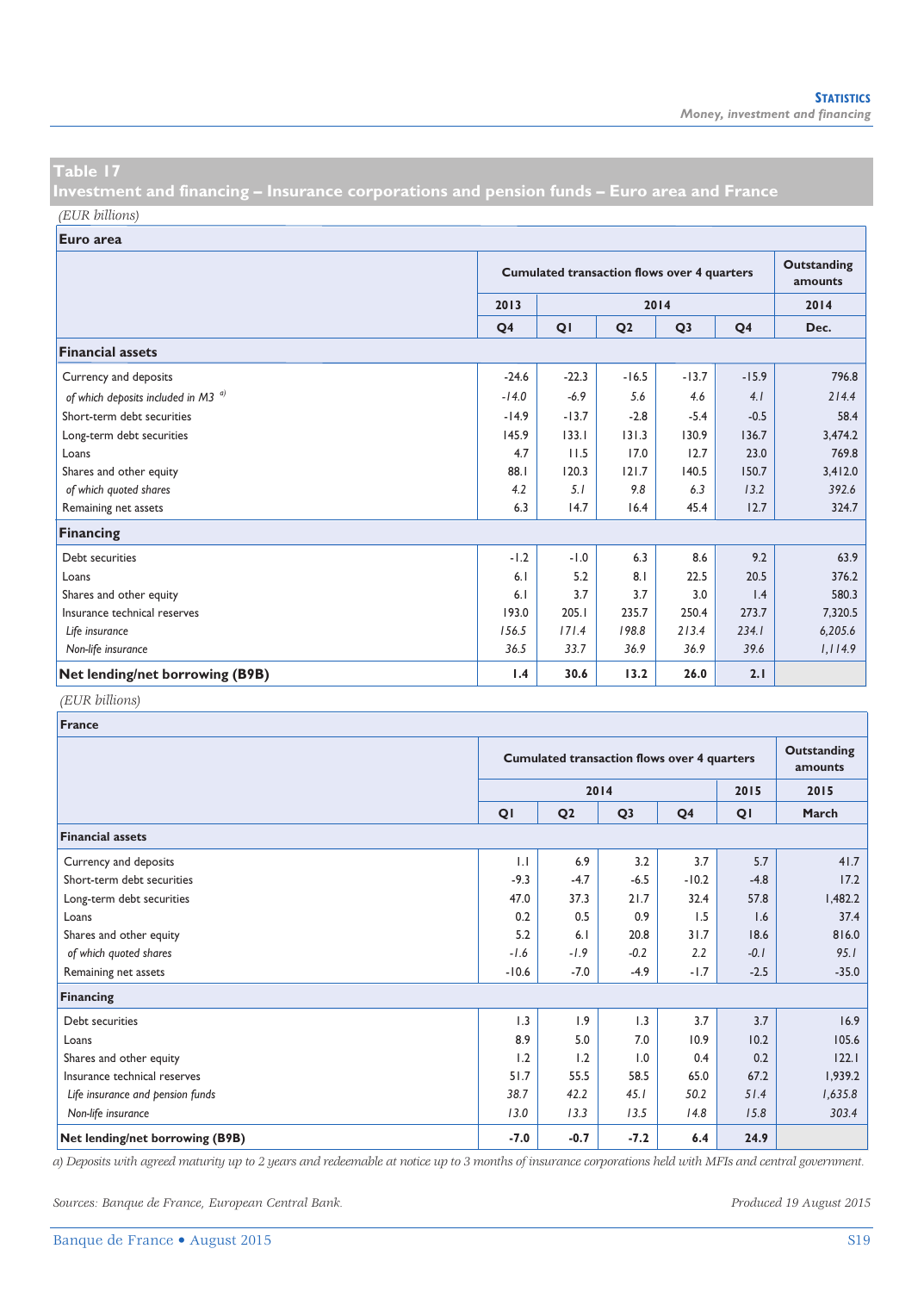*Money, investment and financing* 

#### **Table 18**

**Investment and financing – Households – Euro area** 

*(EUR billions)*

|                                                |                | <b>Cumulated transaction flows over 4 quarters</b> | Outstanding<br>amounts |                |                |          |
|------------------------------------------------|----------------|----------------------------------------------------|------------------------|----------------|----------------|----------|
|                                                | 2013           |                                                    |                        | 2014           |                | 2014     |
|                                                | O <sub>4</sub> | QI                                                 | Q <sub>2</sub>         | Q <sub>3</sub> | Q <sub>4</sub> | Dec.     |
| <b>Financial assets</b>                        |                |                                                    |                        |                |                |          |
| Currency and deposits                          | 197.7          | 175.1                                              | 182.9                  | 189.8          | 208.1          | 7,401.3  |
| of which deposits included in M3 <sup>a)</sup> | 102.9          | 74.1                                               | 96.8                   | 113.8          | 139.5          | 5,566.1  |
| Short-term debt securities                     | $-18.9$        | $-14.0$                                            | $-10.1$                | $-7.2$         | $-8.9$         | 54.1     |
| Long-term debt securities                      | $-140.0$       | $-128.5$                                           | $-123.5$               | $-168.2$       | $-183.6$       | 974.3    |
| Shares and other equity                        | 144.6          | 119.9                                              | 86.5                   | 113.4          | 172.9          | 5.252.2  |
| Ouoted shares                                  | $-10.8$        | $-8.9$                                             | $-20.6$                | 7.4            | 23.6           | 831.4    |
| Unquoted shares and other equity               | 114.7          | 78.9                                               | 39.9                   | 11.5           | 11.8           | 2.728.1  |
| Mutual fund shares                             | 40.7           | 49.8                                               | 67.2                   | 94.5           | 137.4          | 1.692.8  |
| of which money market fund shares              | $-9.6$         | $-12.7$                                            | $-14.8$                | $-14.1$        | $-10.9$        | 149.0    |
| Insurance technical reserves                   | 166.4          | 180.1                                              | 194.3                  | 207.2          | 230.3          | 6,894.2  |
| Remaining net assets                           | $-44.1$        | $-38.4$                                            | $-34.5$                | $-40.0$        | $-64.7$        | $-134.9$ |
| Financing                                      |                |                                                    |                        |                |                |          |
| Loans                                          | $-25.4$        | $-15.1$                                            | $-0.2$                 | $-4.6$         | 4.1            | 6,171.3  |
| of which from euro area MFIs                   | $-4.2$         | $-4.5$                                             | $-33.6$                | $-26.1$        | $-15.3$        | 5,207.1  |
| <b>Revaluation of financial assets</b>         |                |                                                    |                        |                |                |          |
| Shares and other equity                        | 413.4          | 571.0                                              | 701.6                  | 401.4          | 109.8          |          |
| Insurance technical reserves                   | $-6.5$         | 74.1                                               | 139.5                  | 243.3          | 289.7          |          |
| Other flows                                    | 7.5            | 59.4                                               | 87.9                   | 68.9           | 63.2           |          |
| Change in net financial worth                  | 745.4          | 1,013.7                                            | 1,224.7                | 1,013.2        | 812.7          |          |





*a) Deposits with agreed maturity up to 2 years and redeemable at notice up to 3 months of households held with MFIs and central government.* 

*Source: European Central Bank. Produced 19 August 2015*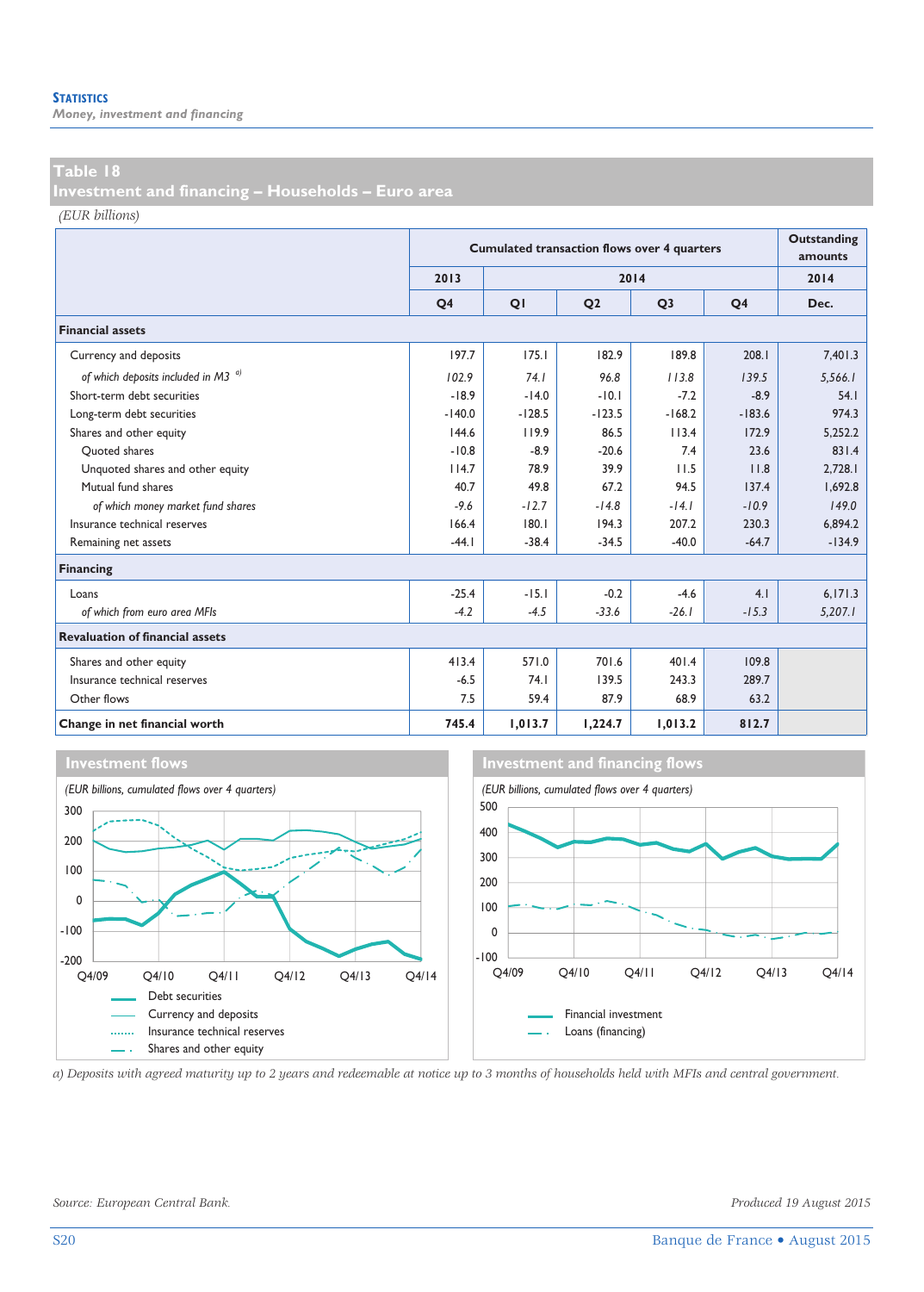**Investment and financing – Households – France** 

*(EUR billions)*

|                                        |         | <b>Cumulated transaction flows over 4 quarters</b> |                |                |        |         |  |  |
|----------------------------------------|---------|----------------------------------------------------|----------------|----------------|--------|---------|--|--|
|                                        |         |                                                    | 2014           |                | 2015   | 2015    |  |  |
|                                        | QI      | Q <sub>2</sub>                                     | Q <sub>3</sub> | Q <sub>4</sub> | QI     | March   |  |  |
| <b>Financial assets</b>                |         |                                                    |                |                |        |         |  |  |
| Currency and deposits                  | 30.1    | 25.3                                               | 22.1           | 26.7           | 36.2   | 1,350.4 |  |  |
| Short-term debt securities             | $-0.3$  | 0.0                                                | $-0.1$         | 0.1            | 0.0    | 14.2    |  |  |
| Long-term debt securities              | $-6.9$  | $-8.1$                                             | $-10.0$        | $-10.9$        | $-9.3$ | 59.1    |  |  |
| Shares and other equity                | $-2.8$  | 2.7                                                | 6.9            | 7.9            | 16.5   | 1,357.0 |  |  |
| Ouoted shares                          | $-4.8$  | $-3.5$                                             | 0.5            | 6.4            | 6.2    | 222.7   |  |  |
| Unquoted shares and other equity       | 19.6    | 20.3                                               | 13.9           | 10.6           | 8.7    | 805.2   |  |  |
| Mutual fund shares                     | $-17.6$ | $-14.2$                                            | $-7.5$         | $-9.0$         | 1.6    | 329.1   |  |  |
| of which money market fund shares      | $-6.4$  | $-6.1$                                             | $-6.0$         | $-3.9$         | $-3.5$ | 15.3    |  |  |
| Insurance technical reserves           | 39.8    | 43.2                                               | 46.4           | 52.4           | 53.6   | 1,740.7 |  |  |
| Remaining net assets                   | 42.8    | 43.0                                               | 41.9           | 33.5           | 19.3   | 91.7    |  |  |
| Financing                              |         |                                                    |                |                |        |         |  |  |
| Loans                                  | 23.1    | 23.8                                               | 20.6           | 21.5           | 21.0   | 1,202.6 |  |  |
| <b>Revaluation of financial assets</b> |         |                                                    |                |                |        |         |  |  |
| Shares and other equity                | 81.8    | 118.3                                              | 46.5           | 13.6           | 75.4   |         |  |  |
| Insurance technical reserves           | 22.0    | 27.8                                               | 8.1            | 11.4           | 33.6   |         |  |  |
| Other flows                            | 3.4     | 2.4                                                | $-17.5$        | 4.1            | 24.5   |         |  |  |
| Change in net financial worth          | 186.9   | 230.8                                              | 133.8          | 117.4          | 228.7  |         |  |  |



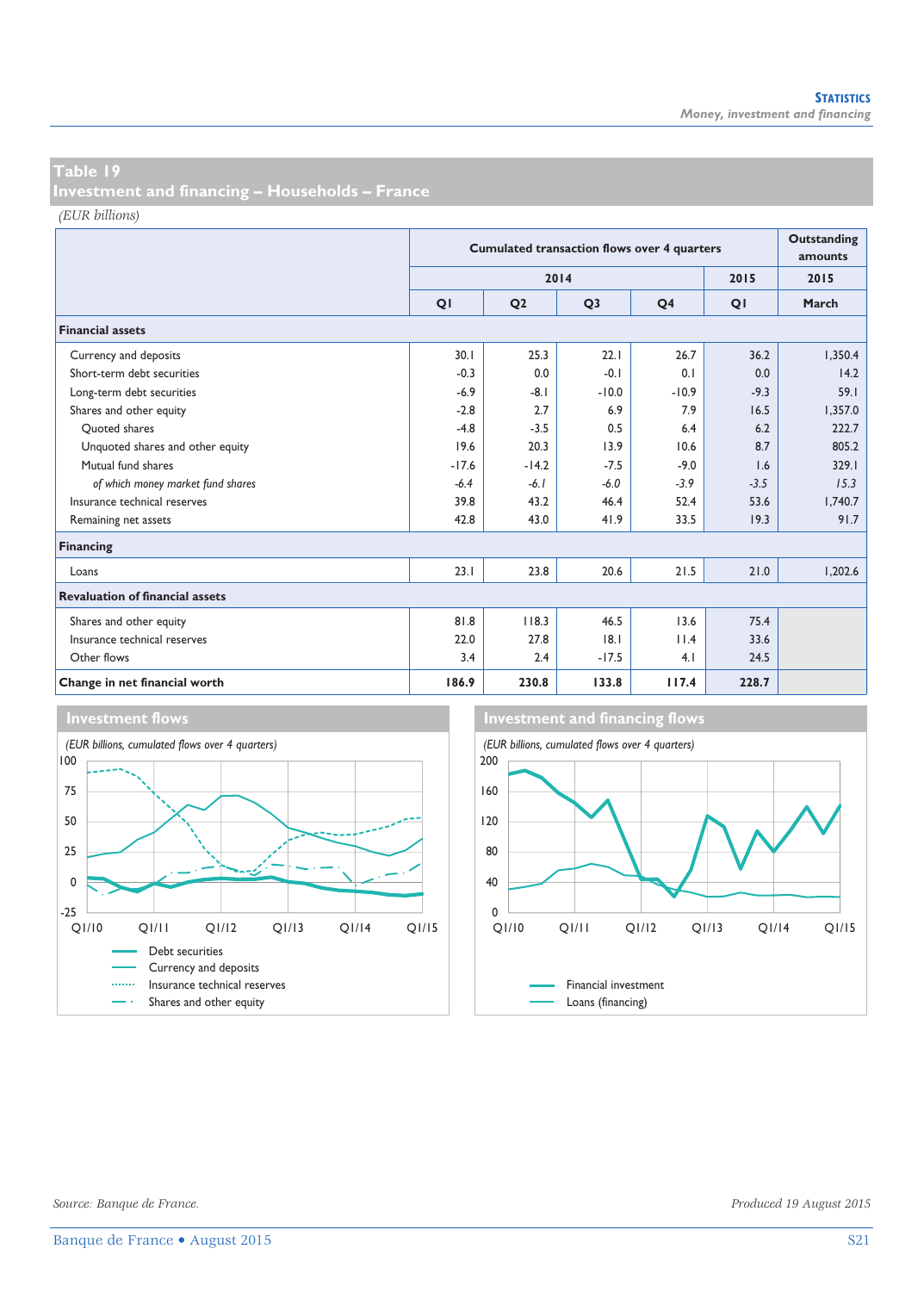*Money, investment and financing* 

#### **Table 20**

**Investment and financing – Non-financial corporations – Euro area** 

*(EUR billions)*

|                                                |                | <b>Cumulated transaction flows over 4 quarters</b> | <b>Outstanding</b><br>amounts |                |                |          |
|------------------------------------------------|----------------|----------------------------------------------------|-------------------------------|----------------|----------------|----------|
|                                                | 2013           |                                                    |                               | 2014           |                | 2014     |
|                                                | Q <sub>4</sub> | QI                                                 | Q <sub>2</sub>                | Q <sub>3</sub> | Q <sub>4</sub> | Dec.     |
| <b>Financial assets</b>                        |                |                                                    |                               |                |                |          |
| Currency and deposits                          | 87.9           | 86.4                                               | 93.7                          | 70.2           | 40.1           | 2,234.4  |
| of which deposits included in M3 <sup>a)</sup> | 102.1          | 91.6                                               | 99.6                          | 101.6          | 68.6           | 1,857.7  |
| Debt securities                                | $-26.3$        | $-9.6$                                             | $-15.1$                       | $-22.3$        | $-30.3$        | 285.9    |
| Loans                                          | 56.4           | 43.8                                               | 77.8                          | 46.4           | 69.1           | 3.727.8  |
| Shares and other equity                        | 8.7            | $-8.6$                                             | 16.5                          | 39.4           | 75.5           | 8.994.8  |
| Insurance technical reserves                   | $-3.0$         | $-4.1$                                             | $-3.2$                        | $-2.2$         | 5.5            | 202.1    |
| Remaining net assets                           | 165.9          | 158.6                                              | 143.3                         | 118.2          | 137.8          | 435.7    |
| Financing                                      |                |                                                    |                               |                |                |          |
| Debt                                           | $-3.1$         | 1.2                                                | 74.9                          | 7.8            | 85.6           | 10,785.0 |
| Loans                                          | $-89.7$        | $-74.6$                                            | 0.0                           | $-45.3$        | 53.6           | 9.234.3  |
| of which from euro area MFIs                   | $-133.2$       | $-137.0$                                           | $-102.7$                      | $-88.6$        | $-58.8$        | 4,270.7  |
| Debt securities                                | 82.4           | 71.3                                               | 70.9                          | 49.1           | 27.7           | 1,186.7  |
| Pension fund reserves                          | 4.2            | 4.4                                                | 4.1                           | 4.0            | 4.4            | 364.0    |
| Shares and other equity                        | 277.5          | 218.8                                              | 203.8                         | 202.7          | 189.2          | 14,582.0 |
| Quoted shares                                  | 33.3           | 25.2                                               | 28.3                          | 57.1           | 71.9           | 4,619.1  |
| Unquoted shares and other equity               | 244.2          | 193.6                                              | 175.5                         | 145.6          | 117.3          | 9,962.9  |
| Net lending/net borrowing (B9B)                | 15.3           | 46.5                                               | 34.3                          | 39.3           | 22.8           |          |



*a) Deposits with agreed maturity up to 2 years and redeemable at notice up to 3 months of non-financial corporations held with MFIs and central government.*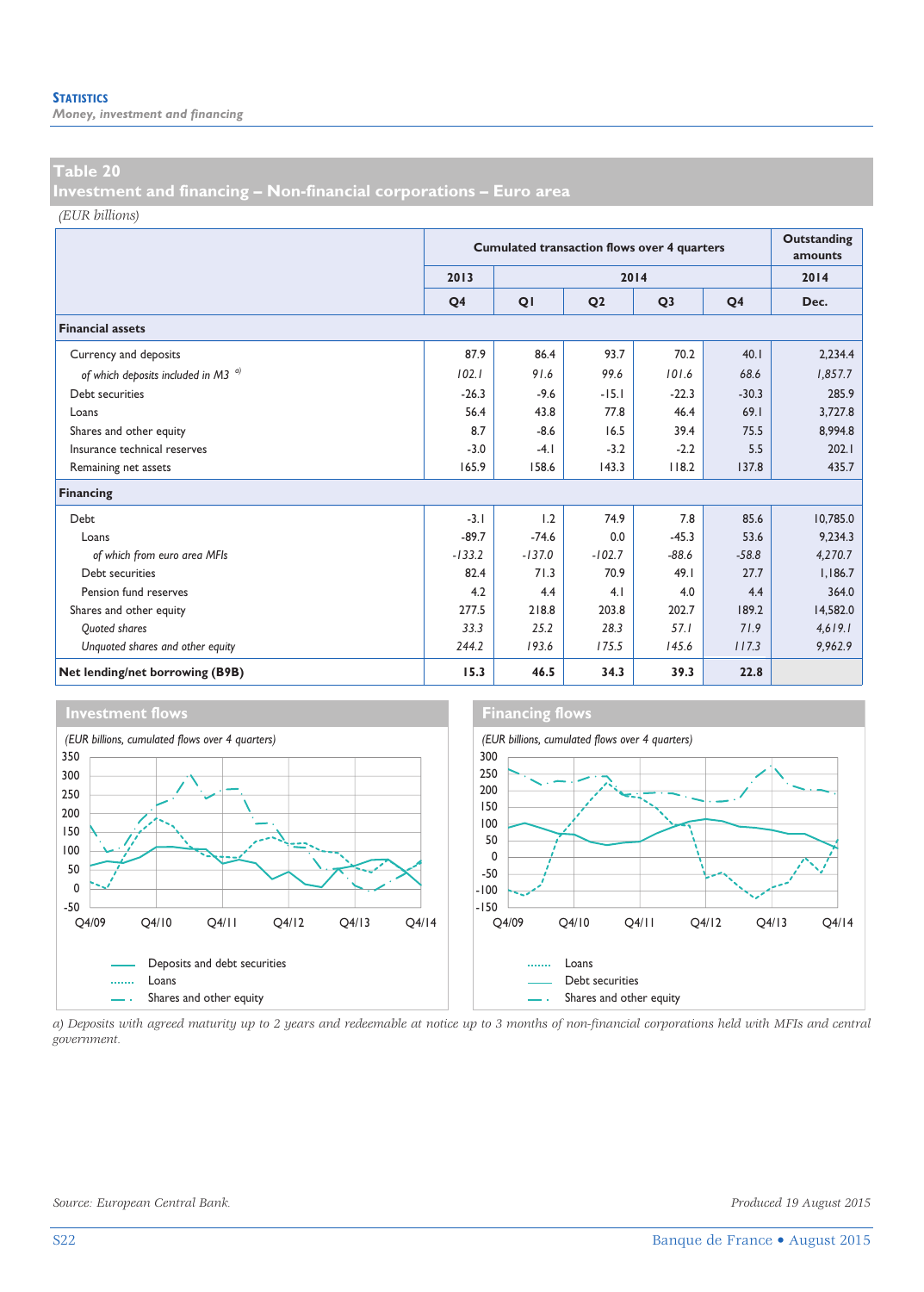**Investment and financing – Non-financial corporations – France** 

*(EUR billions)*

|                                  |         | <b>Cumulated transaction flows over 4 quarters</b> | Outstanding<br>amounts |                |         |         |
|----------------------------------|---------|----------------------------------------------------|------------------------|----------------|---------|---------|
|                                  |         |                                                    | 2014                   |                | 2015    | 2015    |
|                                  | QI      | Q <sub>2</sub>                                     | Q <sub>3</sub>         | Q <sub>4</sub> | QI      | March   |
| <b>Financial assets</b>          |         |                                                    |                        |                |         |         |
| Currency and deposits            | 33.8    | 31.7                                               | 26.6                   | 21.4           | 36.8    | 482.4   |
| Debt securities                  | $-1.6$  | $-5.4$                                             | $-1.7$                 | $-3.3$         | $-8.2$  | 56.6    |
| Loans                            | 16.8    | 18.0                                               | 5.5                    | 9.6            | 16.6    | 1,150.2 |
| Shares and other equity          | 14.8    | 29.3                                               | 19.0                   | 20.5           | 13.5    | 3,882.5 |
| Insurance technical reserves     | 0.1     | $-0.1$                                             | 0.0                    | 0.2            | 0.2     | 50.4    |
| Remaining net assets             | 6.4     | 24.4                                               | 24.5                   | 31.5           | 6.5     | 205.8   |
| Financing                        |         |                                                    |                        |                |         |         |
| Debt                             | 43.3    | 68.8                                               | 51.9                   | 50.3           | 50.5    | 2,710.1 |
| Loans                            | 15.4    | 17.8                                               | 3.8                    | 0.1            | 3.1     | 2,087.1 |
| Debt securities                  | 27.9    | 51.1                                               | 48.1                   | 50.3           | 47.4    | 623.0   |
| Shares and other equity          | 68.2    | 75.1                                               | 69.8                   | 76.6           | 82.2    | 5,281.2 |
| Quoted shares                    | 12.6    | 16.0                                               | 10.0                   | 17.1           | 21.2    | 1,624.6 |
| Unquoted shares and other equity | 55.6    | 59.1                                               | 59.8                   | 59.5           | 61.0    | 3,656.6 |
| Net lending/net borrowing (B9B)  | $-41.1$ | $-46.0$                                            | $-47.8$                | $-47.0$        | $-67.4$ |         |

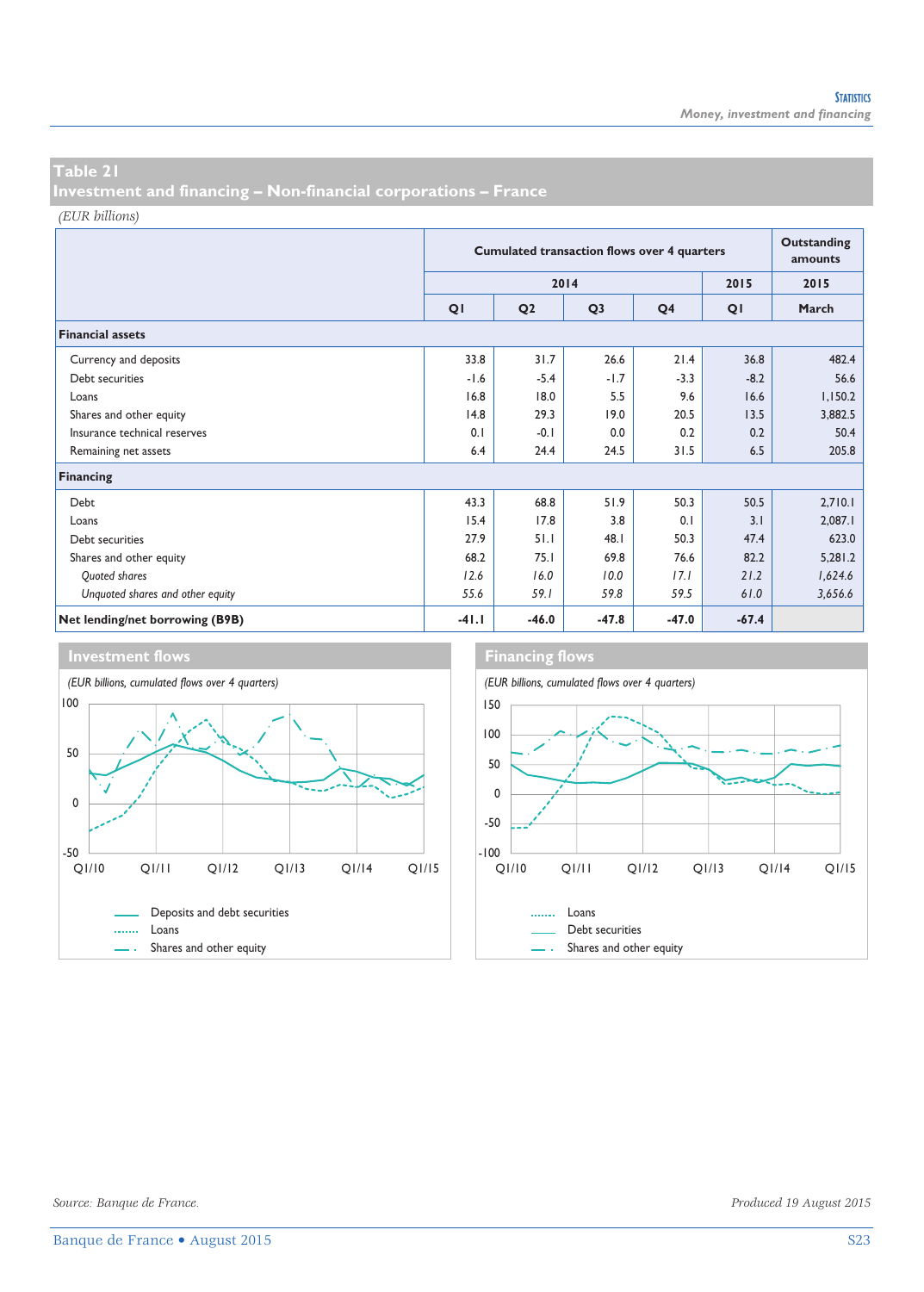*Money, investment and financing* 

### **Table 22**

**Interest rates on bank deposits – France and the euro area** 

#### *(average monthly rates – %)*

|                                                           | 2013 | 2014 | 2014 | 2015 |       |       |      |      |
|-----------------------------------------------------------|------|------|------|------|-------|-------|------|------|
|                                                           | Dec. | Dec. | June | Feb. | March | April | May  | June |
| Euro area                                                 |      |      |      |      |       |       |      |      |
| Overnight deposits - households                           | 0.27 | 0.20 | 0.25 | 0.18 | 0.17  | 0.16  | 0.16 | 0.15 |
| Deposits redeemable at notice up to 3 months - households | 1.14 | 0.89 | 1.07 | 0.84 | 0.82  | 0.79  | 0.82 | 0.78 |
| Time deposits with agreed maturity over 2 years -         |      |      |      |      |       |       |      |      |
| non-financial corporations                                | 1.61 | 1.26 | 1.44 | 1.04 | 1.07  | 0.89  | 0.91 | 1.17 |
| France                                                    |      |      |      |      |       |       |      |      |
| "A" passbooks (end of period)                             | 1.25 | 1.00 | 1.25 | 1.00 | 00.1  | 00.1  | 00.1 | 1.00 |
| Regulated savings deposits                                | 1.29 | 1.05 | 1.28 | 1.05 | 1.05  | 1.05  | 1.05 | 1.05 |
| Deposits with agreed maturity up to 2 years               | 1.97 | 1.92 | 1.92 | 1.38 | 1.29  | 1.21  | 1.19 | 1.19 |
| Deposits with agreed maturity over 2 years                | 2.91 | 2.79 | 2.89 | 2.89 | 2.77  | 2.77  | 2.73 | 2.75 |





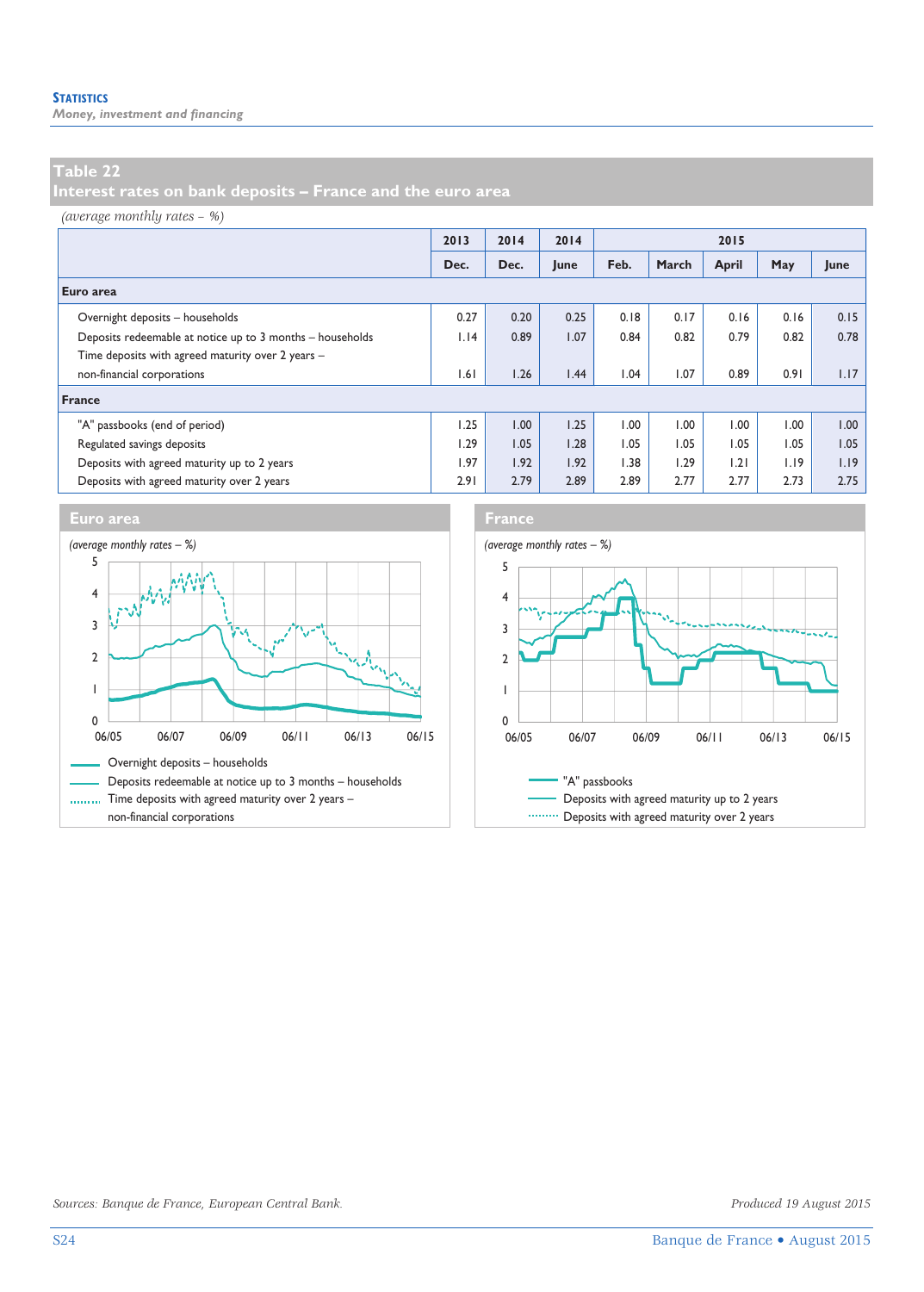*(average monthly rate – %)*

|                                               |      | 2014 |       |      |      | 2015 |      |      |       |       |      |      |
|-----------------------------------------------|------|------|-------|------|------|------|------|------|-------|-------|------|------|
|                                               | July | Aug. | Sept. | Oct. | Nov. | Dec. | Jan. | Feb. | March | April | May  | June |
| Euro area                                     |      |      |       |      |      |      |      |      |       |       |      |      |
| <b>Consumer loans</b>                         |      |      |       |      |      |      |      |      |       |       |      |      |
| Floating rate and IRFP of up to 1 year a)     | 5.51 | 5.51 | 5.35  | 5.38 | 5.58 | 5.07 | 5.25 | 5.18 | 5.16  | 4.89  | 5.04 | 4.88 |
| Loans for house purchase                      |      |      |       |      |      |      |      |      |       |       |      |      |
| Floating rate and IRFP of between             |      |      |       |      |      |      |      |      |       |       |      |      |
| I and 5 years <sup>a)</sup>                   | 2.75 | 2.74 | 2.69  | 2.63 | 2.50 | 2.52 | 2.55 | 2.47 | 2.45  | 2.38  | 2.33 | 2.25 |
| Non financial corporations                    |      |      |       |      |      |      |      |      |       |       |      |      |
| of over EUR   million                         |      |      |       |      |      |      |      |      |       |       |      |      |
| IRFP of up to 1 year $a^{(1)}$                | 2.02 | 1.88 | 1.89  | 1.81 | 1.80 | 1.83 | 1.72 | 1.58 | 1.69  | 1.66  | 1.61 | 1.66 |
| <b>France</b>                                 |      |      |       |      |      |      |      |      |       |       |      |      |
| <b>Consumer loans</b>                         | 5.25 | 5.35 | 5.21  | 5.02 | 5.16 | 4.97 | 5.06 | 4.96 | 4.85  | 4.64  | 4.65 | 4.39 |
| Loans for house purchase                      |      |      |       |      |      |      |      |      |       |       |      |      |
| IRFP of up to 1 year $a$ )                    | 2.65 | 2.62 | 2.42  | 2.40 | 2.34 | 2.47 | 2.28 | 2.20 | 2.38  | 2.10  | 2.06 | 1.95 |
| IRFP of over $1$ year $a^{(1)}$               | 2.96 | 2.89 | 2.85  | 2.77 | 2.70 | 2.61 | 2.57 | 2.53 | 2.43  | 2.33  | 2.26 | 2.18 |
| Non-financial corporations                    |      |      |       |      |      |      |      |      |       |       |      |      |
| IRFP of up to 1 year $a^{(1)}$                | 1.85 | 1.83 | 1.76  | 1.75 | 1.71 | 1.64 | 1.55 | 1.53 | 1.64  | 1.46  | 1.57 | 1.64 |
| IRFP of over $\frac{1}{2}$ year $\frac{a}{2}$ | 2.86 | 2.86 | 2.71  | 2.66 | 2.56 | 2.49 | 2.32 | 2.32 | 2.31  | 2.18  | 2.11 | 1.99 |



*a) IRFP: initial rate fixation period i.e. the period for which the rate of a loan is fixed.* 

*IRFP ≤ 1 year: loans for which the rate is adjusted at least once a year + fixed-rate loans with an initial maturity of up to 1 year. IRFP > 1 year: loans for which the rate is adjusted less than once a year + fixed-rate loans with an initial maturity of over 1 year.*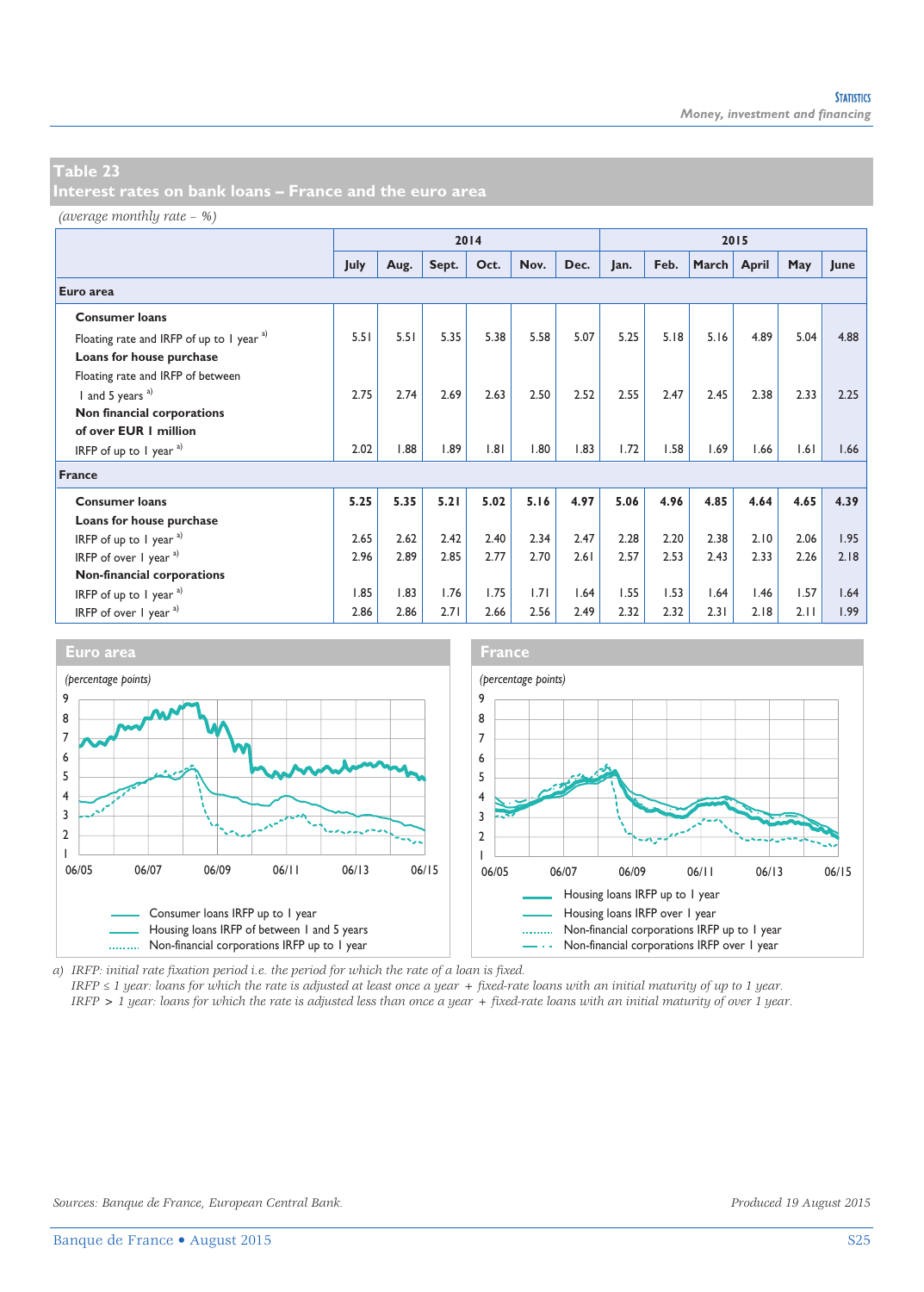*Money, investment and financing* 

**Usury rates on loans to households and cost of business credit – France** 

*(%)*

| (70)                                                                                                                |       |             |       |              |              |
|---------------------------------------------------------------------------------------------------------------------|-------|-------------|-------|--------------|--------------|
| Usury ceiling with effect from the 1st day of the reference period                                                  |       | 2014        |       | 2015         |              |
|                                                                                                                     |       | Oct.        | Jan.  | <b>April</b> | July         |
| Loans to households under Articles L312-1 to L312-36 of the french Consumer Code (housing loans)                    |       |             |       |              |              |
| Fixed-rate loans                                                                                                    |       | 4.85        | 4.57  | 4.49         | 4.13         |
| Floating-rate loans                                                                                                 |       | 4.53        | 4.15  | 4.09         | 3.76         |
| Bridge loans                                                                                                        |       | 5.19        | 4.92  | 4.73         | 4.53         |
| Loans to households not within the scope of Articles L312-1 to L312-36 of the French Consumer Code (consumer loans) |       |             |       |              |              |
| Loans up to EUR 3,000                                                                                               |       | 20.28       | 20.25 | 20.23        | 20.04        |
| Loans comprised between EUR 3,000 and EUR 6,000                                                                     | 14.59 | 14.37       | 14.15 | 13.83        |              |
| Loans over EUR 6,000                                                                                                | 9.47  | 9.21        | 9.04  | 8.48         |              |
|                                                                                                                     | 2015  |             |       |              |              |
|                                                                                                                     |       | 2014        |       |              |              |
|                                                                                                                     | April | <b>July</b> | Oct.  | Jan.         | April        |
| Loans to enterprises                                                                                                |       |             |       |              |              |
| <b>Discount</b>                                                                                                     |       |             |       |              |              |
| up to EUR 15,245                                                                                                    | 3.17  | 2.93        | 3.13  | 3.01         | 3.11         |
| EUR 15,245 to EUR 45,735                                                                                            | 4.30  | 4.14        | 3.53  | 3.46         | 3.21         |
| EUR 45.735 to EUR 76.225                                                                                            | 3.40  | 3.70        | 3.17  | 3.46         | 3.22         |
| EUR 76,225 to EUR 304,898                                                                                           | 2.81  | 2.41        | 2.27  | 2.56         |              |
| EUR 304,898 to EUR 1,524,490                                                                                        | 1.87  | 1.55        | 1.25  | 1.81         |              |
| over EUR 1.524.490                                                                                                  | 1.23  | 1.06        | 0.92  | 0.75         | 2.50<br>0.75 |
| <b>Overdrafts</b>                                                                                                   |       |             |       |              |              |
| up to EUR 15,245                                                                                                    | 9.80  | 9.86        | 9.92  | 9.81         | 9.84         |
| EUR 15,245 to EUR 45,735                                                                                            | 6.47  | 6.52        | 6.42  | 6.46         | 1.84<br>6.34 |

| EUR 15,245 to EUR 45,735     | 6.47 | 6.52 | 6.42 | 6.46 | 6.34 |
|------------------------------|------|------|------|------|------|
| EUR 45,735 to EUR 76,225     | 5.48 | 4.92 | 4.63 | 4.90 | 4.79 |
| EUR 76,225 to EUR 304,898    | 3.74 | 3.36 | 3.54 | 3.67 | 3.63 |
| EUR 304,898 to EUR 1,524,490 | 2.13 | 2.32 | 1.90 | 2.25 | 2.52 |
| over EUR 1,524,490           | 1.25 | 1.21 | 1.26 | 1.31 | 1.23 |
| Other short-term loans       |      |      |      |      |      |
| up to EUR 15,245             | 3.35 | 3.36 | 3.14 | 2.69 | 2.59 |
| EUR 15,245 to EUR 45,735     | 2.99 | 3.08 | 2.88 | 2.45 | 2.35 |
| EUR 45,735 to EUR 76,225     | 2.49 | 2.77 | 2.70 | 2.46 | 2.43 |
| EUR 76,225 to EUR 304,898    | 2.58 | 2.38 | 2.20 | 2.31 | 2.02 |
| EUR 304,898 to EUR 1,524,490 | 1.80 | 1.77 | 1.43 | 1.65 | 1.81 |
| over EUR 1,524,490           | 1.93 | 1.95 | 1.72 | 1.57 | 1.65 |
| Medium and long-term loans   |      |      |      |      |      |
| up to EUR 15,245             | 3.06 | 2.98 | 2.67 | 2.38 | 2.11 |
| EUR 15,245 to EUR 45,735     | 2.78 | 2.68 | 2.43 | 2.15 | 1.98 |
| EUR 45,735 to EUR 76,225     | 2.84 | 2.68 | 2.44 | 2.16 | 2.00 |
| EUR 76,225 to EUR 304,898    | 2.88 | 2.75 | 2.52 | 2.26 | 2.14 |
| EUR 304,898 to EUR 1,524,490 | 2.89 | 2.65 | 2.38 | 2.27 | 2.04 |
| over EUR 1,524,490           | 2.59 | 2.30 | 2.14 | 1.91 | 1.99 |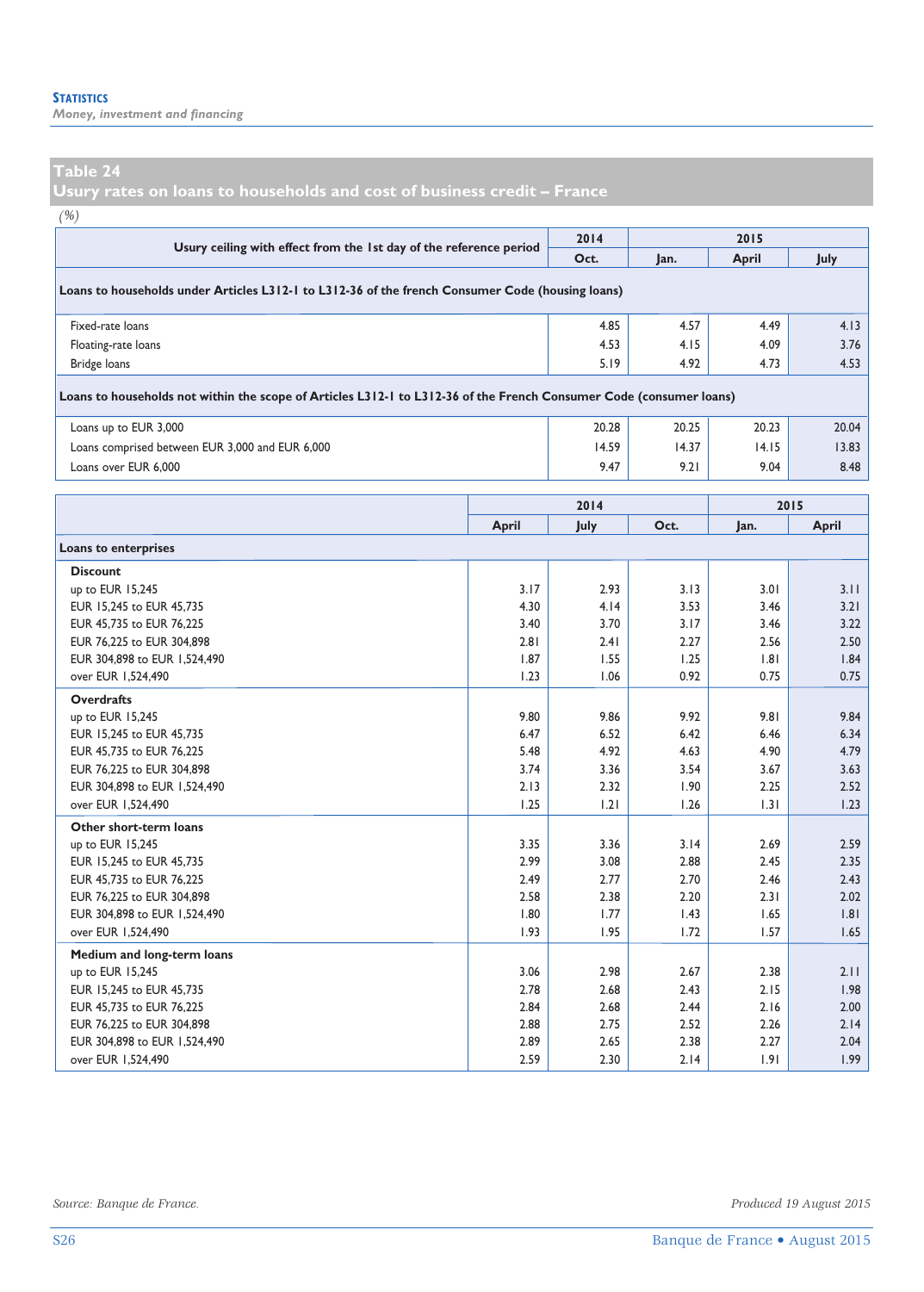*(%)*

|                                             |      | Monthly average <sup>a)</sup> |         |           |           |           |           |           |           |           | Key      |
|---------------------------------------------|------|-------------------------------|---------|-----------|-----------|-----------|-----------|-----------|-----------|-----------|----------|
|                                             |      | 2014                          |         |           |           |           | 2015      |           |           |           | interest |
|                                             | Oct. | Nov.                          | Dec.    | Jan.      | Feb.      | March     | April     | May       | June      | July      | rates at |
| Short-term interbank interest rates         |      |                               |         |           |           |           |           |           |           |           | 17/08/15 |
| Euro                                        |      |                               |         |           |           |           |           |           |           |           | 0.05     |
| Overnight                                   | 0.00 | 0.00                          | $-0.05$ | $-0.06$   | $-0.05$   | $-0.10$   | $-0.08$   | $-0.11$   | $-0.14$   | $-0.13$   |          |
| 3-month                                     | 0.06 | 0.07                          | 0.10    | 0.05      | 0.05      | 0.03      | 0.00      | $-0.02$   | $-0.04$   | 0.02      |          |
| I-year                                      | 0.34 | 0.40                          | 0.39    | 0.37      | 0.29      | 0.26      | 0.21      | 0.20      | 0.18      | 0.33      |          |
| <b>Pound sterling</b>                       |      |                               |         |           |           |           |           |           |           |           | 0.50     |
| Overnight                                   | 0.49 | 0.47                          | 0.47    | 0.48      | 0.48      | 0.48      | 0.48      | 0.49      | 0.47      | 0.46      |          |
| 3-month                                     | 0.59 | 0.60                          | 0.59    | 0.62      | 0.65      | 0.70      | 0.68      | 0.68      | 0.70      | 0.73      |          |
| I-year                                      | 1.06 | 1.02                          | 0.97    | 0.97      | 1.01      | 1.01      | 1.04      | 1.06      | 1.07      | 1.13      |          |
| <b>Dollar</b>                               |      |                               |         |           |           |           |           |           |           |           | 0.25     |
| Overnight                                   | 0.17 | 0.14                          | 0.15    | 0.18      | 0.18      | 0.15      | 0.16      | 0.18      | 0.17      | 0.12      |          |
| 3-month                                     | 0.27 | 0.25                          | 0.35    | 0.37      | 0.38      | 0.40      | 0.42      | 0.31      | 0.39      | 0.36      |          |
| I-year                                      | 0.63 | 0.63                          | 0.70    | 0.78      | 0.90      | 0.94      | 0.91      | 0.86      | 0.89      | 0.90      |          |
| Yen                                         |      |                               |         |           |           |           |           |           |           |           | 0.10     |
| Overnight                                   | 0.04 | 0.04                          | 0.04    | <b>NA</b> | <b>NA</b> | <b>NA</b> | <b>NA</b> | <b>NA</b> | <b>NA</b> | <b>NA</b> |          |
| 3-month                                     | 0.11 | 0.11                          | 0.11    | <b>NA</b> | <b>NA</b> | <b>NA</b> | <b>NA</b> | <b>NA</b> | <b>NA</b> | <b>NA</b> |          |
| I-year                                      | 0.18 | 0.18                          | 0.18    | 0.19      | 0.20      | 0.22      | 0.20      | 0.19      | 0.11      | 0.10      |          |
| 10-year benchmark government bond yields b) |      |                               |         |           |           |           |           |           |           |           |          |
| France                                      | 1.26 | 1.14                          | 0.92    | 0.67      | 0.60      | 0.51      | 0.44      | 0.89      | 1.20      | 1.11      |          |
| Germany                                     | 0.88 | 0.79                          | 0.65    | 0.44      | 0.35      | 0.26      | 0.16      | 0.59      | 0.83      | 0.76      |          |
| Euro area                                   | 1.69 | 1.62                          | 1.45    | 1.27      | 1.21      | 0.96      | 0.85      | 1.34      | 1.67      | 1.53      |          |
| United Kingdom                              | 2.23 | 2.13                          | 1.87    | 1.54      | 1.67      | 1.69      | 1.63      | 1.93      | 2.06      | 2.02      |          |
| <b>United States</b>                        | 2.29 | 2.32                          | 2.20    | 1.87      | 1.97      | 2.04      | 1.93      | 2.20      | 2.36      | 2.32      |          |
| Japan                                       | 0.49 | 0.47                          | 0.39    | 0.27      | 0.38      | 0.38      | 0.33      | 0.41      | 0.47      | 0.44      |          |



**3-month interbank market rates 10-year benchmark government bond yields b)**



*a) Short-term: the interbank average of rates situated in the middle of the range between bid and ask rates. Quotes taken from Reuters, posted at 4.30pm for the euro and 11.30am for other currencies. b) Benchmark bonds: rates posted by Reuters at 4.30pm.* 

*Sources: Banque de France, European Central Bank. Produced 19 August 2015*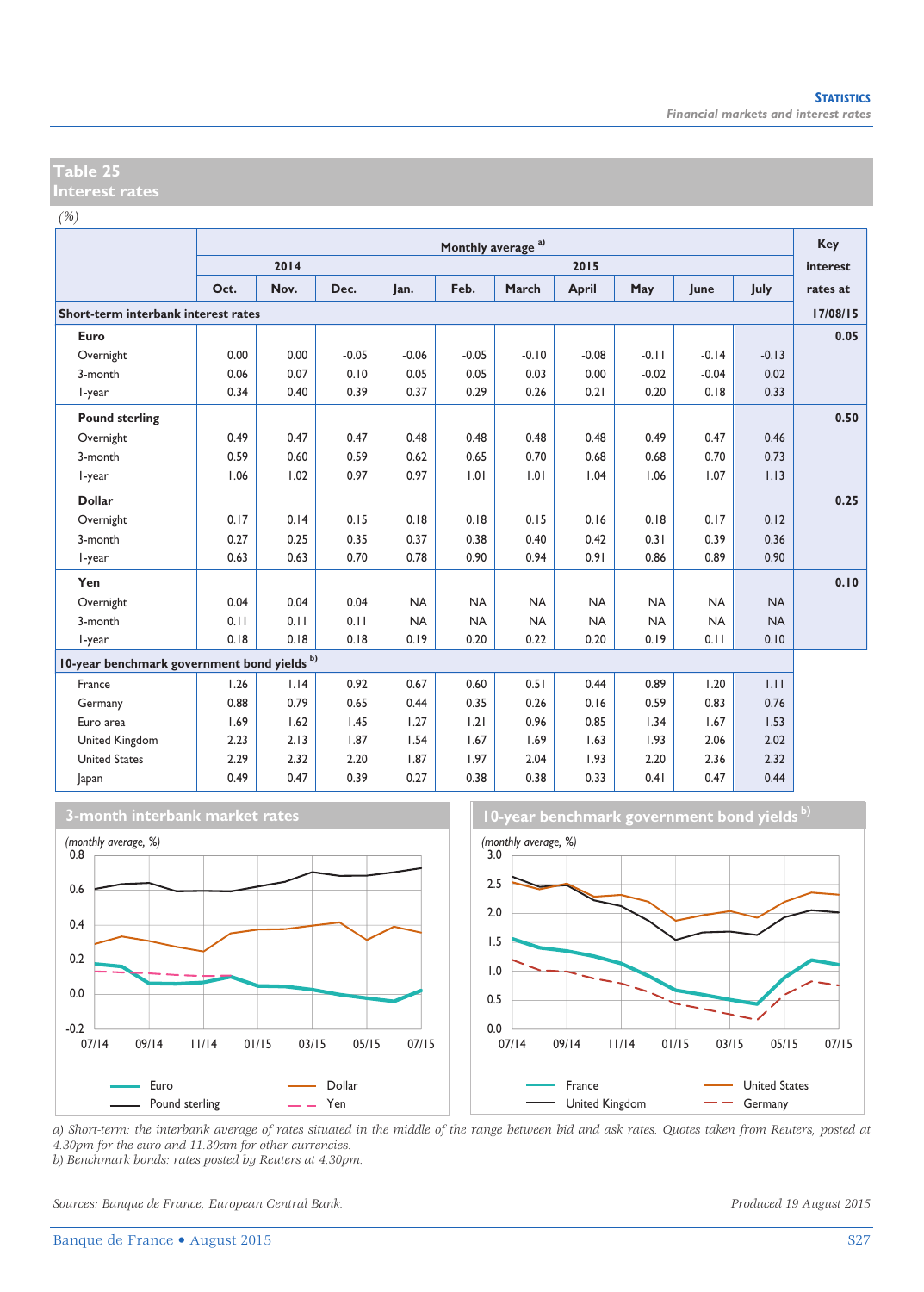**Banking system liquidity and refinancing operations – Euro area** 

*(EUR billions, daily average for the reserve maintenance period from 10 June to 21 July 2015)*

|                                                            | Liquidity<br>providing | Liquidity<br>absorbing | <b>Net</b><br>contribution |
|------------------------------------------------------------|------------------------|------------------------|----------------------------|
| Contribution to banking system liquidity                   |                        |                        |                            |
| (a) Eurosystem monetary policy operations                  | 997.8                  | 103.1                  | 894.7                      |
| Main refinancing operations                                | 82.5                   |                        | 82.5                       |
| Longer-term refinancing operations                         | 443.2                  |                        | 443.2                      |
| <b>Standing facilities</b>                                 | 0.3                    | 103.1                  | $-102.8$                   |
| Other                                                      | 471.8                  | 0.0                    | 471.8                      |
| (b) Other factors affecting banking system liquidity       | 642.9                  | 1,156.2                | $-513.3$                   |
| Banknotes in circulation                                   |                        | 1.042.7                | $-1,042.7$                 |
| Government deposits with the Eurosystem                    |                        | 96.3                   | $-96.3$                    |
| Net foreign assets (including gold)                        | 642.9                  |                        | 642.9                      |
| Other factors (net)                                        |                        | 17.2                   | $-17.2$                    |
| (c) Reserves maintained by credit institutions (a) $+$ (b) |                        |                        | 381.4                      |
| including reserve requirements                             |                        |                        | 112.3                      |

**Net contribution to banking system liquidity**

*(EUR billions, daily average for the reserve maintenance period from 10 June to 21 July 2015)* Eurosystem monetary policy operations Other factors affecting banking system liquidity 1,200 liquidity 1,000 providing 800 600 400 200 0 -200 -400 -600 -800 liquidity -1,000 absorbing ,,,,,,,,,,,, -1,200 **EXECUTE Main refinancing operations Banknotes in circulation** Longer-term refinancing operations Government deposits with the Eurosystem Standing facilities **Net foreign assets (including gold)** Standing facilities  $\blacksquare$  $\overline{\mathbf{X}}$  Other operations  $\overline{\mathbf{X}}$  Other factors (net) D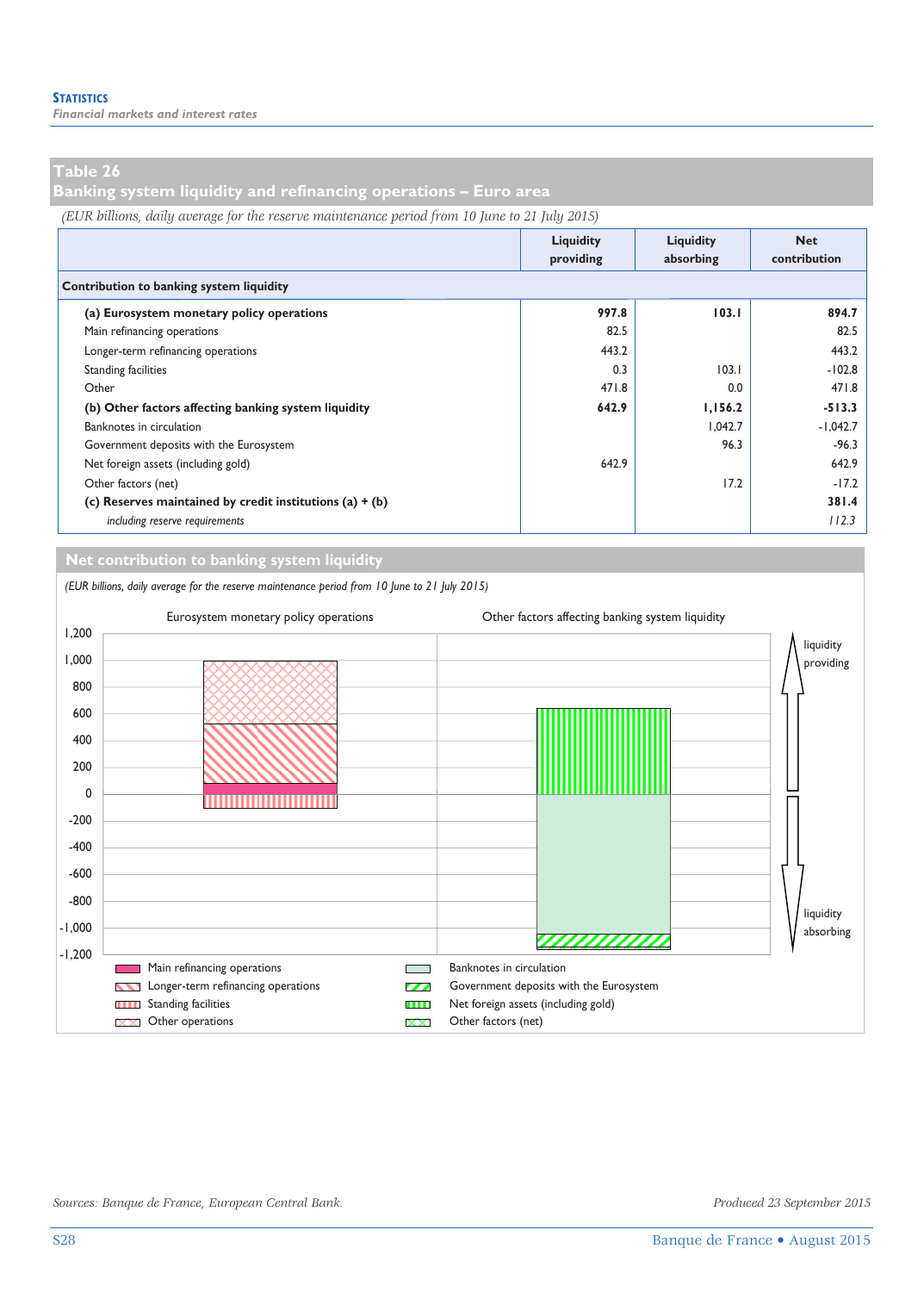**Eurosystem key rates; minimum reserves** 

#### *(%)*

#### **Key rates for the Eurosystem (latest changes)**

|          | Main refinancing operations |                   | <b>Standing facilities</b> |            |                |          |  |  |
|----------|-----------------------------|-------------------|----------------------------|------------|----------------|----------|--|--|
| Date of  |                             | <b>Fixed rate</b> |                            | Date of    |                | Marginal |  |  |
| decision | settlement                  |                   | decision                   | settlement | <b>Deposit</b> | lending  |  |  |
| 07/11/13 | 13/11/13                    | 0.25              | 07/11/13                   | 13/11/13   | 0.00           | 0.75     |  |  |
| 05/06/14 | 1/06/14                     | 0.15              | 05/06/14                   | 11/06/14   | $-0.10$        | 0.40     |  |  |
| 04/09/14 | 10/09/14                    | 0.05              | 04/09/14                   | 10/09/14   | $-0.20$        | 0.30     |  |  |

#### *(%)*

|      | Main refinancing operations |                      |                       | Longer-term refinancing operations |                  |                      |  |
|------|-----------------------------|----------------------|-----------------------|------------------------------------|------------------|----------------------|--|
|      |                             | <b>Marginal rate</b> | Weighted average rate |                                    |                  | <b>Marginal rate</b> |  |
| 2015 | 8 July $a$ )                | 0.05                 | 0.05                  | 2015                               | 10 August        | 0.05                 |  |
|      | 15 July                     | 0.05                 | 0.05                  |                                    | <b>II</b> August | 0.05                 |  |
|      | 22 July                     | 0.05                 | 0.05                  |                                    | 12 August        | 0.05                 |  |
|      | 29 July                     | 0.05                 | 0.05                  |                                    | 13 August        | 0.05                 |  |
|      | 5 August                    | 0.05                 | 0.05                  |                                    | 14 August        | 0.05                 |  |
|      | 12 August                   | 0.05                 | 0.05                  |                                    | 17 August        | 0.05                 |  |

*(EUR billions – rates as a %)*

### **Minimum reserves (daily averages)**

| Reserve maintenance |            |           | <b>Required reserves</b> |           | <b>Current accounts</b> | <b>Excess reserves</b> | Interest rate |                        |  |
|---------------------|------------|-----------|--------------------------|-----------|-------------------------|------------------------|---------------|------------------------|--|
| period ending on    |            | Euro area | <b>France</b>            | Euro area | <b>France</b>           | Euro area              | <b>France</b> | on minimum<br>reserves |  |
| 2014                | 9 December | 106.50    | 20.00                    | 185.40    | 33.70                   | 79.00                  | 13.70         | 0.05                   |  |
| 2015                | 27 January | 106.30    | 19.90                    | 236.30    | 36.40                   | 30.10                  | 16.60         | 0.05                   |  |
|                     | 10 March   | 107.50    | 20.10                    | 225.30    | 33.10                   | 117.80                 | 13.00         | 0.05                   |  |
|                     | 21 April   | 110.60    | 20.50                    | 261.80    | 35.10                   | 151.30                 | 14.60         | 0.05                   |  |
|                     | 9 June     | 110.30    | 20.10                    | 303.40    | 43.50                   | 193.10                 | 23.40         | 0.05                   |  |
|                     | 21 July    | 112.30    | 20.83                    | 381.40    | 61.50                   | 269.10                 | 40.70         | 0.05                   |  |







*a) Fixed rate tender procedure.* 

*Sources: European Central Bank, ESCB. Produced 19 August 2015*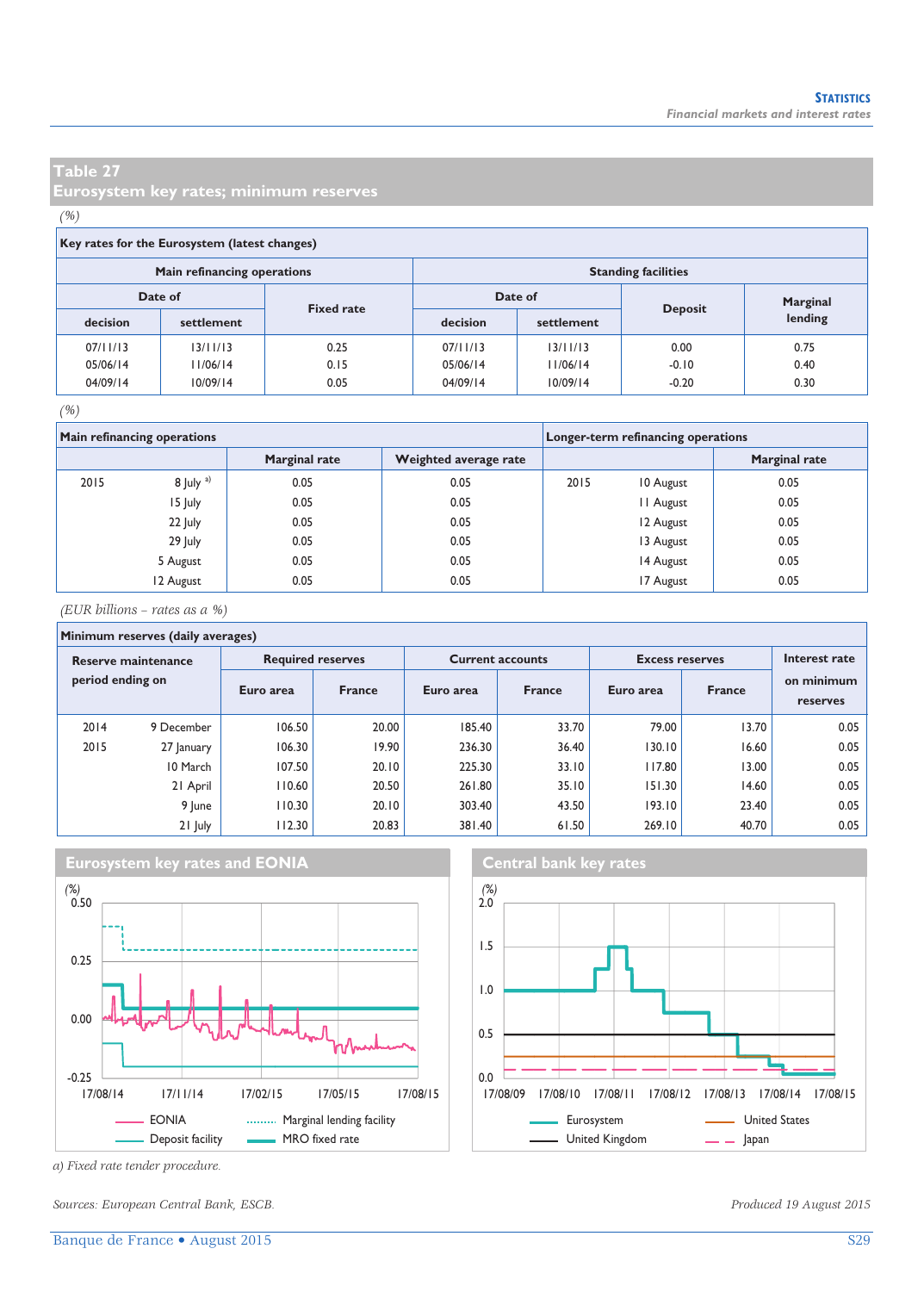**Negotiable debt securities – France** 

| <b>Certificates of deposit</b> |                                  |               |               |  |  |  |  |  |  |  |
|--------------------------------|----------------------------------|---------------|---------------|--|--|--|--|--|--|--|
|                                | <b>EUR billions<sup>a)</sup></b> |               | <b>Number</b> |  |  |  |  |  |  |  |
|                                | <b>Issues</b>                    | <b>Stocks</b> | of issuers    |  |  |  |  |  |  |  |
| 16/05/15 to 22/05/15           | 11.76                            | 220.58        | 133           |  |  |  |  |  |  |  |
| 23/05/15 to 29/05/15           | 15.19                            | 219.84        | 134           |  |  |  |  |  |  |  |
| 30/05/15 to 05/06/15           | 14.12                            | 218.01        | 135           |  |  |  |  |  |  |  |
| 06/06/15 to 12/06/15           | 6.01                             | 215.34        | 135           |  |  |  |  |  |  |  |
| 13/06/15 to 19/06/15           | 7.72                             | 210.00        | 134           |  |  |  |  |  |  |  |
| 20/06/15 to 26/06/15           | 9.82                             | 204.90        | 134           |  |  |  |  |  |  |  |
| 27/06/15 to 03/07/15           | 16.25                            | 200.08        | 133           |  |  |  |  |  |  |  |
| 04/07/15 to 10/07/15           | 12.23                            | 197.94        | 133           |  |  |  |  |  |  |  |
| 11/07/15 to 17/07/15           | 9.88                             | 200.67        | 3             |  |  |  |  |  |  |  |
| 18/07/15 to 24/07/15           | 9.83                             | 200.63        | 130           |  |  |  |  |  |  |  |
| 25/07/15 to 31/07/15           | 18.80                            | 201.89        | 130           |  |  |  |  |  |  |  |
| 01/08/15 to 07/08/15           | 20.45                            | 203.61        | 130           |  |  |  |  |  |  |  |
| 08/08/15 to 14/08/15           | 9.58                             | 202.76        | 130           |  |  |  |  |  |  |  |

|                      | <b>EUR billions<sup>a)</sup></b> |               | <b>Number</b> |
|----------------------|----------------------------------|---------------|---------------|
|                      | <b>Issues</b>                    | <b>Stocks</b> | of issuers    |
| 16/05/15 to 22/05/15 | 10.82                            | 65.76         | 108           |
| 23/05/15 to 29/05/15 | 7.37                             | 66.20         | 107           |
| 30/05/15 to 05/06/15 | 4.09                             | 64.22         | 108           |
| 06/06/15 to 12/06/15 | 12.88                            | 67.18         | 108           |
| 13/06/15 to 19/06/15 | 7.01                             | 63.49         | 108           |
| 20/06/15 to 26/06/15 | 7.35                             | 64.28         | 108           |
| 27/06/15 to 03/07/15 | 12.47                            | 60.05         | 108           |
| 04/07/15 to 10/07/15 | 12.73                            | 64.90         | 108           |
| 11/07/15 to 17/07/15 | 5.82                             | 60.75         | 107           |
| 18/07/15 to 24/07/15 | 7.09                             | 62.18         | 107           |
| 25/07/15 to 31/07/15 | 7.08                             | 63.15         | 108           |
| 01/08/15 to 07/08/15 | 3.46                             | 61.47         | 108           |
| 08/08/15 to 14/08/15 | 8.46                             | 66.35         | 107           |

|                      | <b>EUR billions<sup>a)</sup></b> |               | <b>Number</b> |  |  |  |  |  |  |  |  |  |  |
|----------------------|----------------------------------|---------------|---------------|--|--|--|--|--|--|--|--|--|--|
|                      | <b>Issues</b>                    | <b>Stocks</b> | of issuers    |  |  |  |  |  |  |  |  |  |  |
| 16/05/15 to 22/05/15 | 0.41                             | 57.80         | 115           |  |  |  |  |  |  |  |  |  |  |
| 23/05/15 to 29/05/15 | 0.43                             | 58.11         | 116           |  |  |  |  |  |  |  |  |  |  |
| 30/05/15 to 05/06/15 | 0.88                             | 58.74         | 117           |  |  |  |  |  |  |  |  |  |  |
| 06/06/15 to 12/06/15 | 0.57                             | 59.13         | 117           |  |  |  |  |  |  |  |  |  |  |
| 13/06/15 to 19/06/15 | 0.20                             | 58.91         | 118           |  |  |  |  |  |  |  |  |  |  |
| 20/06/15 to 26/06/15 | 0.42                             | 58.87         | 119           |  |  |  |  |  |  |  |  |  |  |
| 27/06/15 to 03/07/15 | 0.82                             | 59.41         | 2             |  |  |  |  |  |  |  |  |  |  |
| 04/07/15 to 10/07/15 | 0.28                             | 58.94         | 2             |  |  |  |  |  |  |  |  |  |  |
| 11/07/15 to 17/07/15 | 0.39                             | 58.96         | 120           |  |  |  |  |  |  |  |  |  |  |
| 18/07/15 to 24/07/15 | 0.13                             | 59.00         | 2             |  |  |  |  |  |  |  |  |  |  |
| 25/07/15 to 31/07/15 | 0.35                             | 59.18         | 2             |  |  |  |  |  |  |  |  |  |  |
| 01/08/15 to 07/08/15 | 0.26                             | 59.16         | 2             |  |  |  |  |  |  |  |  |  |  |
| 08/08/15 to 14/08/15 | 0.68                             | 59.41         | 2             |  |  |  |  |  |  |  |  |  |  |
|                      |                                  |               |               |  |  |  |  |  |  |  |  |  |  |



#### **Commercial paper Commercial paper Commercial paper**

*(daily data, EUR billions)* **Issues Stocks** Stocks Issues Stocks Stocks Stocks Issues Stocks Stocks issues (left-hand scale) outstanding amounts (right-hand scale) ∐IIII <sub>30</sub><br>⊥4/08/15 40 50 60 70 80 ا<u>اا ا</u>ا <sub>0</sub><br>14/05/15  $\overline{2}$ 4 6 8 10 14/05/15 14/06/15 14/07/15 14/08/15

**Regotiable medium-term notes Negotiable medium-term notes** 





*a) Issues in euro are cumulative over the reference period. Outstanding amounts are calculated from the cut-off date (the last day of the period under review).*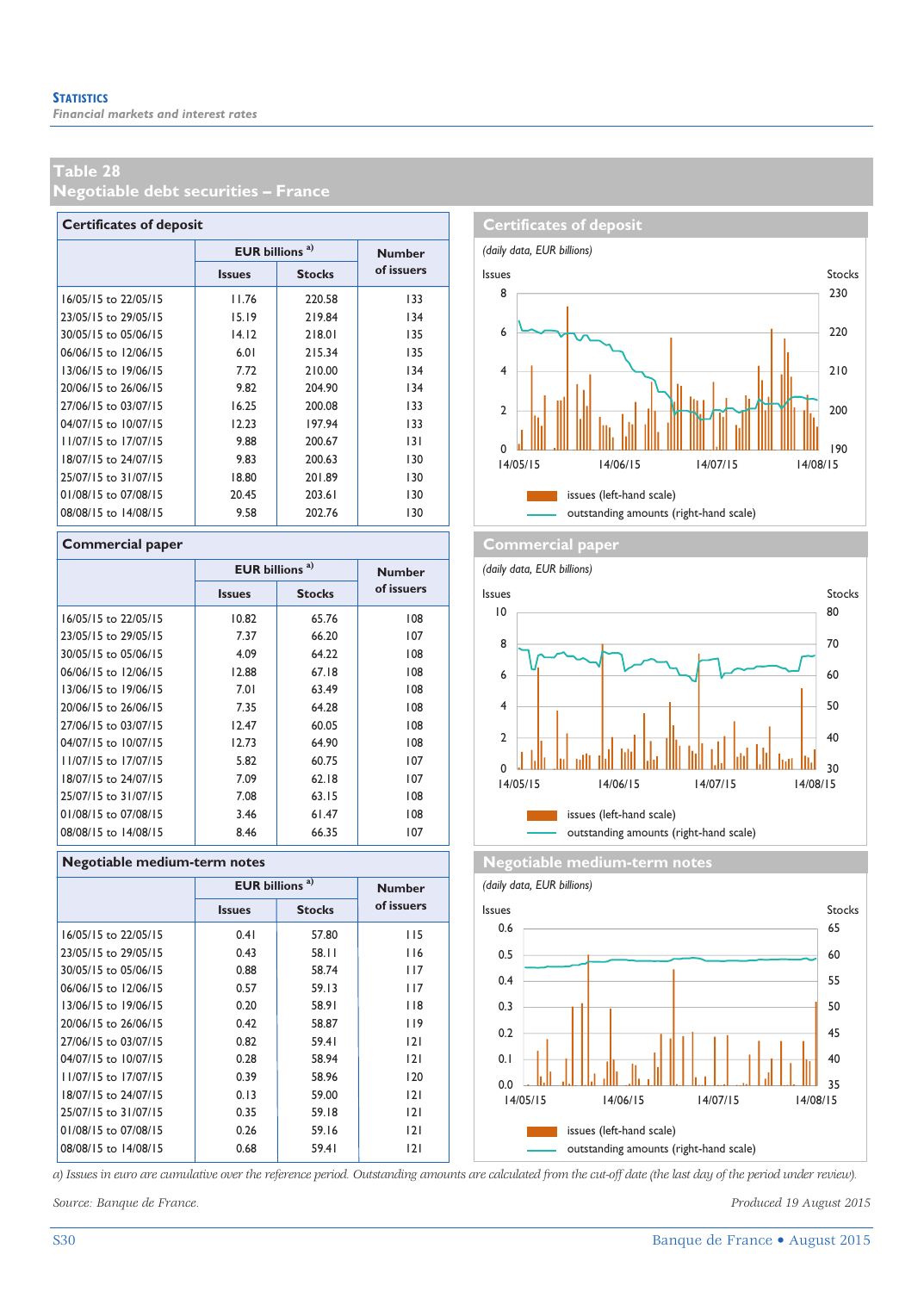### **Table 29 Negotiable debt securities – France Certificates of deposit** *(daily outstanding amounts in EUR billions)* 450 400 350 300 250 200  $150$   $-$ <br>31/08/10 31/08/10 28/02/11 31/08/11 29/02/12 31/08/12 28/02/13 31/08/13 28/02/14 31/08/14 28/02/15 31/08/15 **Commercial paper** *(daily outstanding amounts in EUR billions)* 80 70 MM 60 Anym 50  $40$   $-$ <br>31/08/10 31/08/10 28/02/11 31/08/11 29/02/12 31/08/12 28/02/13 31/08/13 28/02/14 31/08/14 28/02/15 31/08/15 **Negotiable medium-term notes** *(daily outstanding amounts in EUR billions)* 80 75 70 65 60 55  $\frac{50}{31/08/10}$ 31/08/10 28/02/11 31/08/11 29/02/12 31/08/12 28/02/13 31/08/13 28/02/14 31/08/14 28/02/15 31/08/15 **Negotiable debt securities, cumulated outstandings** *(daily outstanding amounts in EUR billions)* 600 550 500 450 400 350 300 31/08/10 28/02/11 31/08/11 29/02/12 31/08/12 28/02/13 31/08/13 28/02/14 31/08/14 28/02/15 31/08/15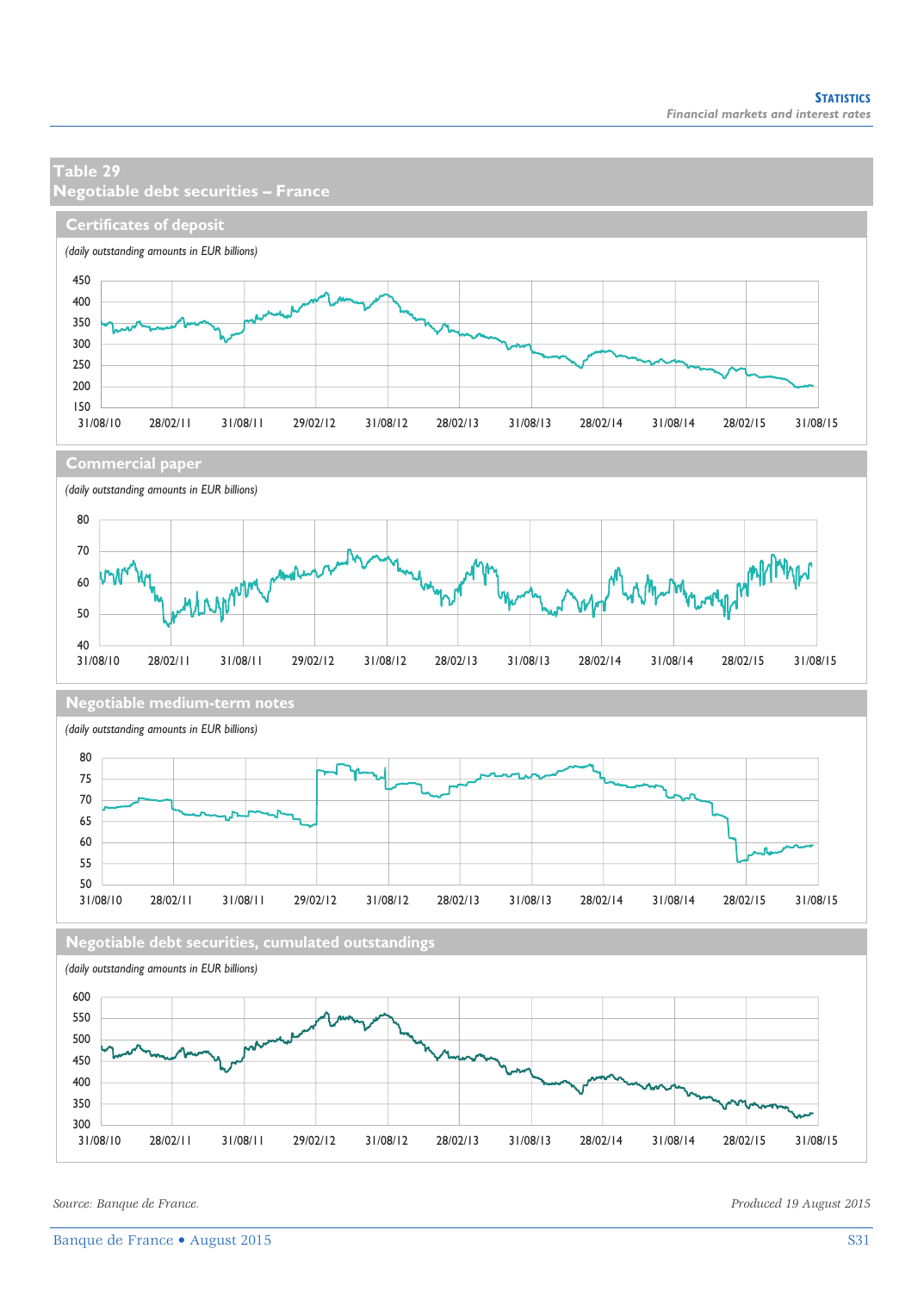*Financial markets and interest rates* 

#### **Table 30**

**Investment funds' investments – France** 

*(EUR billions)*

|                                                         |        | 2014   | 2015   | 2015   |
|---------------------------------------------------------|--------|--------|--------|--------|
|                                                         | Sept.  | Dec.   | March  | June   |
| Net assets of investment funds' investments by category |        |        |        |        |
| Money-market funds                                      | 303.90 | 288.90 | 306.62 | 300.67 |
| Bond mutual funds                                       | 236.13 | 240.34 | 249.28 |        |
| Equity mutual funds                                     | 283.92 | 282.55 | 327.03 |        |
| Mixed funds                                             | 288.99 | 290.55 | 321.60 |        |
| Funds of alternative funds                              | 12.72  | 12.40  | 11.95  |        |
| Guaranteed-performance mutual funds                     | 0.00   | 0.00   | 0.00   |        |
| Structured funds ("fonds à formule")                    | 36.74  | 36.11  | 36.10  |        |

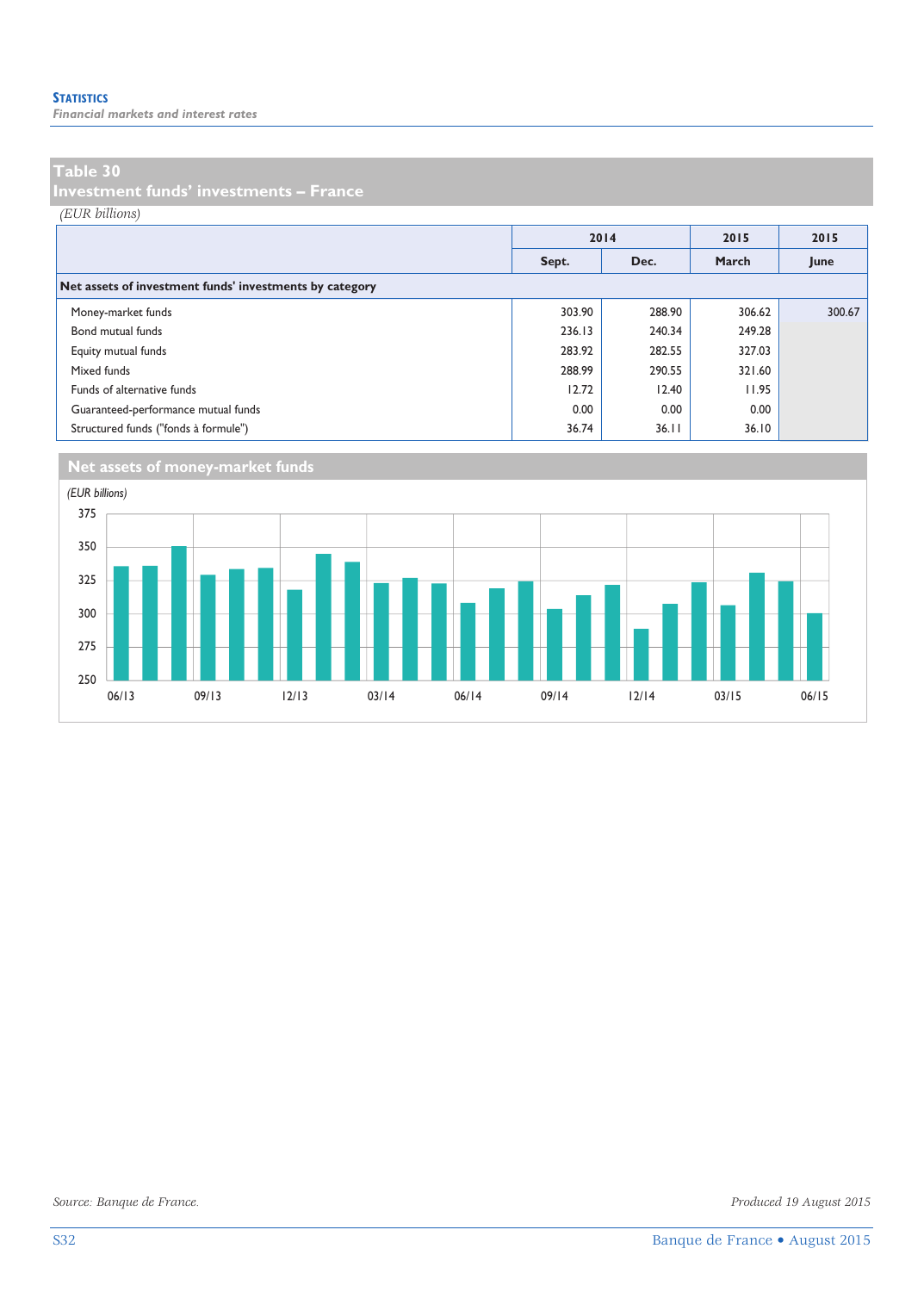**Debt securities and quoted shares issued by French residents** 

#### *(EUR billions)*

|                                                   |                    | Outstanding amounts <sup>a)</sup> |          |                     | Net issues b) |                    |  |  |  |  |  |  |
|---------------------------------------------------|--------------------|-----------------------------------|----------|---------------------|---------------|--------------------|--|--|--|--|--|--|
|                                                   | 2014               | 2015                              | 12-month |                     | 2015          |                    |  |  |  |  |  |  |
|                                                   | June $\frac{c}{c}$ | June <sup>c)</sup>                | total    | April <sup>c)</sup> | May $c)$      | June <sup>c)</sup> |  |  |  |  |  |  |
| Debt securities issued by French residents        |                    |                                   |          |                     |               |                    |  |  |  |  |  |  |
| Total                                             | 3,468.0            | 3,483.2                           | 15.3     | 3.9                 | $-4.6$        | $-10.5$            |  |  |  |  |  |  |
| Non-financial corporations                        | 536.3              | 557.6                             | 21.3     | 4.3                 | $-1.1$        | $-2.2$             |  |  |  |  |  |  |
| Short-term $( \leq l$ year)                       | 41.9               | 53.2                              | 11.3     | 4.4                 | 0.4           | $-0.7$             |  |  |  |  |  |  |
| Long-term $(> 1$ year)                            | 494.4              | 504.4                             | 10.0     | $-0.2$              | $-1.5$        | $-1.5$             |  |  |  |  |  |  |
| General government                                | 1,695.9            | 1,742.3                           | 46.4     | $-2.1$              | $-0.5$        | $-0.9$             |  |  |  |  |  |  |
| Short-term $( \leq l$ year)                       | 220.4              | 185.4                             | $-35.0$  | $-9.1$              | $-6.9$        | $-7.7$             |  |  |  |  |  |  |
| Long-term $(> 1$ year)                            | 1,475.5            | 1,556.9                           | 81.4     | 6.9                 | 6.4           | 6.8                |  |  |  |  |  |  |
| Monetary financial institutions <sup>d)</sup>     | 1,117.6            | 1,061.3                           | $-56.3$  | $-0.8$              | $-4.2$        | $-9.6$             |  |  |  |  |  |  |
| Short-term $( \leq l$ year)                       | 252.4              | 200.7                             | $-51.8$  | $-2.2$              | $-9.3$        | $-11.7$            |  |  |  |  |  |  |
| Long-term $(> 1$ year) $^{d)}$                    | 865.1              | 860.7                             | $-4.5$   | 1.5                 | 5.1           | 2.2                |  |  |  |  |  |  |
| Non-monetary financial institutions <sup>e)</sup> | 118.2              | 122.1                             | 3.9      | 2.5                 | 1.2           | 2.2                |  |  |  |  |  |  |

#### *(EUR billions)*

|                                     |         | Outstanding amounts <sup>1</sup> |              | Net issues b) |        | Gross<br>issues $g^{(2)}$ | Repurchases <sup>8</sup> |
|-------------------------------------|---------|----------------------------------|--------------|---------------|--------|---------------------------|--------------------------|
|                                     | 2014    | 2015                             | 12-month     |               | 2015   | 12-month                  | 12-month                 |
|                                     | June    | June                             | total        | May           | June   | total                     | total                    |
| <b>French quoted shares</b>         |         |                                  |              |               |        |                           |                          |
| Total                               | 1,645.3 | 1,816.0                          | 19.5         | 0.1           | 1.4    | 32.6                      | 13.1                     |
| Non-financial corporations          | 1,433.1 | 1,565.4                          | 18.2         | 0.1           | 1.3    | 30.8                      | 12.6                     |
| Monetary financial institutions     | 142.8   | 167.2                            | $\mathsf{L}$ | 0.0           | 0.1    | $\mathsf{L}$              | 0.0                      |
| Non-monetary financial institutions | 69.4    | 83.5                             | 0.2          | 0.0           | $-0.1$ | 0.7                       | 0.0                      |

*a) Nominal values for outstanding amounts of debt securities.* 

*b) Monthly data are seasonally adjusted. The 12-month total is unadjusted.* 

*c) Data possibly revised.* 

*d) Excluding the impact of intra-group transactions between banks.* 

*e) Including units issued by SPVs.* 

*f) Market values for outstanding amounts of quoted shares.* 

*g) Non-seasonally adjusted data.*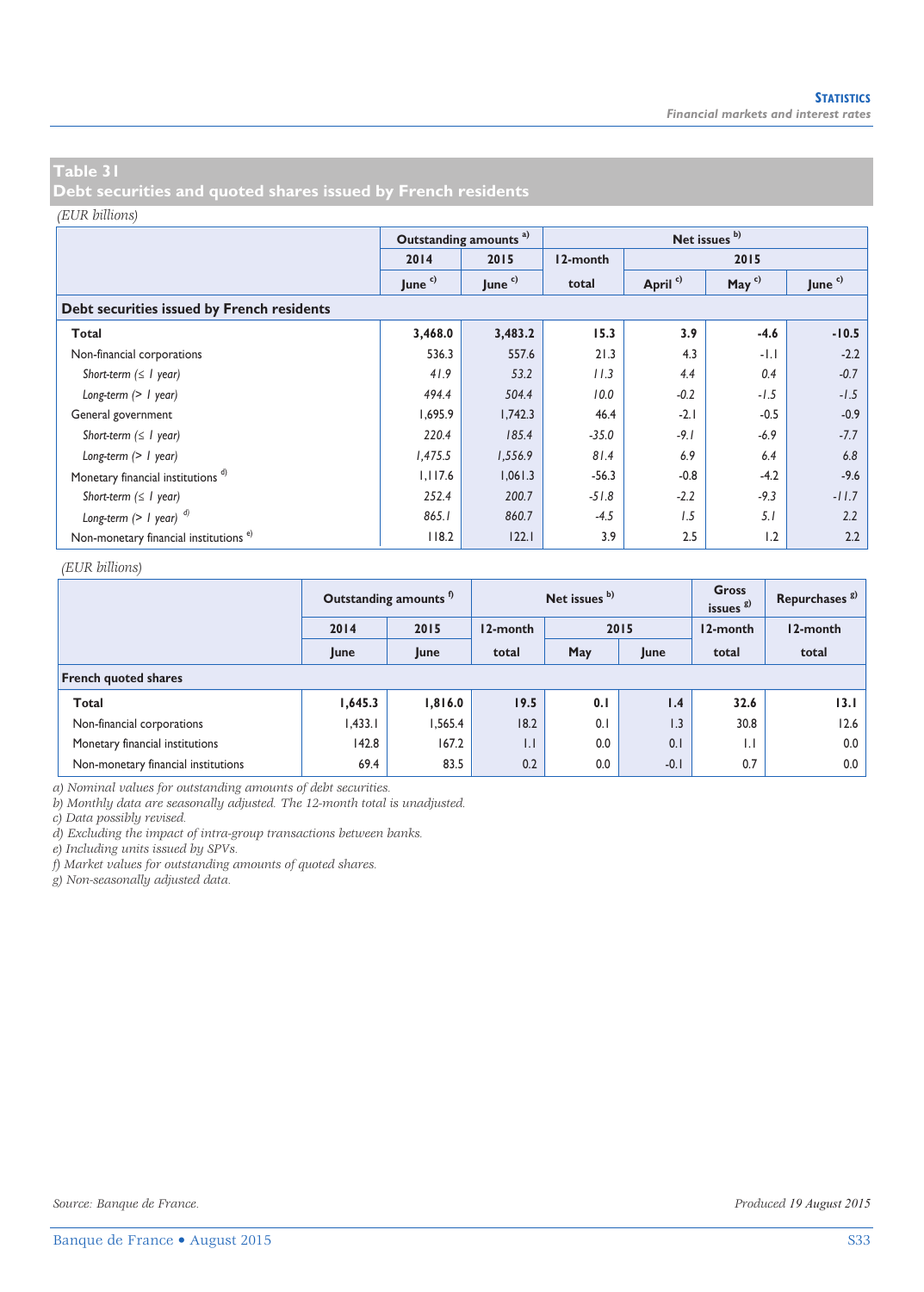**Debt securities and quoted shares issued by French residents, by sector** 





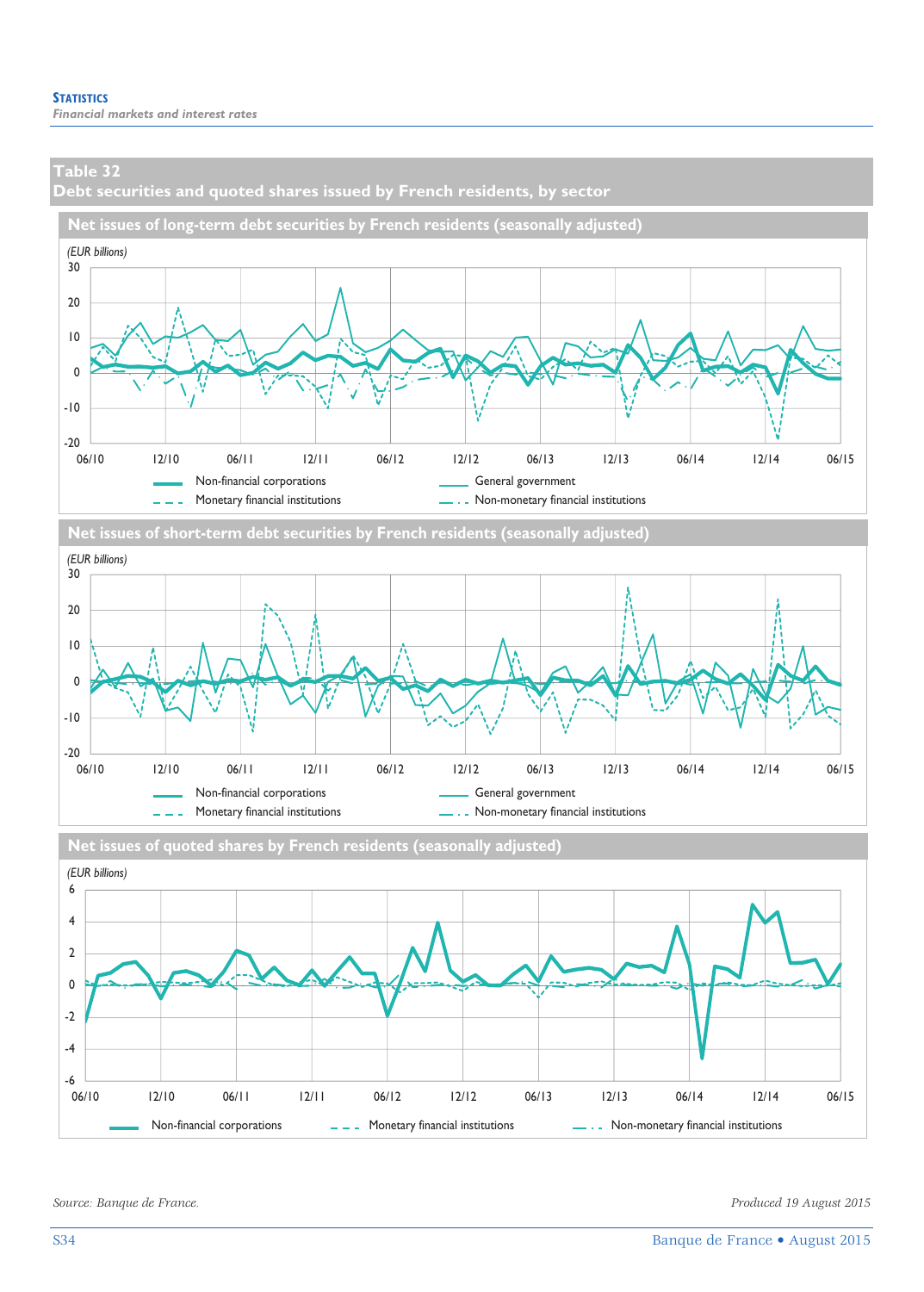**Company failures by economic sector – France** 

*(number of companies, unadjusted data, 12-month total)*

|                                                                               |        | 2014   |        |        |        |        |        |         | 2015    |        |              |        |             |
|-------------------------------------------------------------------------------|--------|--------|--------|--------|--------|--------|--------|---------|---------|--------|--------------|--------|-------------|
|                                                                               | June   | July   | Aug.   | Sept.  | Oct.   | Nov.   | Dec.   | Jan.    | Feb.    | March  | <b>April</b> | May    | <b>lune</b> |
| Agriculture, forestry and fishing<br>(AZ)                                     | 1.405  | 1.379  | 1.378  | 1.378  | 1.387  | 1.423  | 1.407  | 1,378   | 1.350   | 1.364  | 1.368        | 1,353  | 1,341       |
| Industry (BE)                                                                 | 4,753  | 4,760  | 4.738  | 4,773  | 4,742  | 4.749  | 4,635  | 4,616   | 4,646   | 4.711  | 4.706        | 4,625  | 4,633       |
| Construction (FZ)                                                             | 15,903 | 15,941 | 15,934 | 15,986 | 16,025 | 16,037 | 15,919 | 16, 135 | 16, 116 | 16,339 | 16,408       | 16,005 | 16, 127     |
| Trade and<br>automotive repair (G)                                            | 14.109 | 14.086 | 14.074 | 14.131 | 14.075 | 14.089 | 13,850 | 13,803  | 13.672  | 13.930 | 13,892       | 13,582 | 13,742      |
| Transportation<br>and storage (H)                                             | 1,982  | 1.990  | 1.980  | 1.948  | 1,878  | 1.863  | 1.798  | 1,805   | 1,762   | 1,777  | 1,790        | 1,710  | 1,750       |
| Accomodation and<br>restaurant services (I)                                   | 7,725  | 7,778  | 7,807  | 7.831  | 7.842  | 7.845  | 7.820  | 7.918   | 8.001   | 8.187  | 8.218        | 8,079  | 8.286       |
| Information and<br>communication sector ( Z)                                  | 1.599  | 1.551  | 1.551  | 1.567  | 1.555  | 1.540  | 1.488  | 1.477   | 1.484   | 1.486  | 1.463        | 1.429  | 1.464       |
| Financial and insurance<br>activities (KZ)                                    | 1.285  | 1.260  | 1.269  | 1.291  | 1.298  | 1.302  | 1.274  | 1,292   | 1.289   | 1.309  | 1.298        | 1.250  | 1,250       |
| Real estate<br>activities (LZ)                                                | 2.194  | 2.215  | 2.209  | 2,214  | 2,223  | 2.250  | 2.232  | 2,250   | 2.206   | 2.253  | 2,240        | 2,216  | 2,233       |
| <b>Business support</b><br>activities (MN)                                    | 6,751  | 6.783  | 6.798  | 6,756  | 6,725  | 6.696  | 6,558  | 6,582   | 6.583   | 6.713  | 6,654        | 6,481  | 6.546       |
| Education, human health, social<br>work and household services (P<br>to $S$ ) | 5.422  | 5.397  | 5.395  | 5.442  | 5.448  | 5.450  | 5.402  | 5.406   | 5.454   | 5.613  | 5.643        | 5.563  | 5.597       |
| Sector unknown                                                                | 103    | 108    | 112    | 112    | 117    | 120    | 125    | 137     | 140     | 49     | 164          | 172    | 185         |
| <b>Total sectors</b>                                                          | 63,231 | 63,248 | 63,245 | 63,429 | 63,315 | 63,364 | 62,508 | 62,799  | 62,703  | 63,831 | 63,844       | 62,465 | 63,154      |

### **Company failures – 12-month total**



*NB: The two-letter codes correspond to the aggregation level A10, and the one-letter codes to revised NAF sections 2 A21. Data for last month are preliminary.*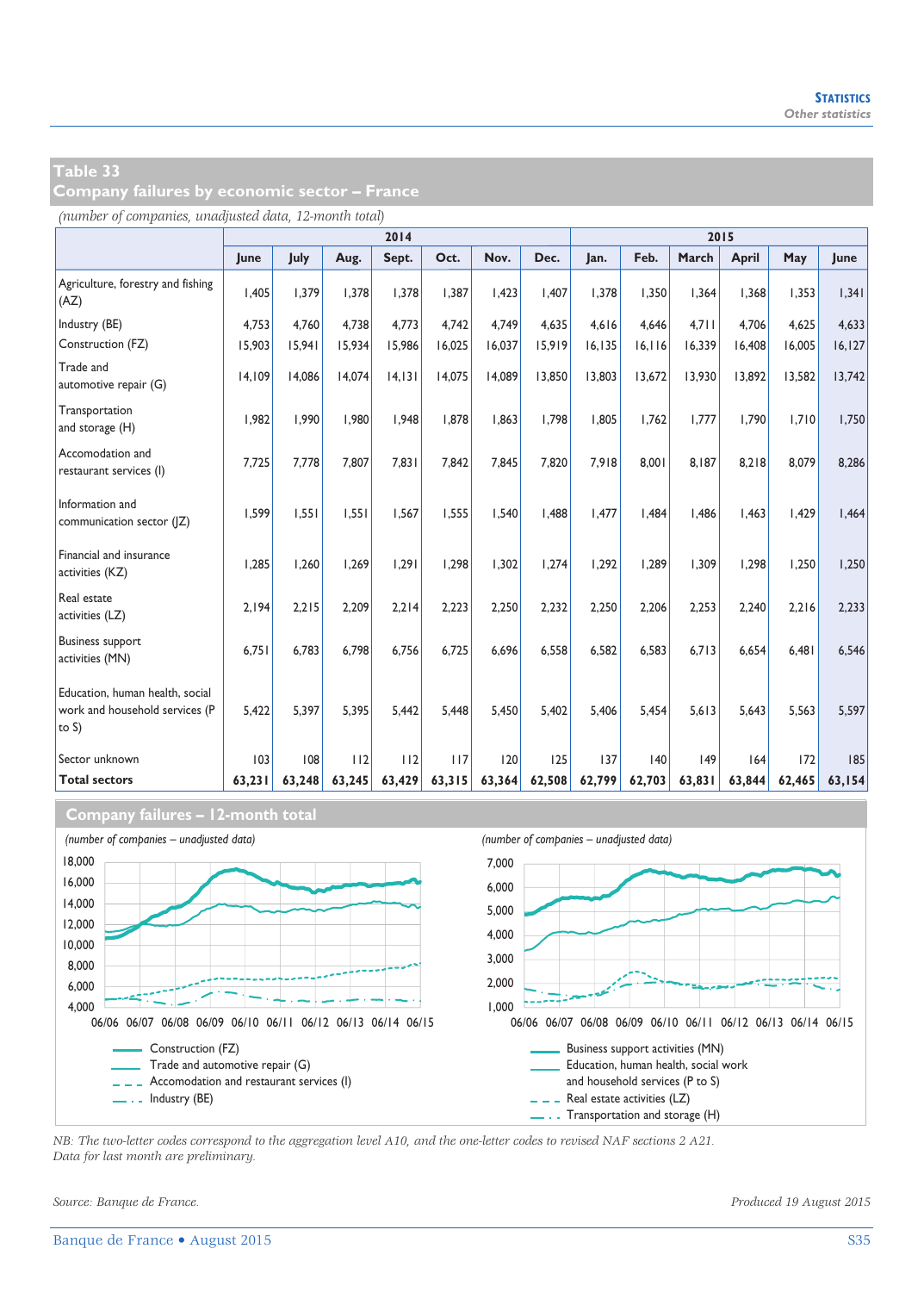**Retail payment systems – France** 

*(daily average in EUR millions, % share for the last month)*

|                                | 2011   | 2012   | 2013   | 2014   | 2015   |        |        | 2015         |
|--------------------------------|--------|--------|--------|--------|--------|--------|--------|--------------|
|                                |        |        |        |        | May    | June   | July   | <b>Share</b> |
| Cheques                        | 5,478  | 4.947  | 3.986  | 3,662  | 3,383  | 3,616  | 3,675  | 16.4         |
| Credit transfers               | 9.646  | 10.167 | 10.827 | 11.185 | 11.336 | 12,589 | 12,555 | 56.0         |
| of which SEPA credit transfers | 2.555  | 4.130  | 5.967  | 10,701 | 11.336 | 12.589 | 12,555 | 56.0         |
| Promissory notes               | 1.142  | 1.079  | 981    | 964    | 898    | 859    | 855    | 3.8          |
| Direct debits                  | 1,938  | 2.004  | 2,048  | 1,868  | 1,797  | 1,854  | 1,877  | 8.4          |
| Interbank payment orders       | 130    | 3      | 129    | 125    | 2      | 56     | 63     | 0.3          |
| Electronic payment orders      | 1.343  | 1.491  | 1.766  | 1,872  | 2.108  | 2.144  | 1.938  | 8.6          |
| Card payments                  | 1.085  | 1.152  | 1.200  | 1.248  | 1.288  | 1.314  | 1.286  | 5.7          |
| ATM withdrawals                | 145    | 146    | 147    | 149    | 156    | 158    | 159    | 0.7          |
| Total                          | 20,907 | 21,116 | 21,085 | 21,073 | 21,087 | 22,590 | 22,409 | 100.0        |

*(daily average in thousands of transactions, % share for the last month)*

|                                | 2011   | 2012   | 2013   | 2014   | 2015   |        |              | 2015         |
|--------------------------------|--------|--------|--------|--------|--------|--------|--------------|--------------|
|                                |        |        |        |        | May    | June   | July         | <b>Share</b> |
| Cheques                        | 9.112  | 8.588  | 8.040  | 7,555  | 6,660  | 7,077  | 6,743        | 2.1          |
| Credit transfers               | 7.549  | 7.593  | 7.722  | 7.927  | 7.813  | 8,266  | 8,014        | 4.4          |
| of which SEPA credit transfers | 1.400  | 2.154  | 3.641  | 7,608  | 7.813  | 8,266  | 8.014        | 4.4          |
| Promissory notes               | 303    | 291    | 281    | 277    | 275    | 261    | 268          | 0.5          |
| Direct debits                  | 8.502  | 8,680  | 8.737  | 8,603  | 7.984  | 8.751  | 9,127        | 16.4         |
| Interbank payment orders       | 342    | 320    | 301    | 280    | 236    | 217    | 210          | 0.4          |
| Electronic payment orders      | 76     | 0      | 127    | 150    | 194    | 99     | $ 83\rangle$ | 0.3          |
| Card payments                  | 22.969 | 24.489 | 25,868 | 27,405 | 28,680 | 29.434 | 28,660       | 51.6         |
| ATM withdrawals                | 2.422  | 2.407  | 2.397  | 2.409  | 2.487  | 2.544  | 2,387        | 4.3          |
| Total                          | 51,275 | 52,469 | 53,472 | 54,607 | 54,330 | 56,650 | 55,592       | 100.0        |

### **Market share developments** Market share developments





*a) Debits: direct debits, interbank payment orders and electronic payment orders.* 

*Sources: GSIT, STET. Produced 19 August 2015*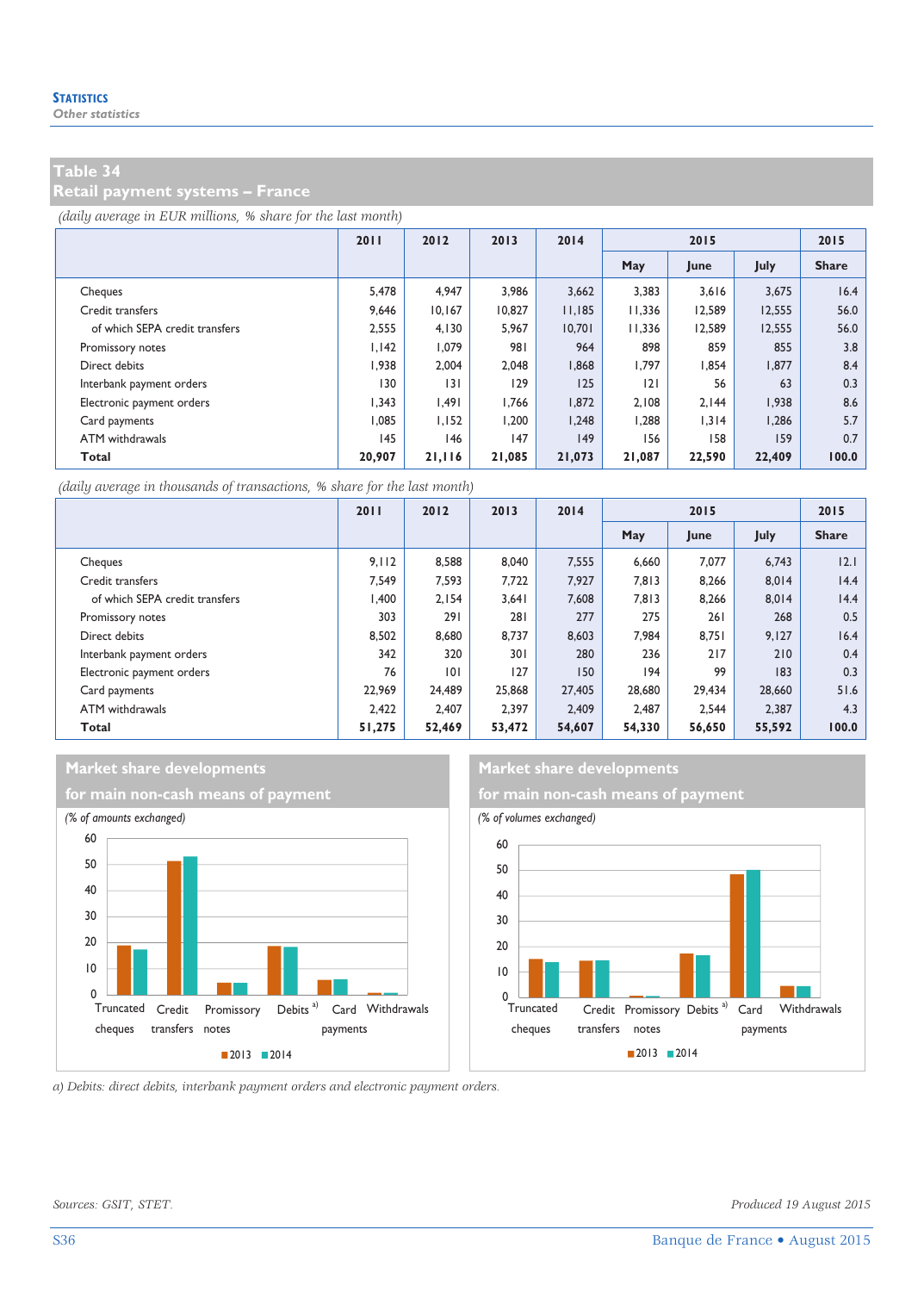**Large-value payment systems – EU** 

*(daily average in EUR billions, % share for the last month)*

|                            | 2011                     | 2012              | 2013                     | 2014         | 2015           |              |                | 2015         |
|----------------------------|--------------------------|-------------------|--------------------------|--------------|----------------|--------------|----------------|--------------|
|                            |                          |                   |                          |              | May            | June         | July           | <b>Share</b> |
| France                     | 398                      | 431               | 343                      | 340          | 321            | 319          | 302            | 16.4         |
| Germany                    | 818                      | 764               | 594                      | 615          | 631            | 614          | 597            | 32.5         |
| Austria                    | 27                       | 25                | 21                       | 29           | 26             | 25           | 27             | 1.5          |
| Belgium                    | 106                      | 104               | 84                       | 86           | 80             | 84           | 82             | 4.5          |
| Cyprus                     | $\overline{2}$           | 3                 | ı                        |              | $\mathbf 0$    | 0            | $\mathbf 0$    | 0.0          |
| Spain                      | 367                      | 345               | 255                      | 244          | 222            | 215          | 219            | 11.9         |
| Estonia                    | $\mathbf{I}$             |                   | T                        |              | $\mathbf 0$    | 0            | $\mathbf{0}$   | 0.0          |
| Finland                    | 47                       | 85                | 39                       | 39           | 37             | 34           | 34             | 1.9          |
| Greece                     | 23                       | 20                | 34                       | 26           | 22             | 23           | 32             | 1.7          |
| Ireland                    | 21                       | 17                | 15                       | 15           | 3              | $\mathbf{H}$ | $\mathbf{H}$   | 0.6          |
| Italy                      | 129                      | 128               | 147                      | 162          | 149            | 150          | 3              | 7.1          |
| Latvia                     | $\overline{\phantom{0}}$ | $\qquad \qquad -$ | $\overline{\phantom{0}}$ |              |                |              |                | 0.0          |
| Lithuania                  | $\qquad \qquad -$        | $\qquad \qquad -$ | $\overline{\phantom{0}}$ | $\mathbf{0}$ |                |              |                | 0.0          |
| Luxembourg                 | 57                       | 70                | 67                       | 68           | 69             | 66           | 69             | 3.7          |
| Malta                      | 0                        |                   | 0                        | $\mathbf{0}$ | 0              | 0            |                | 0.0          |
| Netherlands <sup>a)</sup>  | 308                      | 412               | 272                      | 232          | 237            | 248          | 250            | 13.6         |
| Portugal                   | 22                       | 4                 | $\mathbf{H}$             | $\mathbf{H}$ | 3              | $\mathbf{H}$ | $\overline{7}$ | 0.4          |
| Slovakia                   | 3                        | 3                 | 2                        | 3            | $\overline{2}$ | 3            | $\overline{2}$ | 0.1          |
| Slovenia                   | 2                        | 3                 | $\overline{2}$           | 3            | 3              | 3            | 3              | 0.1          |
| EPM-ECB                    | 36                       | 35                | 29                       | 39           | 41             | 46           | 57             | 3.1          |
| Total TARGET2 euro area b) | 2,368                    | 2,462             | 1,918                    | 1,916        | 1,867          | 1,856        | 1,826          | 99.3         |
| Non-euro area              | 17                       | 15                | 17                       | 15           | 4              | 4            | 3              | 0.7          |
| Total TARGET2 EU b)        | 2,385                    | 2,477             | 1,935                    | 1,931        | 1,881          | 1,870        | 1,840          | 100.0        |
| Eurol $^{\circ}$           | 249                      | 226               | 191                      | 186          | 203            | 205          | 192            |              |





*The sum of the components may not be equal to the total (or to 100) due to rounding.* 

*Since January 2009, a new methodology for collecting and reporting statistics has been established on the TARGET2 data to improve data quality. This must be taken into account when comparing 2009 data with previous data.* 

*a) Since 19 May 2008, the operations of the United Kingdom pass in transit by this country.* 

*b) Variable composition according to the countries which participate in the systems of payment in euro.* 

*c) Euro1 (EBA): clearing system of the Euro Banking Association. Euro1 data include retail payments recorded in STEP1.* 

*Sources: Banque de France, European Central Bank. Produced 19 August 2015*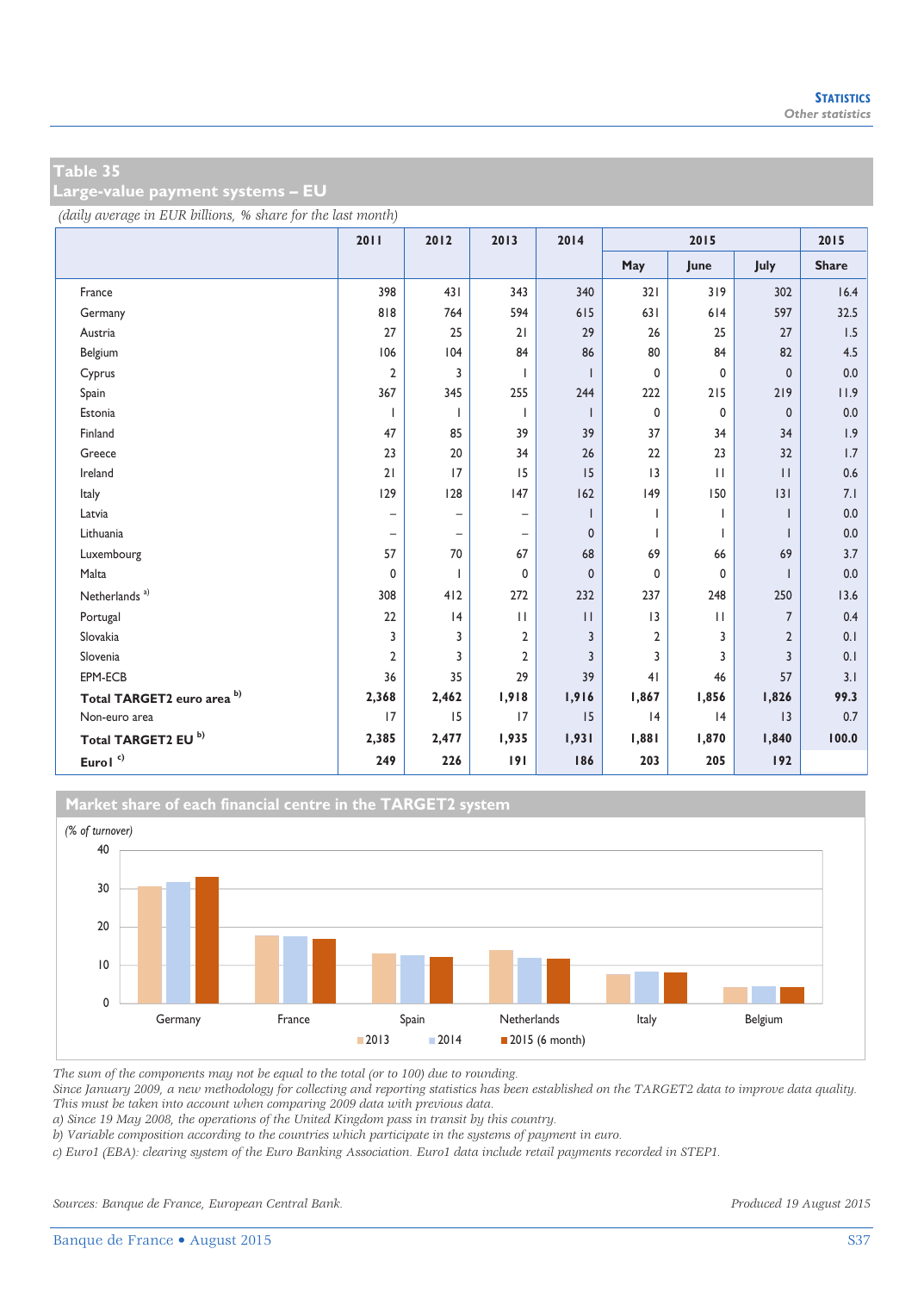**Large-value payment systems – EU** 

*(daily average in number of transactions, % share for the last month)*

|                                | 2011    | 2012    | 2013              | 2014    | 2015    |         |         | 2015         |
|--------------------------------|---------|---------|-------------------|---------|---------|---------|---------|--------------|
|                                |         |         |                   |         | May     | June    | July    | <b>Share</b> |
| France                         | 34,139  | 33,830  | 35,753            | 36,791  | 35,150  | 37,991  | 36,261  | 10.5         |
| Germany                        | 172,884 | 175,611 | 179.655           | 172.560 | 172.090 | 173,350 | 172,296 | 49.8         |
| Austria                        | 6,294   | 6,711   | 4,719             | 4,525   | 4,650   | 4,668   | 4,704   | 1.4          |
| Belgium                        | 10,265  | 9,955   | 9,322             | 10,169  | 9,810   | 9,368   | 9,204   | 2.7          |
| Cyprus                         | 515     | 613     | 872               | 544     | 480     | 505     | 487     | 0.1          |
| Spain                          | 29,509  | 29,760  | 30,105            | 28,420  | 29,645  | 29,705  | 28,896  | 8.4          |
| Estonia                        | 329     | 360     | 417               | 616     | 1,260   | 1,209   | 1,135   | 0.3          |
| Finland                        | 1,571   | 1,611   | 1.596             | 1,620   | 1,545   | 1.586   | 1,500   | 0.4          |
| Greece                         | 5,861   | 4,335   | 4,292             | 3,322   | 3,345   | 3,286   | 1,817   | 0.5          |
| Ireland                        | 4,376   | 4,012   | 3,589             | 3,589   | 3,515   | 3,491   | 3,426   | 1.0          |
| Italy                          | 33,643  | 34,837  | 40,711            | 45,147  | 45,055  | 44,195  | 42,348  | 12.2         |
| Latvia                         |         |         | -                 | 1,397   | 1,275   | 1,700   | 1,204   | 0.3          |
| Lithuania                      |         |         | $\qquad \qquad -$ | 424     | 315     | 300     | 309     | 0.1          |
| Luxembourg                     | 3,229   | 3,509   | 4,398             | 4,881   | 5,300   | 5,327   | 5,326   | 1.5          |
| Malta                          | 72      | 157     | 236               | 299     | 245     | 236     | 213     | 0.1          |
| Netherlands <sup>a)</sup>      | 32,490  | 33,144  | 31,300            | 25,040  | 22,800  | 22,641  | 22,509  | 6.5          |
| Portugal                       | 4,165   | 4,166   | 4,276             | 4,751   | 4,535   | 4,405   | 4,335   | 1.3          |
| Slovakia                       | 730     | 1,090   | 1,255             | 1,003   | 925     | 955     | 870     | 0.3          |
| Slovenia                       | 3,039   | 2,786   | 2,697             | 2,781   | 2,670   | 2,673   | 2,617   | 0.8          |
| EPM-ECB                        | 379     | 553     | 590               | 679     | 680     | 691     | 704     | 0.2          |
| Total TARGET2 euro area b)     | 343,488 | 347,040 | 355,785           | 348,557 | 345,290 | 348,282 | 340,161 | 98.3         |
| Non-euro area                  | 5,017   | 7,145   | 7,313             | 5,705   | 6,085   | 5,814   | 5,865   | 1.7          |
| Total TARGET2 EU <sup>b)</sup> | 348,505 | 354,185 | 363,099           | 354,263 | 351,375 | 354,095 | 346,026 | 100.0        |
| Eurol <sup>c)</sup>            | 242,499 | 260,135 | 251,518           | 228,655 | 222,570 | 220,432 | 214,187 |              |







*The sum of the components may not be equal to the total (or to 100) due to rounding.* 

*Since January 2009, a new methodology for collecting and reporting statistics has been established on the TARGET2 data to improve data quality. This must be taken into account when comparing 2009 data with previous data.* 

*a) Since 19 May 2008, the operations of the United Kingdom pass in transit by this country.* 

*b) Variable composition according to the countries which participate in the systems of payment in euro.* 

*c) Euro1 (EBA): clearing system of the Euro Banking Association. Euro1 data include retail payments recorded in STEP1.*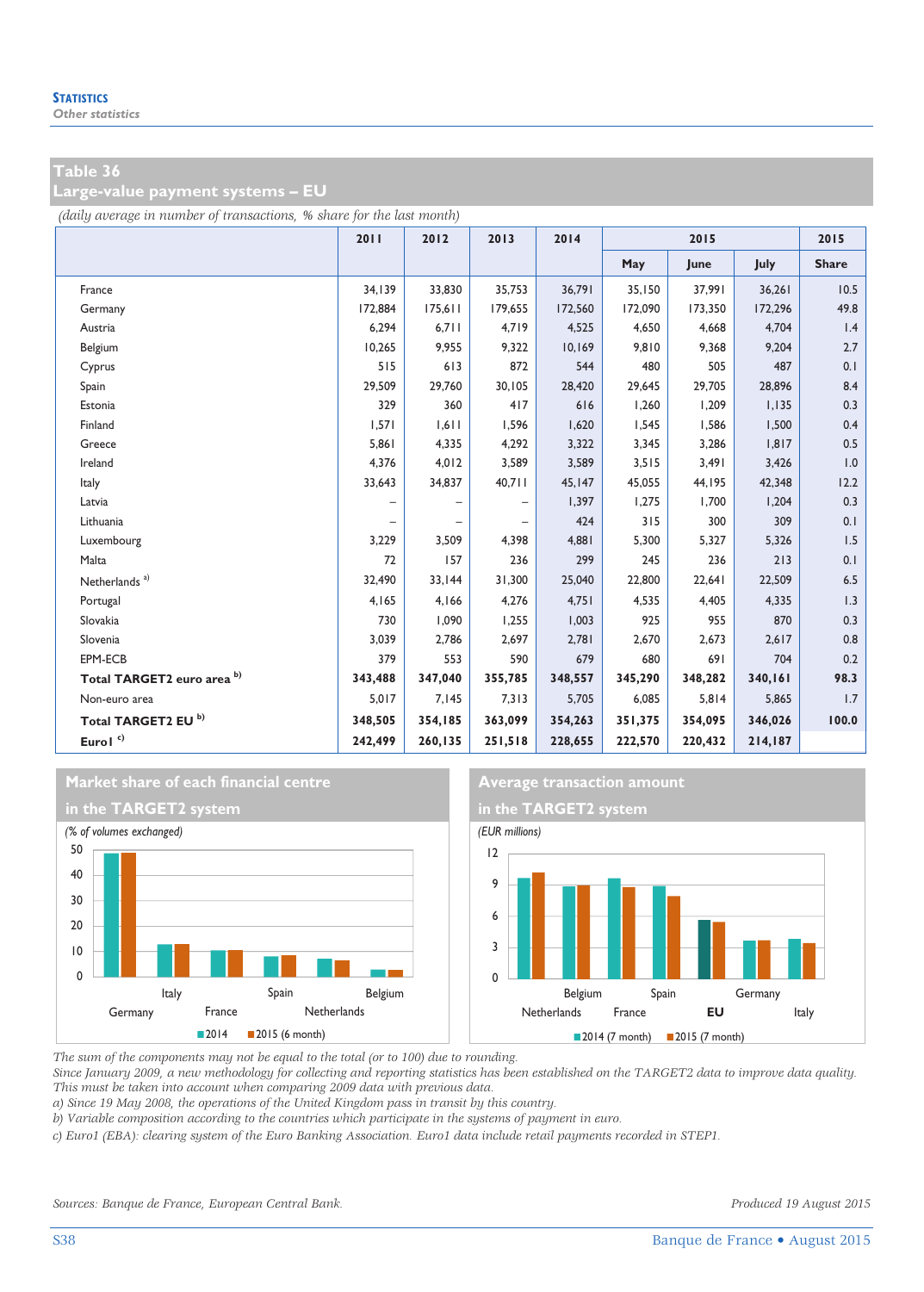**Large-value payment systems – France** 

#### *(daily average in EUR billions, % share for the last month)*

|                                                  | 2011  | 2012  | 2013  | 2014  | 2015  |       |       | 2015         |
|--------------------------------------------------|-------|-------|-------|-------|-------|-------|-------|--------------|
|                                                  |       |       |       |       | May   | June  | July  | <b>Share</b> |
| Collateral used in domestic TARGET <sup>b)</sup> |       |       |       |       |       |       |       |              |
| French negotiable securities                     | 81.6  | 127.4 | 109.8 | 65.0  | 63.1  | 73.2  | 78.3  | 34.5         |
| Private claims                                   | 146.4 | 189.9 | 180.7 | 148.8 | 47.8  | 47.1  | 46.8  | 20.6         |
| Securities collateralised through CCBM           | 60.5  | 53.7  | 63.7  | 68.5  | 96.6  | 97.1  | 97.8  | 43.1         |
| Other securities <sup>c)</sup>                   | 3.5   | 2.7   | 3.4   | 4.6   | 4.7   | 4.6   | 3.8   | 1.7          |
| <b>Total</b>                                     | 292.0 | 373.8 | 357.6 | 286.9 | 212.2 | 222.0 | 226.7 | 100.0        |





Negotiable securities Private claims

- . Other securities<sup>c)</sup>

......... Securities collateralised through CCBM

07/11 01/12 07/12 01/13 07/13 01/14 07/14 01/15 07/15

*a) Since 18 February 2008, TBF (the French component of TARGET) and PNS systems have been replaced by TARGET2-Banque de France, the single French large-value payment system. b) Until 15 February 2008, the indicated amounts corresponded to collateral used for intraday credit in TBF. Since the go-live of the "3G" system* 

collateralised through CCBM 43%

*(Global management of collateral) and TARGET2-Banque de France on 18 February 2008, the amounts represent the collateral posted in a single pool of assets and that can be used for monetary policy and/or intraday credit operations.* 

*c) Other foreign securities submitted via links between securities settlement systems.* 

 $\Omega$ 50 100 securities 34%

Private claims 21%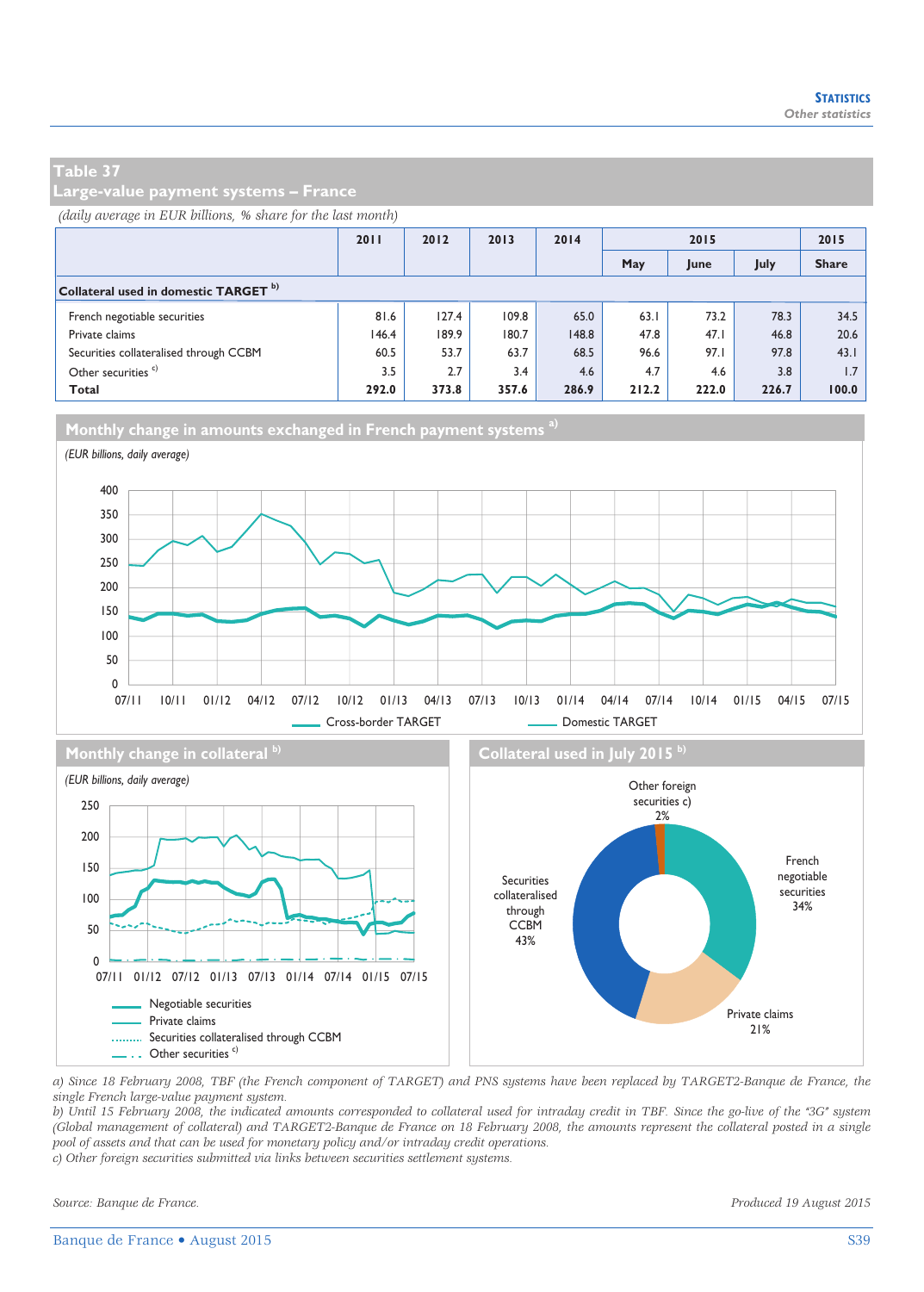# **Time series**

# **Money**

*https://www.banque-france.fr/en/economics-statistics/money.html*

- Monetary developments France
- Monetary aggregates Euro area
- Deposits and investments France

# **Securities, loans and deposits**

*https://www.banque-france.fr/en/economics-statistics/securities-loans-and-deposits.html*

- Deposits and investments
- Loans
- Debt and securities
- Financial accounts

# **Business and survey**

*https://www.banque-france.fr/en/economics-statistics/business-and-survey.html*

- Business surveys
- Regional publications

# **Balance of payments and other international statistics**

*[https://www.banque-france.fr/en/economics-statistics/balance-of-payments-and-other-international-statistics.html](http://www.banque-france.fr/en/economics-statistics/balance-of-payments-and-other-international-statistics.html)*

- The Balance of Payments and International Investment Position
- International banking activity

# **Companies**

*https://www.banque-france.fr/en/economics-statistics/companies.html*

- Loans by type of company
- Payment periods
- Business failures
- Company accounts in Europe
- Structure and performance of companies